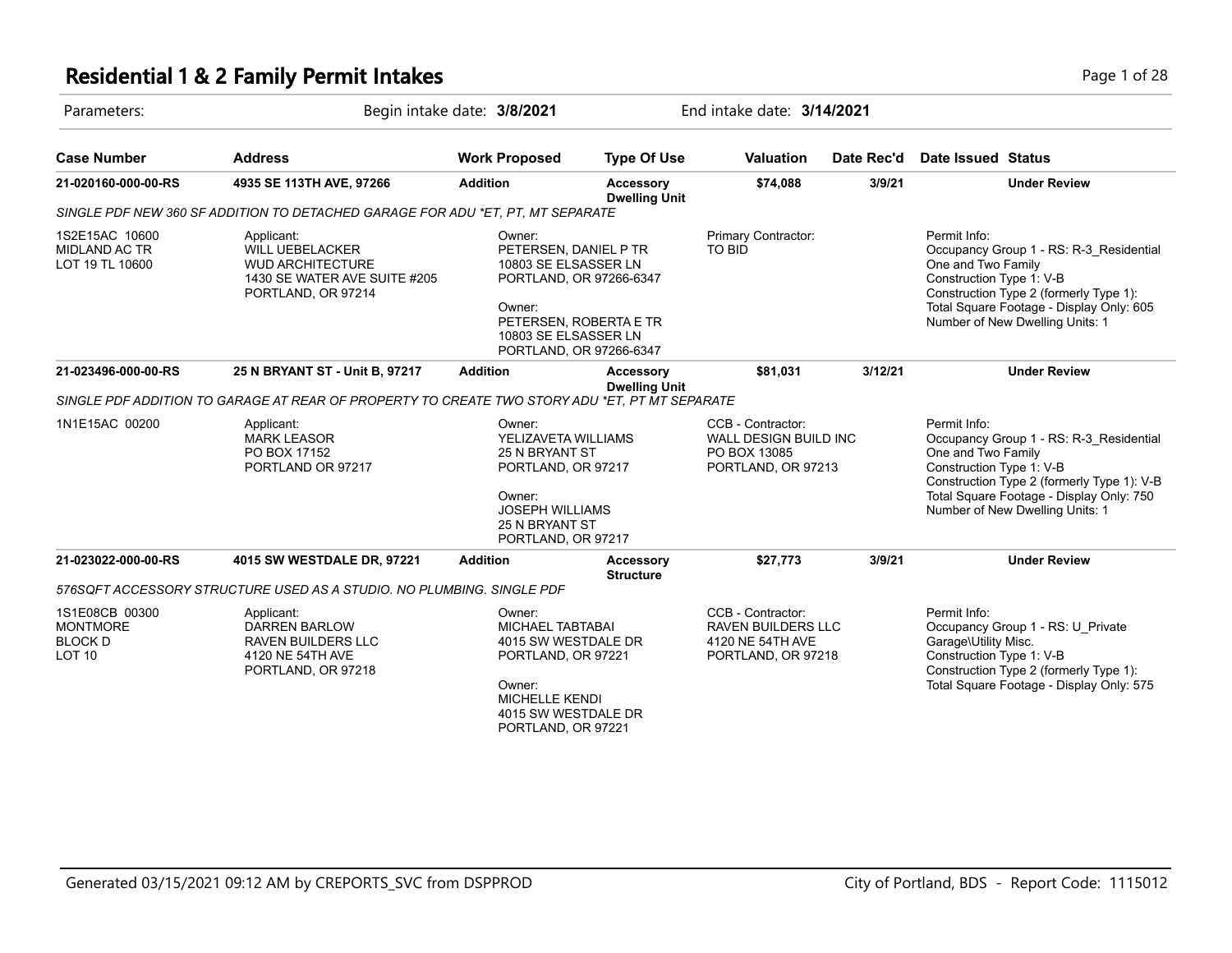# **Residential 1 & 2 Family Permit Intakes Page 1 0 AM** Page 2 of 28

| <b>Case Number</b>                                                         | <b>Address</b>                                                                                                                                                                                                                                                                                                                                                                 | <b>Work Proposed</b>                                                                                                                                       | <b>Type Of Use</b>                       | <b>Valuation</b>                                                                                                                                                                                                                                                                                                                                                                | Date Rec'd | <b>Date Issued Status</b>                                                                                                                                                                       |
|----------------------------------------------------------------------------|--------------------------------------------------------------------------------------------------------------------------------------------------------------------------------------------------------------------------------------------------------------------------------------------------------------------------------------------------------------------------------|------------------------------------------------------------------------------------------------------------------------------------------------------------|------------------------------------------|---------------------------------------------------------------------------------------------------------------------------------------------------------------------------------------------------------------------------------------------------------------------------------------------------------------------------------------------------------------------------------|------------|-------------------------------------------------------------------------------------------------------------------------------------------------------------------------------------------------|
| 21-019047-000-00-RS                                                        | 2304 NW MILL POND RD, 97229                                                                                                                                                                                                                                                                                                                                                    | <b>Addition</b>                                                                                                                                            | Decks, Fences,<br><b>Retaining Walls</b> | \$10,000                                                                                                                                                                                                                                                                                                                                                                        | 3/9/21     | <b>Under Review</b>                                                                                                                                                                             |
|                                                                            | SINGLE PDF REMOVE OLD DECK AND ADDITION OF 476 SQ FT OF NEW DECK WITH SPIRAL STAIRCASE.                                                                                                                                                                                                                                                                                        |                                                                                                                                                            |                                          |                                                                                                                                                                                                                                                                                                                                                                                 |            |                                                                                                                                                                                                 |
| 1N1W26CB 03000<br><b>MILL POND</b><br>BLOCK 4<br>LOT 2                     | Applicant:<br><b>ALEX HOOYMAN</b><br>NW GENERAL CONTRACTING LLC<br>PORTLAND OR<br><b>USA</b>                                                                                                                                                                                                                                                                                   | Owner:<br><b>VICTORYA KHARY</b><br>2304 NW MILL POND RD<br>PORTLAND, OR 97229<br>Owner:<br>D JEFFREY WAITE<br>2304 NW MILL POND RD<br>PORTLAND, OR 97229   |                                          | CCB - Contractor:<br>NW GENERAL CONTRACTING<br><b>LLC</b><br>4417 SW LOBELIA ST<br>PORTLAND, OR 97219                                                                                                                                                                                                                                                                           |            | Permit Info:<br>Occupancy Group 1 - RS: U_Decks,<br>Patios, Porches, Carports<br>Construction Type 1: V-B<br>Construction Type 2 (formerly Type 1):                                             |
| 21-022763-000-00-RS                                                        | 2013 NE 104TH AVE, 97220                                                                                                                                                                                                                                                                                                                                                       | <b>Addition</b>                                                                                                                                            | Single Family                            | \$82,661                                                                                                                                                                                                                                                                                                                                                                        | 3/8/21     | <b>Under Review</b>                                                                                                                                                                             |
| 1N2E27CC 03800<br>SECTION 27 1N 2E<br>TL 3800 0.30 ACRES                   | SINGLE PDF MRAA- 675 SF ADDITION OF LIVING SPACE. NEW SPACE TO INCLUDE 2 NEW BEDROOMS, FAMILY ROOM, AND 2 NEW BATHROOMS (TOTAL OF 4)<br>ASSOCIATED MECHANICAL, ELECTRICAL AND PLUMBING.<br>Applicant:<br><b>RICK BLUHM</b><br>COMPLETE CONSTRUCTION LLC<br>7078 NE 8TH AVE<br>PORTLAND, OR 97211                                                                               | Owner:<br>THUY DUYEN V TRUONG<br>2013 NE 104TH AVE<br>PORTLAND, OR 97220                                                                                   | Dwelling                                 | CCB - Contractor:<br><b>RICK BLUHM</b><br>COMPLETE CONSTRUCTION LLC<br>7078 NE 8TH AVE<br>PORTLAND, OR 97211                                                                                                                                                                                                                                                                    |            | Permit Info:<br>Occupancy Group 1 - RS: R-3_Residential<br>One and Two Family<br>Construction Type 1: V-B<br>Construction Type 2 (formerly Type 1):<br>Total Square Footage - Display Only: 675 |
| 21-022798-000-00-RS                                                        | 2304 NE PRESCOTT ST, 97211                                                                                                                                                                                                                                                                                                                                                     | <b>Addition</b>                                                                                                                                            | <b>Single Family</b>                     | \$7,348                                                                                                                                                                                                                                                                                                                                                                         | 3/8/21     | 3/10/21 Issued                                                                                                                                                                                  |
| 1N1E23DA 01400<br><b>VERNON</b><br>BLOCK <sub>71</sub><br>W 1/2 OF LOT 1&2 | KITCHEN REMODEL, EXPAND DORMER FOR BATHROOM REMODEL AND ADD POWDER ROOM. RESIZE 5 WINDOWS AND REPLACE REMAINING. NEW SERVICE. WIRE<br>REMOLDELED AREAS TO CODE. INSTALL 95% DIRECT VENT FURNACE, NEW RANGE HOOD AND BATH FANS. PLUMBING FOR KITCHEN ND BATH REMODELS.<br>Applicant:<br>APOLINARIO ANCHETA<br>PURCH AND HOLDING INC<br>11740 SE SALMON ST<br>PORTLAND, OR 97216 | Owner:<br><b>BRITTNEY LAWLER</b><br>2304 NE PRESCOTT ST<br>PORTLAND, OR 97211<br>Owner:<br><b>ADAM LAWLER</b><br>2304 NE PRESCOTT ST<br>PORTLAND, OR 97211 | <b>Dwelling</b>                          | CCB - Contractor:<br>PC ELECTRIC INC<br>PO BOX 517<br>NEWBERG, OR 97132<br>CCB - Contractor:<br><b>AMELA ALIC</b><br>TEH LLC<br>10117 SE SUNNYSIDE STE F 123<br>CLACKAMAS, OR 97015<br>CCB - Contractor:<br>VIRIDIS PLUMBING & HEATING<br>INC.<br>PO BOX 220144<br>PORTLAND, OR 97269<br>CCB - Contractor:<br>PURCH AND HOLDING INC<br>11740 SE SALMON ST<br>PORTLAND, OR 97216 |            | Permit Info:<br>Occupancy Group 1 - RS: R-3 Residential<br>One and Two Family<br>Construction Type 1: V-B<br>Construction Type 2 (formerly Type 1):<br>Total Square Footage - Display Only: 60  |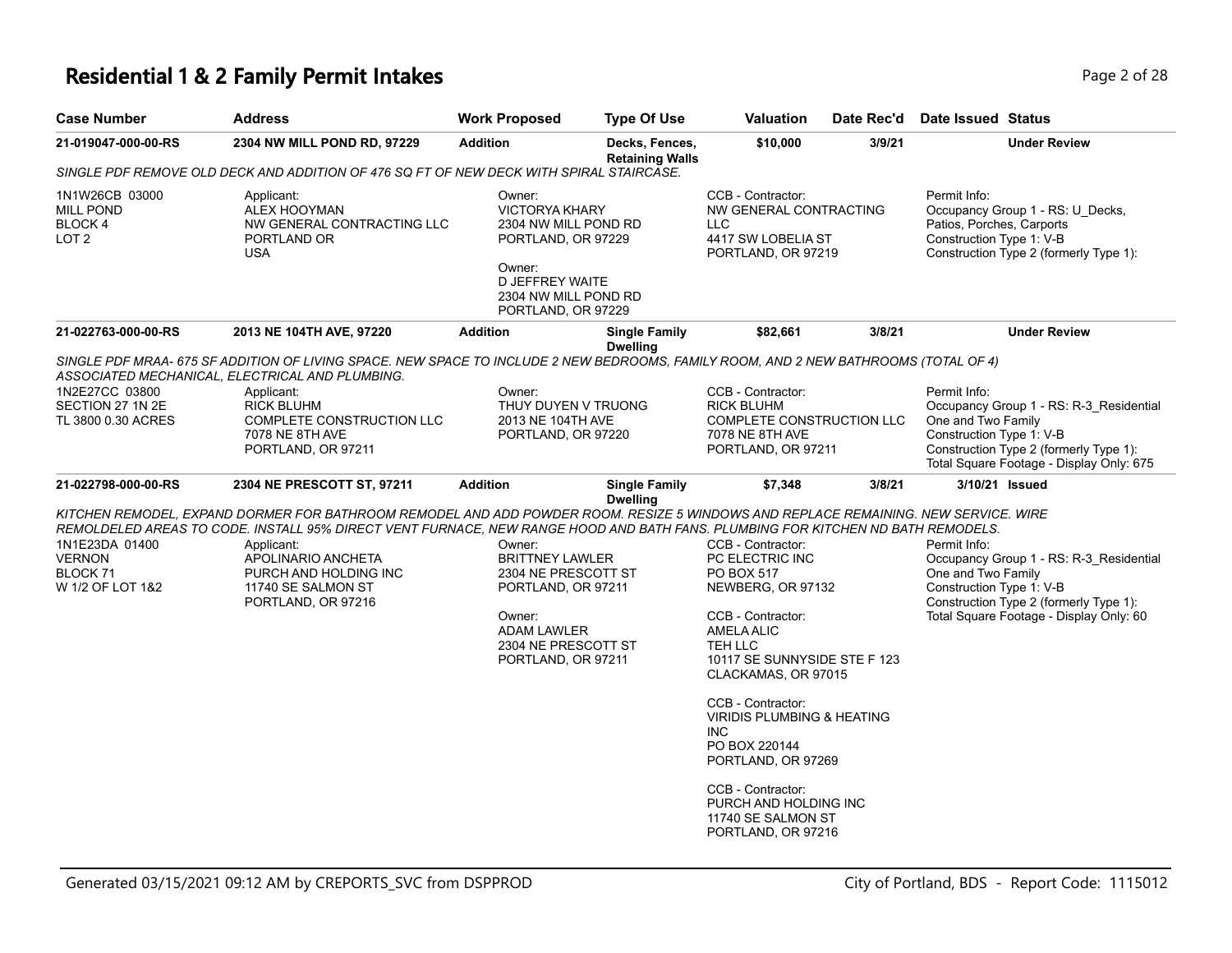# **Residential 1 & 2 Family Permit Intakes Page 1 0 AM** Page 3 of 28

| <b>Case Number</b>                                                            | <b>Address</b>                                                                                                                                                                                                                                                                                                                              | <b>Work Proposed</b>                                                                                                                                                                                                                           | <b>Type Of Use</b>                      | Valuation                                                                                                                                | Date Rec'd | <b>Date Issued Status</b>                                             |                                                                                                                                    |
|-------------------------------------------------------------------------------|---------------------------------------------------------------------------------------------------------------------------------------------------------------------------------------------------------------------------------------------------------------------------------------------------------------------------------------------|------------------------------------------------------------------------------------------------------------------------------------------------------------------------------------------------------------------------------------------------|-----------------------------------------|------------------------------------------------------------------------------------------------------------------------------------------|------------|-----------------------------------------------------------------------|------------------------------------------------------------------------------------------------------------------------------------|
| 21-016807-000-00-RS                                                           | 8005 SE MORRISON ST, 97215                                                                                                                                                                                                                                                                                                                  | <b>Addition</b>                                                                                                                                                                                                                                | <b>Single Family</b><br><b>Dwelling</b> | \$88,903                                                                                                                                 | 3/11/21    |                                                                       | <b>Under Review</b>                                                                                                                |
|                                                                               | SINGLE PDF - DORMER ADDITION TO INCREASE SIZE OF EXISTING 2ND FLOOR BATHROOM (2 TOILETS TOTAL). NEW STAIRS AND OPENINGS FROM BASEMENT<br>THROUGH THE ATTIC. NEW COVERED DECK. NEW OPENING FOR A FRENCH DOOR AND WINDOW. REMOVE WALL BETWEEN KITCHEN AND DINING ROOM. NEW<br>BEAM. REPLACE POSTS IN UNFINISHED BASEMENT. *** TRADES SEPARATE |                                                                                                                                                                                                                                                |                                         |                                                                                                                                          |            |                                                                       |                                                                                                                                    |
| 1S2E05AA 04100<br><b>GOODHUE PK</b><br>BLOCK 6<br>LOT <sub>6</sub>            | Applicant:<br><b>CHRISTIAN PARKER</b><br>8005 SE Morrison St<br>Portland, OR 97215                                                                                                                                                                                                                                                          | Owner:<br><b>WILLIAM HOFFMAN</b><br>8005 SE MORRISON ST<br>PORTLAND, OR 97215<br>Owner:<br><b>SUSAN HOFFMAN</b><br>8005 SE MORRISON ST<br>PORTLAND, OR 97215<br>Owner:<br><b>CHRISTIAN PARKER</b><br>8005 SE MORRISON ST<br>PORTLAND, OR 97215 |                                         |                                                                                                                                          |            | Permit Info:<br>One and Two Family<br>Construction Type 1: V-B        | Occupancy Group 1 - RS: R-3_Residential<br>Construction Type 2 (formerly Type 1): V-B<br>Total Square Footage - Display Only: 2191 |
| 21-019829-000-00-RS                                                           | 525 NW SKYLINE CREST RD,<br>97229                                                                                                                                                                                                                                                                                                           | <b>Addition</b>                                                                                                                                                                                                                                | <b>Single Family</b><br><b>Dwelling</b> | \$90,000                                                                                                                                 | 3/8/21     |                                                                       | <b>Under Review</b>                                                                                                                |
| ENCLOSE POOL *ET. MT PT SEPARATE                                              | SINGLE PDF: REMOVAL OF EXISTING REC ROOM AT WEST ELEVATION; REPLACE WITH NEW COVERED DECK; OUTDOOR PATIO AND KITCHEN; NEW DECK TO                                                                                                                                                                                                           |                                                                                                                                                                                                                                                |                                         |                                                                                                                                          |            |                                                                       |                                                                                                                                    |
| 1N1W36BD 01600<br>SECTION 36 1N 1W<br>TL 1600 0.35 ACRES                      | Applicant:<br>TAYLOR HOAGLAND<br>STELLAR CONSTRUCTION<br>8500 SE 262ND AVE<br>GRESHAM, OR 97080                                                                                                                                                                                                                                             | Owner:<br><b>SARAH CARIAGA</b><br>525 NW SKYLINE CREST RD<br>PORTLAND, OR 97229<br>Owner:<br><b>CALEE CARIAGA</b><br>525 NW SKYLINE CREST RD<br>PORTLAND, OR 97229                                                                             |                                         | CCB - Contractor:<br><b>TAYLOR HOAGLAND</b><br>STELLAR CONSTRUCTION &<br><b>REMODELING LLC</b><br>8500 SE 262ND AVE<br>GRESHAM, OR 97080 |            | Permit Info:<br>Patios, Porches, Carports<br>Construction Type 1: V-B | Occupancy Group 1 - RS: U Decks,<br>Construction Type 2 (formerly Type 1):<br>Total Square Footage - Display Only: 2766            |
| 21-021161-000-00-RS                                                           | 3805 SW 54TH PL, 97221                                                                                                                                                                                                                                                                                                                      | <b>Addition</b>                                                                                                                                                                                                                                | <b>Single Family</b><br><b>Dwelling</b> | \$50,000                                                                                                                                 | 3/8/21     |                                                                       | <b>Under Review</b>                                                                                                                |
| HABITABLE SPACE *ET, MT, PT SEPARATE                                          | SINGLE PDF CONNECT GARAGE AND MAIN HOUSE BY ENCLOSING STAIR/BREEZEWAY; REMODEL KITCHEN; REPLACE WINDOWS, CONVERT BASEMENT TO                                                                                                                                                                                                                |                                                                                                                                                                                                                                                |                                         |                                                                                                                                          |            |                                                                       |                                                                                                                                    |
| 1S1E07DB 06400<br><b>WILCOX ESTATES</b><br><b>BLOCK7</b><br>LOT <sub>30</sub> | Applicant:<br><b>RYAN PICKREL</b><br><b>FASTER PERMITS</b><br>2000 SW 1ST AVE #420<br>PORTLAND OR 97201                                                                                                                                                                                                                                     | Owner:<br><b>KYLE WOODLEY</b><br>3805 SW 54TH PL<br>PORTLAND, OR 97221<br>Owner:<br>ELIZABETH WOODLEY<br>3805 SW 54TH PL<br>PORTLAND, OR 97221                                                                                                 |                                         | CCB - Contractor:<br><b>BRIAN NELSON</b><br>RHOMBUS DESIGN CO A CORP<br>OF WASHINGTON<br>8040 SW PARRWAY DR<br>PORTLAND, OR 97225        |            | Permit Info:<br>One and Two Family<br>Construction Type 1: V-B        | Occupancy Group 1 - RS: R-3_Residential<br>Construction Type 2 (formerly Type 1): V-B<br>Total Square Footage - Display Only: 436  |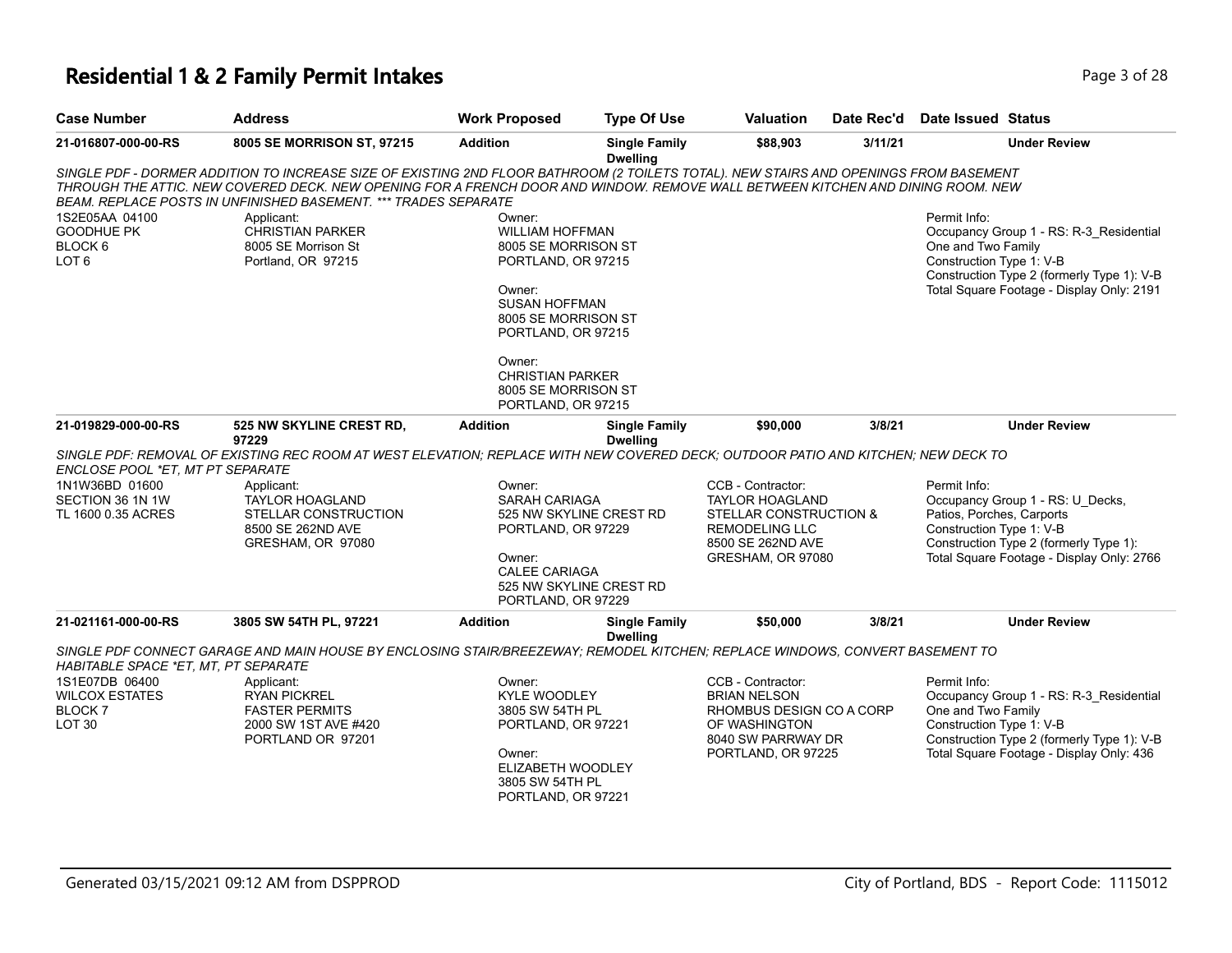# **Residential 1 & 2 Family Permit Intakes Page 4 of 28**

| <b>Case Number</b>                                                             | <b>Address</b>                                                                                                                                                                                                                                                                                                                                                                          | <b>Work Proposed</b>                                                                                                                                                    | <b>Type Of Use</b>                                   | Valuation                                                                                                            | Date Rec'd | Date Issued Status                                                                                                                                                                                   |
|--------------------------------------------------------------------------------|-----------------------------------------------------------------------------------------------------------------------------------------------------------------------------------------------------------------------------------------------------------------------------------------------------------------------------------------------------------------------------------------|-------------------------------------------------------------------------------------------------------------------------------------------------------------------------|------------------------------------------------------|----------------------------------------------------------------------------------------------------------------------|------------|------------------------------------------------------------------------------------------------------------------------------------------------------------------------------------------------------|
| 21-021209-000-00-RS                                                            | 8135 SE OGDEN ST, 97206                                                                                                                                                                                                                                                                                                                                                                 | <b>Addition</b>                                                                                                                                                         | <b>Single Family</b><br><b>Dwelling</b>              | \$5,000                                                                                                              | 3/9/21     | <b>Under Review</b>                                                                                                                                                                                  |
| 210494 HS **ET, PT, MT SEPARATE                                                | SINGLE PDF NEW COVERED PORCH; INSTALLATION OF LARGER ENTRY DOOR; REMOVE WALL BETWEEN LIVING AND KITCHEN; MODIFY WALL TO BASEMENT SEE 19                                                                                                                                                                                                                                                 |                                                                                                                                                                         |                                                      |                                                                                                                      |            |                                                                                                                                                                                                      |
| 1S2E20AD 03600<br><b>STERLING</b><br>BLOCK 5<br>LOT <sub>9</sub>               | Applicant:<br><b>ELSON NGUYEN</b><br>HM GROUP LLC<br>3036 SE 131ST AVE<br>PORTLAND OR 97236                                                                                                                                                                                                                                                                                             | Owner:<br><b>TUYEN AU</b><br>9316 SE GRANDVIEW TER<br>HAPPY VALLEY, OR 97086                                                                                            |                                                      |                                                                                                                      |            | Permit Info:<br>Occupancy Group 1 - RS: R-3_Residential<br>One and Two Family<br>Construction Type 1: V-B<br>Construction Type 2 (formerly Type 1):                                                  |
| 21-021479-000-00-RS                                                            | 3244 NE 129TH AVE, 97230                                                                                                                                                                                                                                                                                                                                                                | <b>Addition</b>                                                                                                                                                         | <b>Single Family</b><br><b>Dwelling</b>              | \$200,000                                                                                                            | 3/10/21    | <b>Under Review</b>                                                                                                                                                                                  |
| FIRST FLOOR BATH *ET, PT, MT SEPARATE                                          | SINGLE PDF: ADDITION OF 2 STORY DECK AT WEST ELEVATION; VAULTED CEILING IN LIVING ROOM; NEW WINDOWS AND DOOR; RELOCATE KITCHEN; REMODEL                                                                                                                                                                                                                                                 |                                                                                                                                                                         |                                                      |                                                                                                                      |            |                                                                                                                                                                                                      |
| 1N2E26BA 04800<br><b>ARGAY TERR</b><br>BLOCK 8<br>LOT 2&3 TL 4800              | Applicant:<br><b>DANIEL REIMER</b><br>PO BOX 70006<br>VANCOUVER WA 98665                                                                                                                                                                                                                                                                                                                | Owner:<br><b>JOSEPH CASTELLANO</b><br>3244 NE 129TH AVE<br>PORTLAND, OR 97230-1525<br>Owner:<br><b>TERRI CASTELLANO</b><br>3244 NE 129TH AVE<br>PORTLAND, OR 97230-1525 |                                                      | CCB - Contractor:<br><b>DANIEL G REIMER</b><br>DANIEL GORDON REIMER<br>14114 NE 23RD AVE<br>VANCOUVER, WA 98686      |            | Permit Info:<br>Occupancy Group 1 - RS: U_Decks,<br>Patios, Porches, Carports<br>Construction Type 1: V-B<br>Construction Type 2 (formerly Type 1): V-B<br>Total Square Footage - Display Only: 2137 |
| 21-021883-000-00-RS                                                            | 3526 SW LOGAN ST, 97219                                                                                                                                                                                                                                                                                                                                                                 | <b>Addition</b>                                                                                                                                                         | <b>Single Family</b><br><b>Dwelling</b>              | \$93,070                                                                                                             | 3/9/21     | <b>Under Review</b>                                                                                                                                                                                  |
|                                                                                | SINGLE PDF CREATE NEW LOWER FLOOR FROM CRAWL SPACE TO FINISHED BASEMENT TO INCLUDE MEDIA ROOM; STORAGE; BATHROOM *ET, PT, MT SEPARATE                                                                                                                                                                                                                                                   |                                                                                                                                                                         |                                                      |                                                                                                                      |            |                                                                                                                                                                                                      |
| 1S1E20BD 08100<br>QUEENSLAND<br>BLOCK 4<br>LOT <sub>3</sub>                    | Applicant:<br><b>BRADLEE HERSEY</b><br><b>FASTER PERMITS</b><br>2000 SW 1ST AVE SUITE 420<br>PORTLAND OR 97201                                                                                                                                                                                                                                                                          | Owner:<br><b>KALLI SILVEY</b><br>3526 SW LOGAN ST<br>PORTLAND, OR 97219<br>Owner:<br><b>DANIEL SILVEY</b><br>3526 SW LOGAN ST<br>PORTLAND, OR 97219                     |                                                      | CCB - Contractor:<br>CAFFALL CONSTRUCTION CO INC<br>8575 SW SAGERT ST<br>TUALATIN, OR 97062                          |            | Permit Info:<br>Occupancy Group 1 - RS: R-3_Residential<br>One and Two Family<br>Construction Type 1: V-B<br>Construction Type 2 (formerly Type 1):<br>Total Square Footage - Display Only: 760      |
| 21-022018-000-00-RS                                                            | <b>4014 NE KILLINGSWORTH ST.</b><br>97211                                                                                                                                                                                                                                                                                                                                               | <b>Addition</b>                                                                                                                                                         | <b>Single Family</b><br><b>Dwelling</b>              | \$100,000                                                                                                            | 3/10/21    | <b>Under Review</b>                                                                                                                                                                                  |
| 1N1E24AA 03400<br>KILLINGSWORTH AVE ADD<br>BLOCK <sub>2</sub><br><b>LOT 19</b> | SINGLE PDF NEW ADDITION OF STAIR TO BASEMENT FROM MAIN FLOOR. CREATE HABITABLE SPACE IN BASEMENT; WINDOW WELL; BATHROOM; MECHANICAL<br>ROOM: REMODEL KITCHEN ON FIRST FLOOR: REMOVE EXISTING STAIR TO BASEMENT AND INFILL WITH NEW FLOOR CONSTRUCTION. *ET. PT MT SEPARATE<br>Applicant:<br><b>JENNIFER KORBICH</b><br>KORBICH ARCHITECTS<br>2235 NE KLICKITAT ST<br>PORTLAND, OR 97212 | Owner:<br><b>JENNIFER LEIN</b><br>PORTLAND, OR 97211-7945<br>Owner:<br><b>DEVIN FOLLINGSTAD</b><br>PORTLAND, OR 97211-7945                                              | 4014 NE KILLINGSWORTH ST<br>4014 NE KILLINGSWORTH ST | CCB - Contractor:<br>PORTLANDS CHOICE<br><b>REMODELING INC</b><br>12464 SE MOUNTAIN SUN DRIVE<br>CLACKAMAS, OR 97015 |            | Permit Info:<br>Occupancy Group 1 - RS: R-3_Residential<br>One and Two Family<br>Construction Type 1: V-B<br>Construction Type 2 (formerly Type 1): V-B<br>Total Square Footage - Display Only: 424  |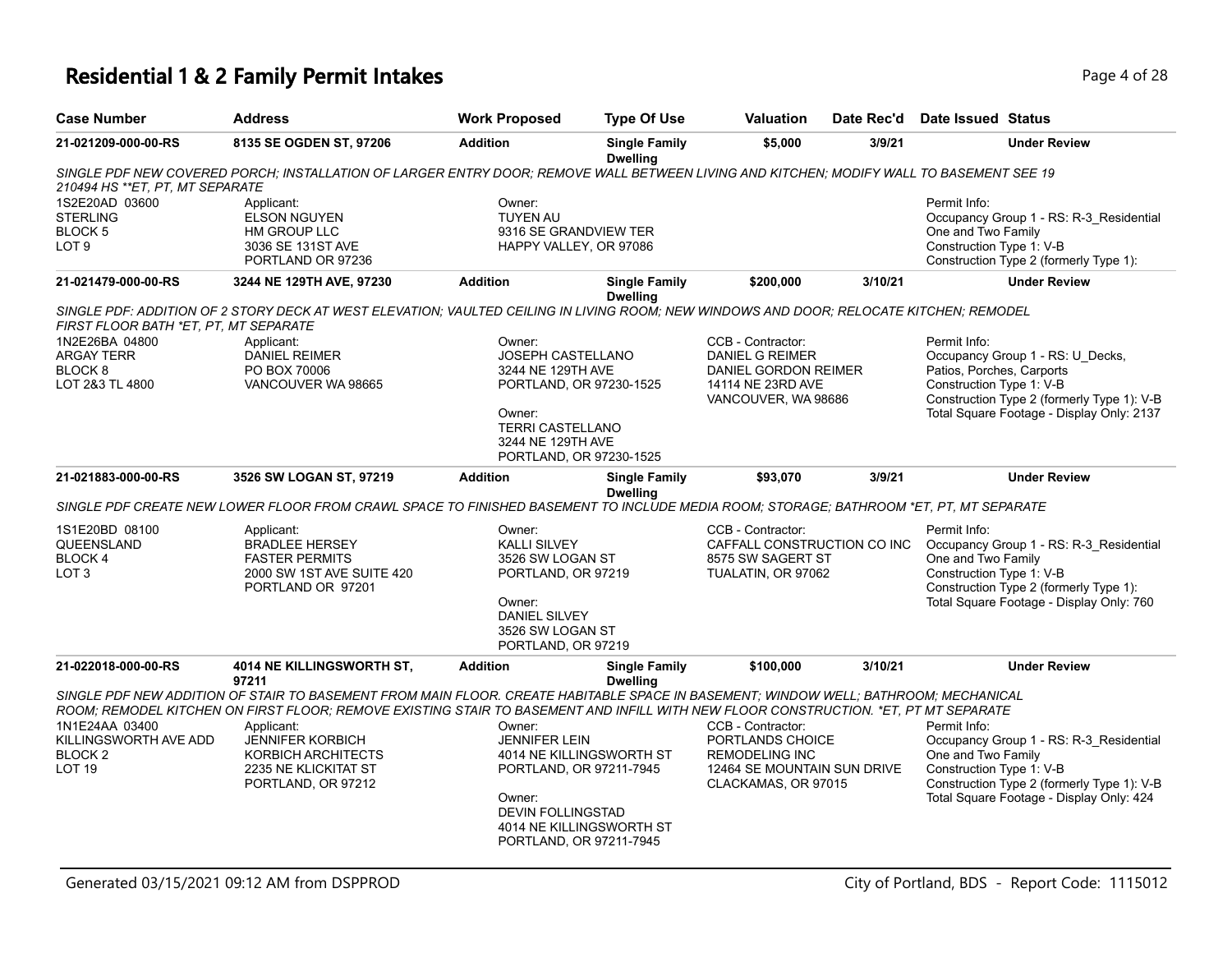# **Residential 1 & 2 Family Permit Intakes Page 1 and 28 and 28 Page 1 and 28 Page 5 of 28**

| <b>Case Number</b>                                                        | <b>Address</b>                                                                                                                    | <b>Work Proposed</b>                                                                                                                                         | <b>Type Of Use</b>                       | <b>Valuation</b>                                                                     | Date Rec'd | Date Issued Status                                                                                                                                                                                       |
|---------------------------------------------------------------------------|-----------------------------------------------------------------------------------------------------------------------------------|--------------------------------------------------------------------------------------------------------------------------------------------------------------|------------------------------------------|--------------------------------------------------------------------------------------|------------|----------------------------------------------------------------------------------------------------------------------------------------------------------------------------------------------------------|
| 21-022952-000-00-RS                                                       | 9436 NW SKYVIEW DR, 97231                                                                                                         | <b>Addition</b><br><b>Single Family</b><br><b>Dwelling</b>                                                                                                   |                                          | \$25,000                                                                             | 3/11/21    | <b>Under Review</b>                                                                                                                                                                                      |
|                                                                           | SINGLE PDF: NEW STORAGE ROOM (115 SF) NEW DECK; FENCE LESS THAN 7' W/ 21 022948 RS                                                |                                                                                                                                                              |                                          |                                                                                      |            |                                                                                                                                                                                                          |
| 1N1W05DD 01400<br><b>SKYVIEW ESTATES</b><br>LOT <sub>6</sub>              | Applicant:<br><b>ZACHARY FREUND</b><br>4317 SE RURAL ST<br>PORTLAND OR 97206                                                      | Owner:<br><b>GEER FAMILY TR</b><br>9436 NW SKYVIEW DR<br>PORTLAND, OR 97231                                                                                  |                                          | Primary Contractor:<br><b>TO BID</b>                                                 |            | Permit Info:<br>Occupancy Group 1 - RS: U_Private<br>Garage\Utility Misc.<br>Construction Type 1: V-B<br>Construction Type 2 (formerly Type 1): V-B<br>Total Square Footage - Display Only: 515          |
| Total # of RS Addition permit intakes: 14                                 |                                                                                                                                   |                                                                                                                                                              |                                          |                                                                                      |            | Total valuation of RS Addition permit intakes: \$934,874                                                                                                                                                 |
| 20-197097-000-00-RS                                                       | 13050 SE EVERGREEN ST - Unit<br>B, 97236                                                                                          | <b>Alteration</b>                                                                                                                                            | <b>Accessory</b><br><b>Dwelling Unit</b> | \$57,311                                                                             | 3/10/21    | <b>Under Review</b>                                                                                                                                                                                      |
|                                                                           | SINGLE PDF: CHANGE OUTBUILDING IN MIDDLE OF PROPERTY TO ADU w/21-022696-RS; SLOPED LOT; NEW FOUNDATION; *ET, PT, MT SEPARATE      |                                                                                                                                                              |                                          |                                                                                      |            |                                                                                                                                                                                                          |
| 1S2E23BA 07700                                                            | Applicant:<br>ANDRAY SHCHERBAN<br>KAMANSKI CONSTRUCTION<br>18235 WEWER AVE<br><b>SANDY OR 97055</b>                               | Owner:<br><b>AMY FRIES</b><br>13048 SE EVERGREEN ST<br>PORTLAND, OR 97236<br>Owner:<br><b>CORWIN PRESCOTT</b><br>13048 SE EVERGREEN ST<br>PORTLAND, OR 97236 |                                          | CCB - Contractor:<br>KAMANSKI CONSTRUCTION INC<br>18235 WEWER AVE<br>SANDY, OR 97055 |            | Permit Info:<br>Occupancy Group 1 - RS: R-3_Residential<br>One and Two Family<br>Construction Type 1: V-B<br>Construction Type 2 (formerly Type 1):<br>Total Square Footage - Display Only: 468          |
| 21-019205-000-00-RS                                                       | 5960 SE TIBBETTS ST - Unit B,<br>97206                                                                                            | <b>Alteration</b>                                                                                                                                            | <b>Accessory</b><br><b>Dwelling Unit</b> | \$26,982                                                                             | 3/10/21    | <b>Under Review</b>                                                                                                                                                                                      |
|                                                                           | SINGLE PDF: CONVERSION OF DETACHED GARAGE TO ADU *ET, MT PT SEPARATE                                                              |                                                                                                                                                              |                                          |                                                                                      |            |                                                                                                                                                                                                          |
| 1S2E07AD 08000                                                            | Applicant:<br>MICHAEL MORTON<br><b>MORTON BUILDING DESIGN</b><br>4346 SE 34TH<br>PORTLAND, OR 97202                               | Owner:<br><b>CAFER ARAC</b><br>5960 SE TIBBETTS ST<br>PORTLAND, OR 97206                                                                                     |                                          |                                                                                      |            | Permit Info:<br>Occupancy Group 1 - RS: R-3_Remodel<br>Construction Type 1: V-B<br>Construction Type 2 (formerly Type 1):<br>Total Square Footage - Display Only: 661<br>Number of New Dwelling Units: 1 |
| 21-019757-000-00-RS                                                       | 7817 N FISKE AVE, 97203                                                                                                           | <b>Alteration</b>                                                                                                                                            | <b>Accessory</b><br><b>Dwelling Unit</b> | \$20,000                                                                             | 3/11/21    | <b>Under Review</b>                                                                                                                                                                                      |
|                                                                           | SINGLE PDF - CONVERT EXISTING DETACHED GARAGE TO ADU WITH KITCHEN, LIVING ROOM, BEDROOM, AND BATHROOM***TRADE PERMITS SEPARATE*** |                                                                                                                                                              |                                          |                                                                                      |            |                                                                                                                                                                                                          |
| 1N1E08CA 15000<br>UNIVERSITY PK<br><b>BLOCK 105</b><br>N 1/2 OF LOT 10-12 | Applicant:<br><b>MATTHEW WILLIAMS</b><br>7817 N FISKE AVE<br>PORTLAND OR 97203                                                    | Owner:<br>MELANIE BACZYNSKI<br>7817 N FISKE AVE<br>PORTLAND, OR 97203<br>Owner:<br><b>MATTHEW WILLIAMS</b><br>7817 N FISKE AVE<br>PORTLAND, OR 97203         |                                          |                                                                                      |            | Permit Info:<br>Occupancy Group 1 - RS: R-3_Residential<br>One and Two Family<br>Construction Type 1: V-B<br>Construction Type 2 (formerly Type 1):                                                      |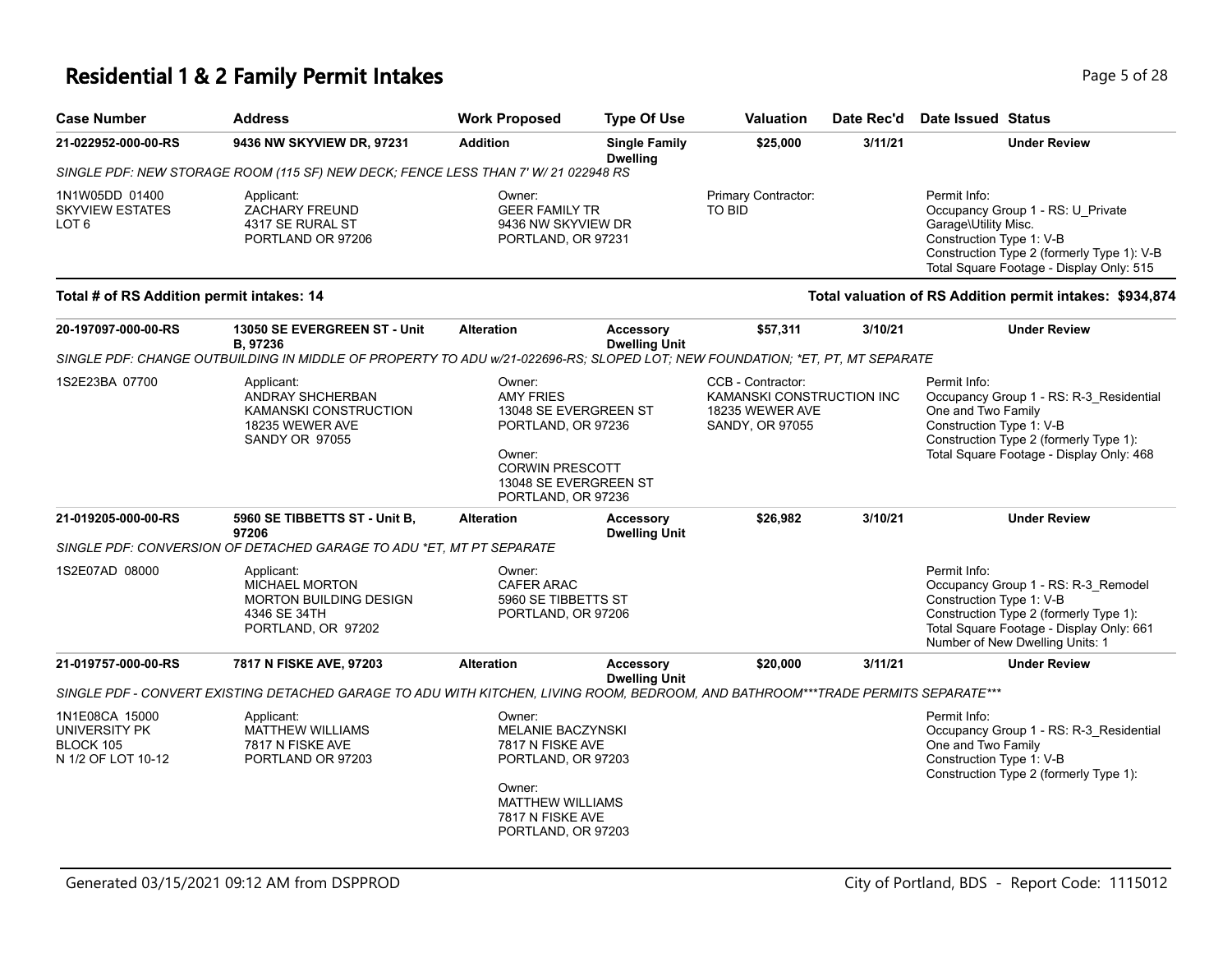### **Residential 1 & 2 Family Permit Intakes Page 1 and 28 and 28 and 28 and 28 and 28 and 28 and 28 and 28 and 28 and 28 and 28 and 28 and 28 and 28 and 28 and 28 and 28 and 28 and 28 and 28 and 28 and 28 and 28 and 28 and**

| <b>Case Number</b>                                                                                             | <b>Address</b>                                                                                                                     | <b>Work Proposed</b>                                                                                                                                 | <b>Type Of Use</b>                                                                                                                                            | Valuation                                                                          | Date Rec'd                                                                                         | <b>Date Issued Status</b>                                                                                                                                             |
|----------------------------------------------------------------------------------------------------------------|------------------------------------------------------------------------------------------------------------------------------------|------------------------------------------------------------------------------------------------------------------------------------------------------|---------------------------------------------------------------------------------------------------------------------------------------------------------------|------------------------------------------------------------------------------------|----------------------------------------------------------------------------------------------------|-----------------------------------------------------------------------------------------------------------------------------------------------------------------------|
| 21-022971-000-00-RS                                                                                            | 7222 SE RURAL ST - Unit B, 97206                                                                                                   | <b>Alteration</b>                                                                                                                                    | <b>Accessory</b><br><b>Dwelling Unit</b>                                                                                                                      |                                                                                    | 3/12/21                                                                                            | <b>Under Review</b>                                                                                                                                                   |
|                                                                                                                | SINGLE PDF CONVERSION OF STRUCTURE AT REAR OF PROPERTY TO ADU *ET, PT MT SEPARATE                                                  |                                                                                                                                                      |                                                                                                                                                               |                                                                                    |                                                                                                    |                                                                                                                                                                       |
| 1S2E20AC 11700                                                                                                 | Applicant:<br><b>BEN YANG</b><br>3924 SE GRANT CT. #C<br>PORTLAND OR 97214                                                         | Owner:<br>SIDNEY NIEH<br>Owner:                                                                                                                      | CCB - Contractor:<br><b>BENJAMIN YANG</b><br>7222 SE RURAL ST<br>PORTLAND, OR 97206<br>C<br><b>CAMELIA P-C NIEH</b><br>7222 SE RURAL ST<br>PORTLAND, OR 97206 |                                                                                    | YANGFANG SNOW TOOLS LLC<br>3924 SE GRANT CT. APARTMENT<br>PORTLAND, OR 97214<br>PORTLAND, OR 97214 | Permit Info:<br>Occupancy Group 1 - RS: R-3_Remodel<br>Construction Type 1: V-B<br>Construction Type 2 (formerly Type 1):<br>Total Square Footage - Display Only: 400 |
| 21-022996-000-00-RS                                                                                            | 4140 NE 41ST AVE, 97211                                                                                                            | <b>Alteration</b>                                                                                                                                    | Decks, Fences,<br><b>Retaining Walls</b>                                                                                                                      | \$24,000                                                                           | 3/9/21                                                                                             | 3/9/21 Issued                                                                                                                                                         |
|                                                                                                                | CONSTRUCT DECK WITH UPPER AND LOWER AREAS AND STAIRWAY                                                                             |                                                                                                                                                      |                                                                                                                                                               |                                                                                    |                                                                                                    |                                                                                                                                                                       |
| 1N1E24DA 20900<br><b>WILSHIRE</b><br>BLOCK 19<br>S 53' OF N 107' OF LOT 7                                      | Applicant:<br><b>KEITH JENSEN</b><br>REDFISH CONTRACTORS LLC<br>PO BOX 13176<br>PORTLAND, OR 97213                                 | Owner:<br><b>CHRISTINE COOK</b><br>4140 NE 41ST AVE<br>PORTLAND, OR 97211-8242                                                                       |                                                                                                                                                               | CCB - Contractor:<br>REDFISH CONTRACTORS LLC<br>PO BOX 13176<br>PORTLAND, OR 97213 |                                                                                                    | Permit Info:<br>Occupancy Group 1 - RS: U_Decks,<br>Patios, Porches, Carports<br>Construction Type 1: V-B<br>Construction Type 2 (formerly Type 1):                   |
| 21-024089-000-00-RS                                                                                            | 321 NE 92ND PL, 97220                                                                                                              | <b>Alteration</b>                                                                                                                                    | Decks, Fences,<br><b>Retaining Walls</b>                                                                                                                      | \$18,910                                                                           | 3/11/21                                                                                            | 3/11/21 Issued                                                                                                                                                        |
|                                                                                                                | replace damaged existing patio cover. move water heater to garage                                                                  |                                                                                                                                                      |                                                                                                                                                               |                                                                                    |                                                                                                    |                                                                                                                                                                       |
| 1N2E33DB 09700<br><b>ELLA HTS</b><br>BLOCK <sub>2</sub><br>LOT 4 TL 9700<br>SPLIT LEVY R156200<br>(R246000494) | Applicant:<br>Christopher Flurry<br>EDELWEISS CONSTRUCTION LLC<br>PO BOX 463<br>GRESHAM, OR 97030                                  | Owner:<br><b>JOAN MILLER</b><br>Owner:<br><b>JOHN MILLER</b>                                                                                         | 321 NE 92ND PL<br>PORTLAND, OR 97220<br>321 NE 92ND PL<br>PORTLAND, OR 97220                                                                                  |                                                                                    | EDELWEISS CONSTRUCTION LLC<br>GRESHAM, OR 97030                                                    | Permit Info:<br>Occupancy Group 1 - RS: U_Decks,<br>Patios, Porches, Carports<br>Construction Type 1: V-B<br>Construction Type 2 (formerly Type 1):                   |
| 21-024128-000-00-RS                                                                                            | 4405 SW WARRENS WAY, 97221                                                                                                         | <b>Alteration</b>                                                                                                                                    | Garage/Carport                                                                                                                                                | \$11,000                                                                           | 3/11/21                                                                                            | <b>Under Review</b>                                                                                                                                                   |
| STAIRWAY BETWEEN FLOORS.                                                                                       | ***SINGLE PDF*** NEW DORMER ON EXISTING DETACHED GARAGE WITH EXISTING HALF STORY STORAGE AND HOBBY SPACE. REMOVE EXISTING INTERIOR |                                                                                                                                                      |                                                                                                                                                               |                                                                                    |                                                                                                    |                                                                                                                                                                       |
| 1S1E08BB 04500<br><b>GREEN HILLS</b><br>BLOCK 26<br>LOT 3&4 TL 4500                                            | Applicant:<br>DAVISBUILT LLC<br>6645 SE YAMHILL ST<br>PORTLAND, OR 97215                                                           | Owner:<br>TR.<br>4405 SW WARRENS WAY<br>PORTLAND, OR 97221-3247<br>Owner:<br><b>ELLIOTT REV TR</b><br>4405 SW WARRENS WAY<br>PORTLAND, OR 97221-3247 | JOSEPH & SUSAN DENMAN REV                                                                                                                                     | CCB - Contractor:<br>DAVISBUILT LLC<br>6645 SE YAMHILL ST<br>PORTLAND, OR 97215    |                                                                                                    | Permit Info:<br>Occupancy Group 1 - RS: U Private<br>Garage\Utility Misc.<br>Construction Type 1: V-B<br>Construction Type 2 (formerly Type 1):                       |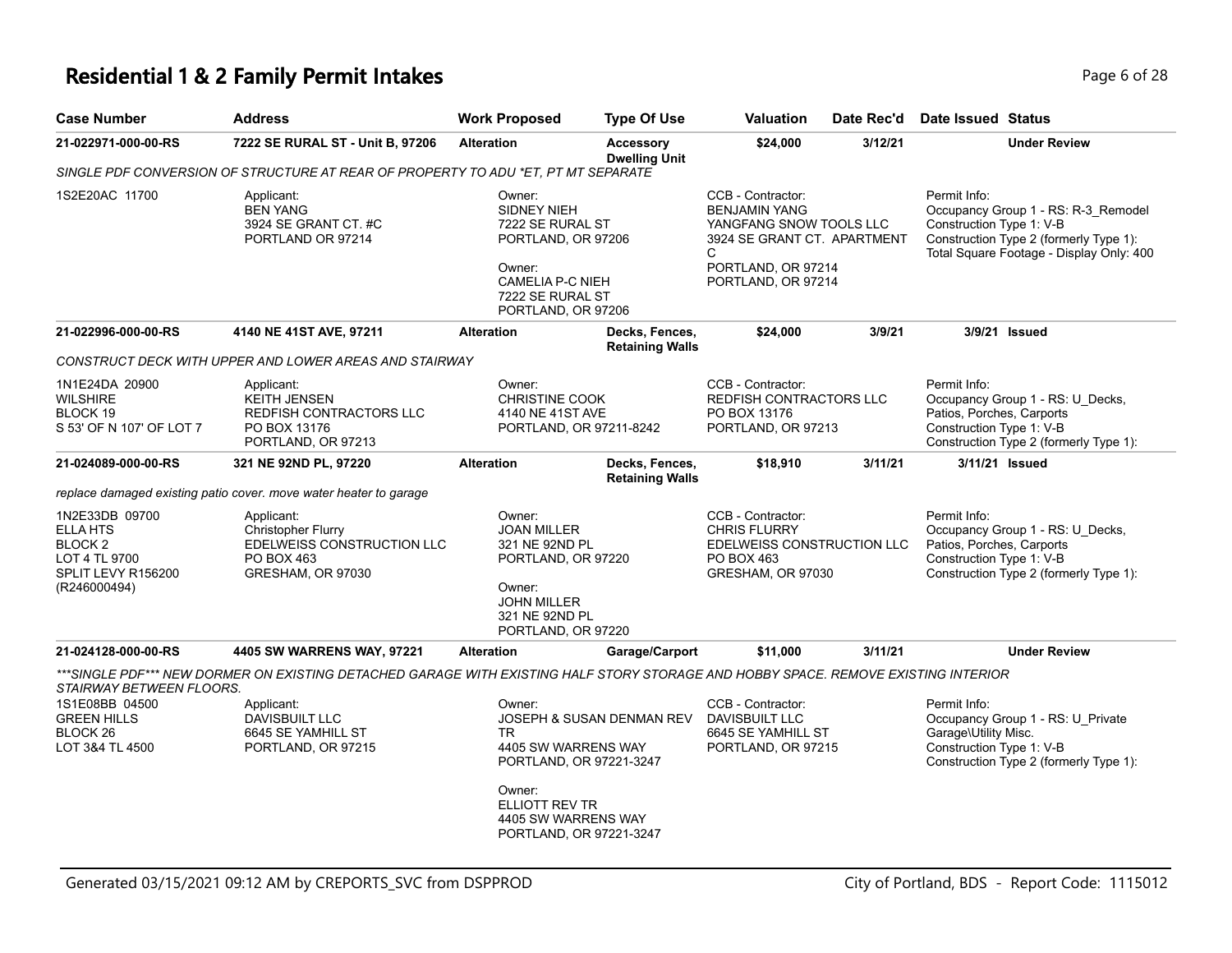### **Residential 1 & 2 Family Permit Intakes Page 7 of 28**

| <b>Case Number</b>                                                                   | <b>Address</b>                                                                                                                                 | <b>Work Proposed</b>                                                                                                                                                                                             | <b>Type Of Use</b>                                                                                                            | <b>Valuation</b><br>Date Rec'd                                                                               |        | Date Issued Status                                                                                                                                  |  |  |  |
|--------------------------------------------------------------------------------------|------------------------------------------------------------------------------------------------------------------------------------------------|------------------------------------------------------------------------------------------------------------------------------------------------------------------------------------------------------------------|-------------------------------------------------------------------------------------------------------------------------------|--------------------------------------------------------------------------------------------------------------|--------|-----------------------------------------------------------------------------------------------------------------------------------------------------|--|--|--|
| 21-022609-000-00-RS                                                                  | 1740 SW HIGHLAND RD, 97221                                                                                                                     | <b>Alteration</b><br><b>Single Family</b><br><b>Dwelling</b>                                                                                                                                                     |                                                                                                                               | \$148,500                                                                                                    | 3/8/21 | <b>Under Review</b>                                                                                                                                 |  |  |  |
|                                                                                      |                                                                                                                                                |                                                                                                                                                                                                                  | ***SINGLE PDF*** REMODEL THREE EXISTING BATHROOMS AND BEDROOMS. NEW FURNACE AND WATER HEATER. CONVERT GARAGE TO A MEDIA ROOM. |                                                                                                              |        |                                                                                                                                                     |  |  |  |
| 1S1E05CB 03400<br>THE HIGHLANDS PLAT 1 & 2<br>BLOCK <sub>3</sub><br>LOT <sub>7</sub> | Applicant:<br>DAVID R RUSH<br>3610 NE Hancock<br>PORTLAND OR 97212-5224                                                                        | Owner:<br>STEPHANIE MCANDREW<br>1740 SW HIGHLAND RD<br>PORTLAND, OR 97221<br>Owner:<br><b>THOMAS HUFF</b><br>1740 SW HIGHLAND RD<br>PORTLAND, OR 97221                                                           |                                                                                                                               | CCB - Contractor:<br>DAVE RUSH CONSTRUCTION INC<br>3610 NE HANCOCK ST<br>PORTLAND, OR 97212                  |        | Permit Info:<br>Occupancy Group 1 - RS: R-3 Residential<br>One and Two Family<br>Construction Type 1: V-B<br>Construction Type 2 (formerly Type 1): |  |  |  |
| 21-022741-000-00-RS                                                                  | 7234 N DENVER AVE - UNIT A,                                                                                                                    | <b>Alteration</b>                                                                                                                                                                                                | <b>Single Family</b>                                                                                                          | \$3,500                                                                                                      | 3/8/21 | 3/8/21 Final                                                                                                                                        |  |  |  |
|                                                                                      | 97217<br>SINGLE PDF CONSTRUCT NEW ESCAPE WELL IN BASEMENT, INSTALL NEW ESCAPE WINDOW. BASEMENT IS CURRENTLY STORAGE/UTILITY, NOT A CONVERSION. |                                                                                                                                                                                                                  | <b>Dwelling</b>                                                                                                               |                                                                                                              |        |                                                                                                                                                     |  |  |  |
| 1N1E16AA 09300<br><b>WORLDS FAIR ADD</b><br><b>BLOCK 5</b><br><b>LOT 16</b>          | Applicant:<br><b>MEGAN BEAVER</b><br>EIGHT PENNY NAIL LLC<br>3426 NE 13TH AVE<br>PORTLAND, OR 97212                                            | Owner:<br><b>CHARLES LAKINS</b><br>7234 N DENVER AVE<br>PORTLAND, OR 97217<br>Owner:<br><b>KATHLEEN LAKINS</b><br>7234 N DENVER AVE<br>PORTLAND, OR 97217<br>Owner:<br><b>SUMMER OLSSON</b><br>7234 N DENVER AVE |                                                                                                                               | CCB - Contractor:<br><b>MEGAN BEAVER</b><br>EIGHT PENNY NAIL LLC<br>3426 NE 13TH AVE<br>PORTLAND, OR 97212   |        | Permit Info:<br>Occupancy Group 1 - RS: R-3 Residential<br>One and Two Family<br>Construction Type 1: V-B<br>Construction Type 2 (formerly Type 1): |  |  |  |
| 21-022793-000-00-RS                                                                  | 3153 SW VIEW PL, 97205                                                                                                                         | <b>Alteration</b>                                                                                                                                                                                                | <b>Single Family</b><br><b>Dwelling</b>                                                                                       | \$60,000                                                                                                     | 3/8/21 | 3/9/21 Issued                                                                                                                                       |  |  |  |
| <b>FIR Program Registration</b>                                                      |                                                                                                                                                |                                                                                                                                                                                                                  |                                                                                                                               |                                                                                                              |        |                                                                                                                                                     |  |  |  |
| 1N1E32CD 03200<br>ARLINGTON HTS & RPLT<br>BLOCK 16<br>LOT 21-23 TL 3200              | Applicant:<br>Adam Reed<br>CASCADE CONTRACTING<br>7410 SW MACADAM AVE<br>PORTLAND OR 97219                                                     | Owner:<br>JEFFREY GUGGENHEIM<br>3153 SW VIEW PL<br>PORTLAND, OR 97205<br>Owner:<br>JENNIFER GUGGENHEIM<br>3153 SW VIEW PL<br>PORTLAND, OR 97205                                                                  |                                                                                                                               | CCB - Contractor:<br><b>ADAM REED</b><br>CASCADE CONTRACTING LLC<br>7410 S MACADAM AVE<br>PORTLAND, OR 97219 |        | Permit Info:<br>Occupancy Group 1 - RS: R-3_Residential<br>One and Two Family<br>Construction Type 1: V-B<br>Construction Type 2 (formerly Type 1): |  |  |  |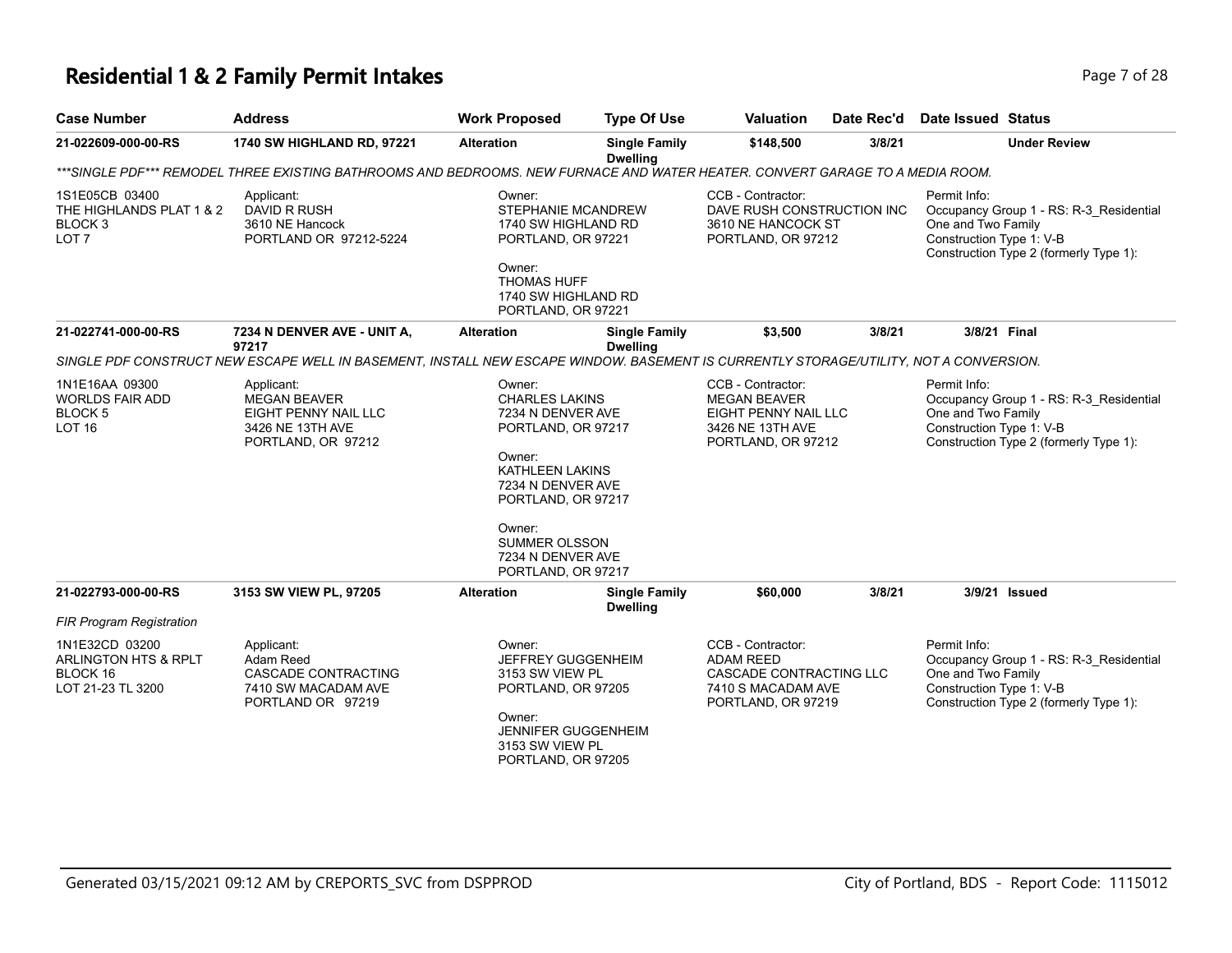### **Residential 1 & 2 Family Permit Intakes Page 1 and 28 and 28 and 28 and 28 and 28 and 28 and 28 and 28 and 28 and 28 and 28 and 28 and 28 and 28 and 28 and 28 and 28 and 28 and 28 and 28 and 28 and 28 and 28 and 28 and**

| <b>Case Number</b>                                                                                                      | <b>Address</b>                                                                                                                                                                                                                                                       | <b>Work Proposed</b>                                                                                                                                   | <b>Type Of Use</b>                                                                                                                            | <b>Valuation</b>                                                                                        | Date Rec'd                                                                      | <b>Date Issued Status</b>                                                                                                                           |
|-------------------------------------------------------------------------------------------------------------------------|----------------------------------------------------------------------------------------------------------------------------------------------------------------------------------------------------------------------------------------------------------------------|--------------------------------------------------------------------------------------------------------------------------------------------------------|-----------------------------------------------------------------------------------------------------------------------------------------------|---------------------------------------------------------------------------------------------------------|---------------------------------------------------------------------------------|-----------------------------------------------------------------------------------------------------------------------------------------------------|
| 21-023266-000-00-RS                                                                                                     | 3535 NE 77TH AVE, 97213                                                                                                                                                                                                                                              | <b>Alteration</b>                                                                                                                                      | <b>Single Family</b><br><b>Dwelling</b>                                                                                                       | \$73,658                                                                                                | 3/9/21                                                                          | <b>Approved to Issue</b>                                                                                                                            |
|                                                                                                                         | REMODEL BASEMENT BEDROOM, BATHROOM, KITCHEN, LIVING ROOM. SECOND KITCHEN COVENANT REQUIRED.                                                                                                                                                                          |                                                                                                                                                        |                                                                                                                                               |                                                                                                         |                                                                                 |                                                                                                                                                     |
| 1N2E20DC 19200<br><b>WELLESLEY</b><br>BLOCK 14<br>LOT 11&12                                                             | Applicant:<br><b>GREG CAPEN</b><br><b>VERIDIS CONSTRUCTION INC</b><br>4213 NE ALBERTA ST<br>PORTLAND, OR 97218                                                                                                                                                       | Owner:<br><b>LAUREN WAUDE</b><br>3535 NE 77TH AVE<br>PORTLAND, OR 97213<br>Owner:<br><b>CAROLE HAYASHIDA</b><br>3535 NE 77TH AVE<br>PORTLAND, OR 97213 |                                                                                                                                               | CCB - Contractor:<br><b>VERIDIS CONSTRUCTION INC</b><br>4213 NE ALBERTA ST<br>PORTLAND, OR 97218        |                                                                                 | Permit Info:<br>Occupancy Group 1 - RS: R-3_Residential<br>One and Two Family<br>Construction Type 1: V-B<br>Construction Type 2 (formerly Type 1): |
| 21-023292-000-00-RS                                                                                                     | 3434 NE 25TH AVE, 97212                                                                                                                                                                                                                                              | <b>Alteration</b>                                                                                                                                      | <b>Single Family</b><br><b>Dwelling</b>                                                                                                       | \$99,885                                                                                                | 3/9/21                                                                          | 3/9/21 Issued                                                                                                                                       |
|                                                                                                                         | KITCHEN REMODEL. OPEN A NON BEARING WALL. CHANGE WINDOW AND DOOR.                                                                                                                                                                                                    |                                                                                                                                                        |                                                                                                                                               |                                                                                                         |                                                                                 |                                                                                                                                                     |
| 1N1E25BB 04400<br><b>EDGEMONT</b><br>BLOCK 6<br><b>LOT 19</b>                                                           |                                                                                                                                                                                                                                                                      | Owner:<br>ANN VRABEL REV LIV TR<br>3434 NE 25TH AVE<br>PORTLAND, OR 97212                                                                              |                                                                                                                                               | CCB - Contractor:<br>TOM MILLER REMODELING INC<br>3636 SE GLENWOOD ST<br>PORTLAND, OR 97202             |                                                                                 | Permit Info:<br>Occupancy Group 1 - RS: R-3_Residential<br>One and Two Family<br>Construction Type 1: V-B<br>Construction Type 2 (formerly Type 1): |
| 21-023834-000-00-RS                                                                                                     | 2716 NW MILL POND RD, 97229                                                                                                                                                                                                                                          | <b>Alteration</b>                                                                                                                                      | <b>Single Family</b><br><b>Dwelling</b>                                                                                                       | \$5,600                                                                                                 | 3/10/21                                                                         | <b>Under Review</b>                                                                                                                                 |
|                                                                                                                         | *SINGLE PDF* VOLUNTARY CHIMNEY UNDERPINNING USING 2 HELICAL PIERS                                                                                                                                                                                                    |                                                                                                                                                        |                                                                                                                                               |                                                                                                         |                                                                                 |                                                                                                                                                     |
| 1N1W26BC 01200<br><b>MILL POND</b><br>BLOCK 8<br>LOT <sub>5</sub>                                                       | Applicant:<br><b>EMILY SINGLETON</b><br><b>TERRAFIRMA FOUNDATION SYSTEMS</b><br>7910 SW HUNZIKER ST<br>TIGARD OR 97223                                                                                                                                               | Owner:<br>Owner:                                                                                                                                       | <b>RENN ANDERSON</b><br>2716 NW MILL POND RD<br>PORTLAND, OR 97229-7554<br>RACHEL ANDERSON<br>2716 NW MILL POND RD<br>PORTLAND, OR 97229-7554 |                                                                                                         | <b>TERRAFIRMA FOUNDATION</b><br>761 NE GARDEN VALLEY BLVD<br>ROSEBURG, OR 97470 | Permit Info:<br>Occupancy Group 1 - RS: R-3_Residential<br>One and Two Family<br>Construction Type 1: V-B<br>Construction Type 2 (formerly Type 1): |
| 21-024093-000-00-RS                                                                                                     | 2373 SW MADISON ST, 97205                                                                                                                                                                                                                                            | <b>Alteration</b>                                                                                                                                      | <b>Single Family</b>                                                                                                                          | \$250,000                                                                                               | 3/11/21                                                                         | <b>Under Review</b>                                                                                                                                 |
|                                                                                                                         | SINGLE PDF EXTENSIVE REMODEL OF RESIDENCE, EXTERIOR AND INTERIOR. MAINTAIN 1 WALL AND REBUILD IN 'LIKE FOR LIKE' FASHION. REMOVE 1 BATHROOM,<br>REMODEL 4 BATHROOMS. REMODEL KITCHEN AND ALTER FLOORPLAN THROUGHOUT. ASSOCIATED MECHANICAL, ELECTRICAL AND PLUMBING. |                                                                                                                                                        | <b>Dwelling</b>                                                                                                                               |                                                                                                         |                                                                                 |                                                                                                                                                     |
| 1N1E33CC 03600<br><b>ARDMORE</b><br>BLOCK <sub>2</sub><br>E 32' OF LOT 10 EXC PT IN<br><b>ST</b><br>LOT 11 EXC PT IN ST | Applicant:<br><b>DALE MORSE</b><br><b>OWEN GABBERT LLC</b><br>PO BOX 11266<br>PORTLAND, OR 97211                                                                                                                                                                     | Owner:<br>ELIZABETH WARREN BRENNAN<br><b>TR</b><br>2373 SW MADISON ST<br>PORTLAND, OR 97205                                                            |                                                                                                                                               | CCB - Contractor:<br><b>DALE MORSE</b><br><b>OWEN GABBERT LLC</b><br>PO BOX 11266<br>PORTLAND, OR 97211 |                                                                                 | Permit Info:<br>Occupancy Group 1 - RS: R-3_Residential<br>One and Two Family<br>Construction Type 1: V-B<br>Construction Type 2 (formerly Type 1): |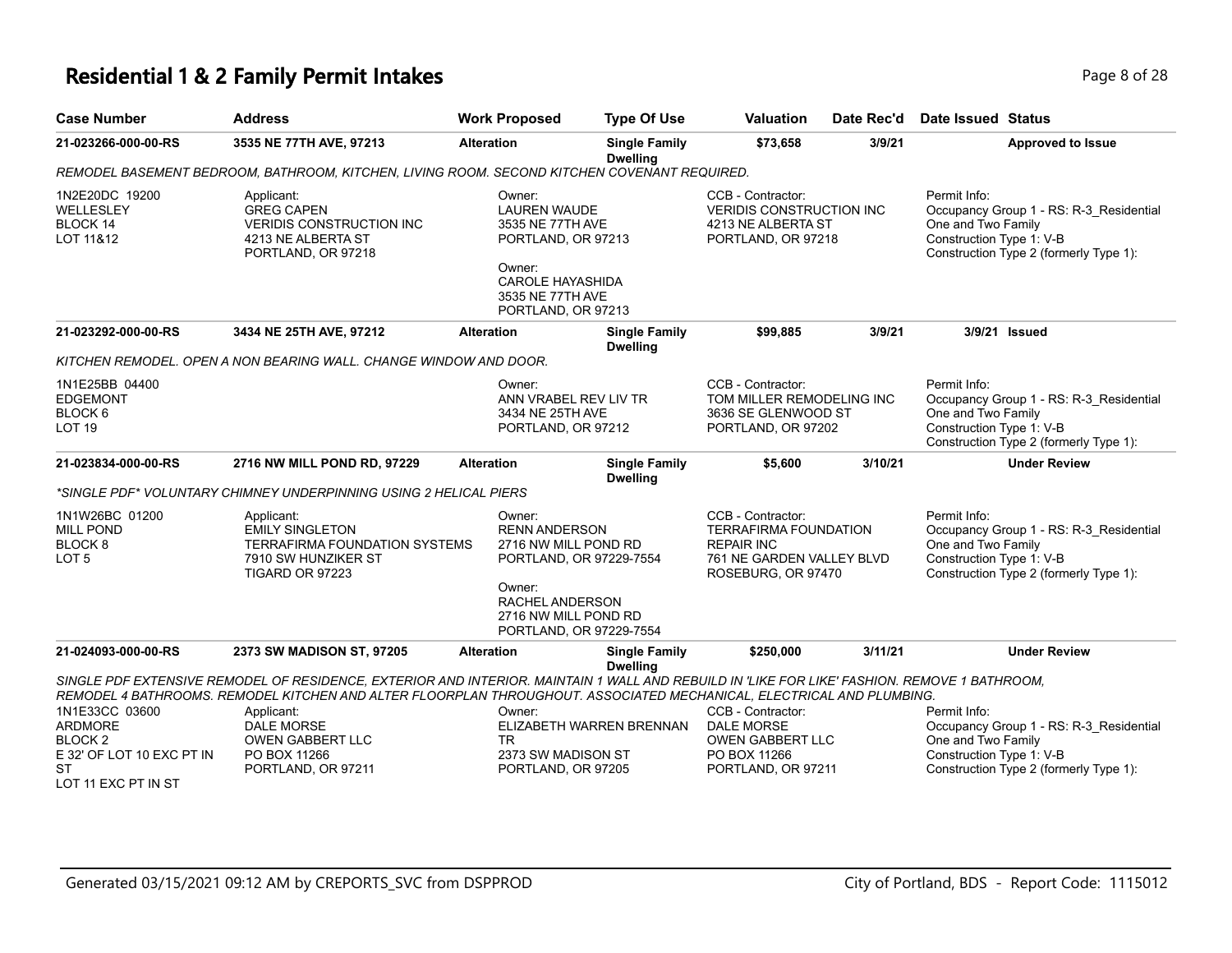## **Residential 1 & 2 Family Permit Intakes Page 1 and Security Page 9 of 28**

| Page 9 |
|--------|
|        |

| <b>Case Number</b>                                                                                                                      | <b>Address</b>                                                                                                                          | <b>Work Proposed</b>                                                                                                                                       | <b>Type Of Use</b>                                                                                                   | Valuation                                                                                                                | Date Rec'd                                      | Date Issued Status                                                                                                                                                    |
|-----------------------------------------------------------------------------------------------------------------------------------------|-----------------------------------------------------------------------------------------------------------------------------------------|------------------------------------------------------------------------------------------------------------------------------------------------------------|----------------------------------------------------------------------------------------------------------------------|--------------------------------------------------------------------------------------------------------------------------|-------------------------------------------------|-----------------------------------------------------------------------------------------------------------------------------------------------------------------------|
| 21-024115-000-00-RS                                                                                                                     | 4405 SW WARRENS WAY, 97221                                                                                                              | <b>Alteration</b>                                                                                                                                          | <b>Single Family</b><br><b>Dwelling</b>                                                                              | \$24,000                                                                                                                 | 3/11/21                                         | <b>Under Review</b>                                                                                                                                                   |
| <b>VENT WATER HEATER,</b>                                                                                                               | ***SINGLE PDF*** REMODEL KITCHEN. CONVERT EXISTING MAIN FLOOR BATHROOM TO A POWDER ROOM. CREATE A WORK OUT ROOM IN BASEMENT. NEW DIRECT |                                                                                                                                                            |                                                                                                                      |                                                                                                                          |                                                 |                                                                                                                                                                       |
| 1S1E08BB 04500<br><b>GREEN HILLS</b><br>BLOCK <sub>26</sub><br>LOT 3&4 TL 4500                                                          | Applicant:<br><b>Ben Davis</b><br><b>DAVISBUILT LLC</b><br>2934 NE 34TH AVE<br>PORTLAND, ORE 97212                                      | Owner:<br><b>TR</b><br>4405 SW WARRENS WAY<br>PORTLAND, OR 97221-3247                                                                                      | JOSEPH & SUSAN DENMAN REV                                                                                            | CCB - Contractor:<br>DAVISBUILT LLC<br>6645 SE YAMHILL ST<br>PORTLAND, OR 97215                                          |                                                 | Permit Info:<br>Occupancy Group 1 - RS: R-3_Residential<br>One and Two Family<br>Construction Type 1: V-B<br>Construction Type 2 (formerly Type 1):                   |
|                                                                                                                                         |                                                                                                                                         | Owner:<br>ELLIOTT REV TR<br>4405 SW WARRENS WAY<br>PORTLAND, OR 97221-3247                                                                                 |                                                                                                                      |                                                                                                                          |                                                 |                                                                                                                                                                       |
| 21-024359-000-00-RS                                                                                                                     | 714 N BALDWIN ST, 97217                                                                                                                 | <b>Alteration</b>                                                                                                                                          | <b>Single Family</b><br><b>Dwelling</b>                                                                              | \$33,607                                                                                                                 | 3/11/21                                         | <b>Under Review</b>                                                                                                                                                   |
|                                                                                                                                         | *SINGLE PDF* VOLUNTARY UNDERPINNING USING 14 HELICAL PIERS                                                                              |                                                                                                                                                            |                                                                                                                      |                                                                                                                          |                                                 |                                                                                                                                                                       |
| 1N1E10CD 12700<br><b>SWINTON</b><br>BLOCK 39<br>LOT 27-29                                                                               | Applicant:<br><b>EMILY SINGLETON</b><br><b>TERRAFIRMA FOUNDATION SYSTEMS</b><br>7910 SW HUNZIKER ST<br>TIGARD OR 97223                  | Owner:                                                                                                                                                     | AMY BRADT MCMASTER & TONY TERRAFIRMA FOUNDATION<br>MATTHEW SCHWINDT LIV TR<br>714 N BALDWIN ST<br>PORTLAND, OR 97217 |                                                                                                                          | 761 NE GARDEN VALLEY BLVD<br>ROSEBURG, OR 97470 | Permit Info:<br>Occupancy Group 1 - RS: R-3_Residential<br>One and Two Family<br>Construction Type 1: V-B<br>Construction Type 2 (formerly Type 1):                   |
| 20-223475-000-00-RS                                                                                                                     | 4320 SE HENDERSON ST, 97206                                                                                                             | <b>Alteration</b>                                                                                                                                          | <b>Single Family</b><br><b>Dwelling</b>                                                                              | \$4,997                                                                                                                  | 3/12/21                                         | <b>Under Review</b>                                                                                                                                                   |
|                                                                                                                                         | SINGLE PDF - NEW DOOR AND HEADER TO ACCESS NEW 2ND STORY DECK WITH STAIRS TO BACKYARD                                                   |                                                                                                                                                            |                                                                                                                      |                                                                                                                          |                                                 |                                                                                                                                                                       |
| 1S2E19BC 12200<br><b>EAST MORELAND HTS</b><br>BLOCK <sub>9</sub><br>LOT <sub>8</sub>                                                    | Applicant:<br><b>KYLE SMETANA</b><br>4320 SE Henderson St<br>Portland, OR 97206                                                         | Owner:                                                                                                                                                     | <b>KYLE SMETANA</b><br>4320 SE HENDERSON ST<br>PORTLAND, OR 97206                                                    |                                                                                                                          |                                                 | Permit Info:<br>Occupancy Group 1 - RS: U_Decks,<br>Patios, Porches, Carports<br>Construction Type 1: V-B<br>Construction Type 2 (formerly Type 1): V-B               |
|                                                                                                                                         |                                                                                                                                         | Owner:<br>SHANNON SMETANA<br>4320 SE HENDERSON ST<br>PORTLAND, OR 97206                                                                                    |                                                                                                                      |                                                                                                                          |                                                 | Total Square Footage - Display Only: 200                                                                                                                              |
| 21-004047-000-00-RS                                                                                                                     | 2811 SE 52ND AVE - UNIT A, 97206                                                                                                        | <b>Alteration</b>                                                                                                                                          | <b>Single Family</b><br><b>Dwelling</b>                                                                              | \$12,000                                                                                                                 | 3/9/21                                          | 3/9/21 Issued                                                                                                                                                         |
|                                                                                                                                         | SINGLE PDF - KITCHEN ALTERATION TO REMOVE WALLS AND DOOR, REPLACING W/ A NEW BEAM *** TRADES SEPARATE                                   |                                                                                                                                                            |                                                                                                                      |                                                                                                                          |                                                 |                                                                                                                                                                       |
| 1S2E07AB 05000<br><b>LELAND PK</b><br><b>BLOCK1</b><br>S 35' OF LOT 8 EXC PT IN<br><b>ST</b><br>N 5.04' OF LOT 9 EXC PT IN<br><b>ST</b> | Applicant:<br>STEVEN JACOBS<br><b>JACOBS SELLS</b><br>10915 SW SUMMER LAKE DR<br><b>TIGARD, OR 97223</b>                                | Owner:<br><b>MELISSA MORAN</b><br>15631 NE HOLLADAY ST<br>PORTLAND, OR 97230<br>Owner:<br><b>BRIAN MORAN</b><br>15631 NE HOLLADAY ST<br>PORTLAND, OR 97230 |                                                                                                                      | CCB - Contractor:<br><b>GARY BLOMQUIST</b><br>CITY HOME IMPROVEMENT INC<br>8811 NE SANDY BLVD<br>PORTLAND, OR 97220-4996 |                                                 | Permit Info:<br>Occupancy Group 1 - RS: R-3_Remodel<br>Construction Type 1: V-B<br>Construction Type 2 (formerly Type 1):<br>Total Square Footage - Display Only: 160 |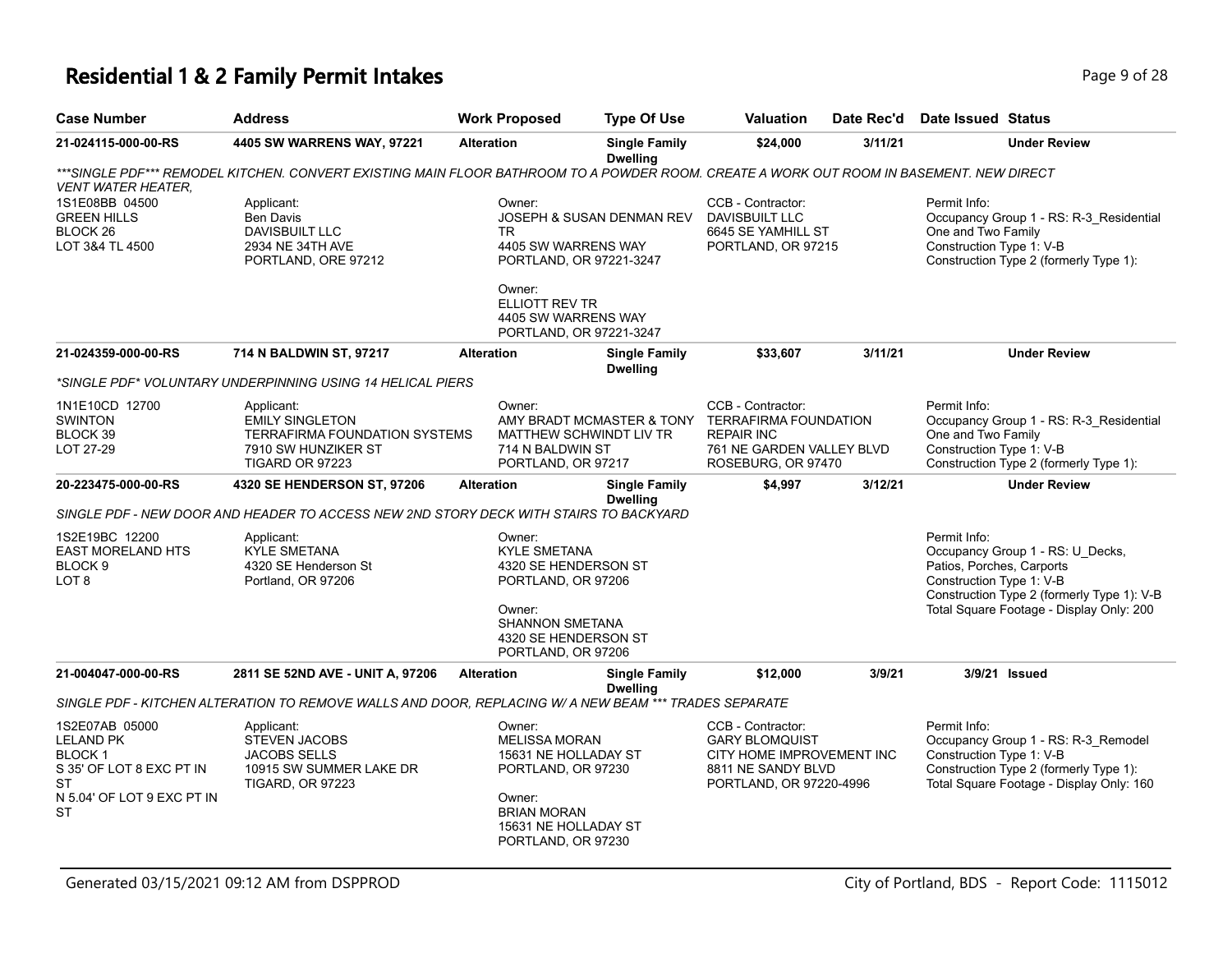# **Residential 1 & 2 Family Permit Intakes Page 10 of 28** Page 10 of 28

| <b>Case Number</b>                                                                       | <b>Address</b>                                                                                                                  | <b>Work Proposed</b>                                                                                                                               | <b>Type Of Use</b>                                                                                                                  | <b>Valuation</b>                                                                                          | Date Rec'd                                                                                              | <b>Date Issued Status</b>                |                                                                                                                                                              |
|------------------------------------------------------------------------------------------|---------------------------------------------------------------------------------------------------------------------------------|----------------------------------------------------------------------------------------------------------------------------------------------------|-------------------------------------------------------------------------------------------------------------------------------------|-----------------------------------------------------------------------------------------------------------|---------------------------------------------------------------------------------------------------------|------------------------------------------|--------------------------------------------------------------------------------------------------------------------------------------------------------------|
| 21-004537-000-00-RS                                                                      | 405 SE 22ND AVE - Unit B, 97214                                                                                                 | <b>Alteration</b>                                                                                                                                  | <b>Single Family</b><br><b>Dwelling</b>                                                                                             |                                                                                                           | 3/9/21                                                                                                  |                                          | <b>Under Review</b>                                                                                                                                          |
|                                                                                          | SINGLE PDF - ADU: CONVERT BASEMENT TO ACCESSORY DWELLING UNIT W/ ONE BEDROOM AND NEW EGRESS WINDOW AND WELL *** TRADES SEPARATE |                                                                                                                                                    |                                                                                                                                     |                                                                                                           |                                                                                                         |                                          |                                                                                                                                                              |
| 1N1E35DD 15700                                                                           | Applicant:<br><b>TRACY AMARAL</b><br>405 SE 22ND AVE<br>PORTLAND, OR 97214                                                      | Owner:<br><b>TRACY AMARAL</b><br>405 SE 22ND AVE<br>PORTLAND, OR 97214                                                                             |                                                                                                                                     | CCB - Contractor:<br>ANDREW ONEIL CONSTRUCTION<br><b>LLC</b><br>3312 NE FLANDERS ST<br>PORTLAND, OR 97232 |                                                                                                         | Permit Info:<br>Construction Type 1: V-B | Occupancy Group 1 - RS: R-3 Remodel<br>Construction Type 2 (formerly Type 1):<br>Total Square Footage - Display Only: 617<br>Number of New Dwelling Units: 1 |
| 21-004540-000-00-RS                                                                      | 4015 SW COUNCIL CREST DR,<br>97239                                                                                              | <b>Alteration</b>                                                                                                                                  | <b>Single Family</b><br><b>Dwelling</b>                                                                                             | \$13,103                                                                                                  | 3/10/21                                                                                                 |                                          | <b>Under Review</b>                                                                                                                                          |
|                                                                                          | SINGLE PDF - NEW BEDROOM AND BATHROOM IN BASEMENT (2 TOILETS TOTAL) ET PT MT SEPARATE                                           |                                                                                                                                                    |                                                                                                                                     |                                                                                                           |                                                                                                         |                                          |                                                                                                                                                              |
| 1S1E09CB 06700<br><b>COUNCIL CREST PK</b><br>BLOCK <sub>20</sub><br>LOT 2&3&8-10 TL 6700 | Applicant:<br><b>STEPHEN FOSTER</b><br>APPALOOSA DESIGN-BUILD<br>1310 NW ORION DR.<br>PULLMAN, WA 99163                         | Owner:<br><b>DRIVE</b><br>Owner:<br><b>DRIVE</b><br>PORTLAND, OR 97239                                                                             | <b>FRANCESCO RINALDI CERONI</b><br>4015 SW COUNCIL CREST<br>PORTLAND, OR 97239<br>ELIZABETH MARIE BRADFORD<br>4015 SW COUNCIL CREST |                                                                                                           | CCB - Contractor:<br>KORBE TILE AND RENOVATIONS<br><b>LLC</b><br>17093 SE TONG RD<br>DAMASCUS, OR 97089 |                                          | Occupancy Group 1 - RS: R-3 Remodel<br>Construction Type 1: V-B<br>Construction Type 2 (formerly Type 1):<br>Total Square Footage - Display Only: 321        |
| 21-010847-000-00-RS                                                                      | 3830 SE 62ND AVE, 97206                                                                                                         | <b>Alteration</b>                                                                                                                                  | <b>Single Family</b><br><b>Dwelling</b>                                                                                             | \$500                                                                                                     | 3/11/21                                                                                                 | 3/11/21 Issued                           |                                                                                                                                                              |
|                                                                                          | SINGLE PDF - SOLAR 5.11KW ROOF TOP MOUNTED SOLAR PV SYSTEM: PRESCRIPTIVE                                                        |                                                                                                                                                    |                                                                                                                                     |                                                                                                           |                                                                                                         |                                          |                                                                                                                                                              |
| 1S2E08CB 12200<br>LAURELWOOD PK<br>BLOCK 10<br>LOT 10&11                                 | Applicant:<br><b>SEAN FLORES</b><br><b>SUNLIGHT SOLAR</b><br>7935 East Burnside Street<br>Portland, OR 97215                    | Owner:<br><b>JOHN TELFORD</b><br>3830 SE 62ND AVE<br>PORTLAND, OR 97206<br>Owner:<br><b>ERIN TELFORD</b><br>3830 SE 62ND AVE<br>PORTLAND, OR 97206 |                                                                                                                                     | CCB - Contractor:<br>SUNLIGHT SOLAR ENERGY INC<br>50 SE SCOTT STREET 13<br>BEND, OR 97702                 |                                                                                                         | Permit Info:<br>Construction Type 1: V-B | Occupancy Group 1 - RS: R-3 Remodel<br>Construction Type 2 (formerly Type 1):                                                                                |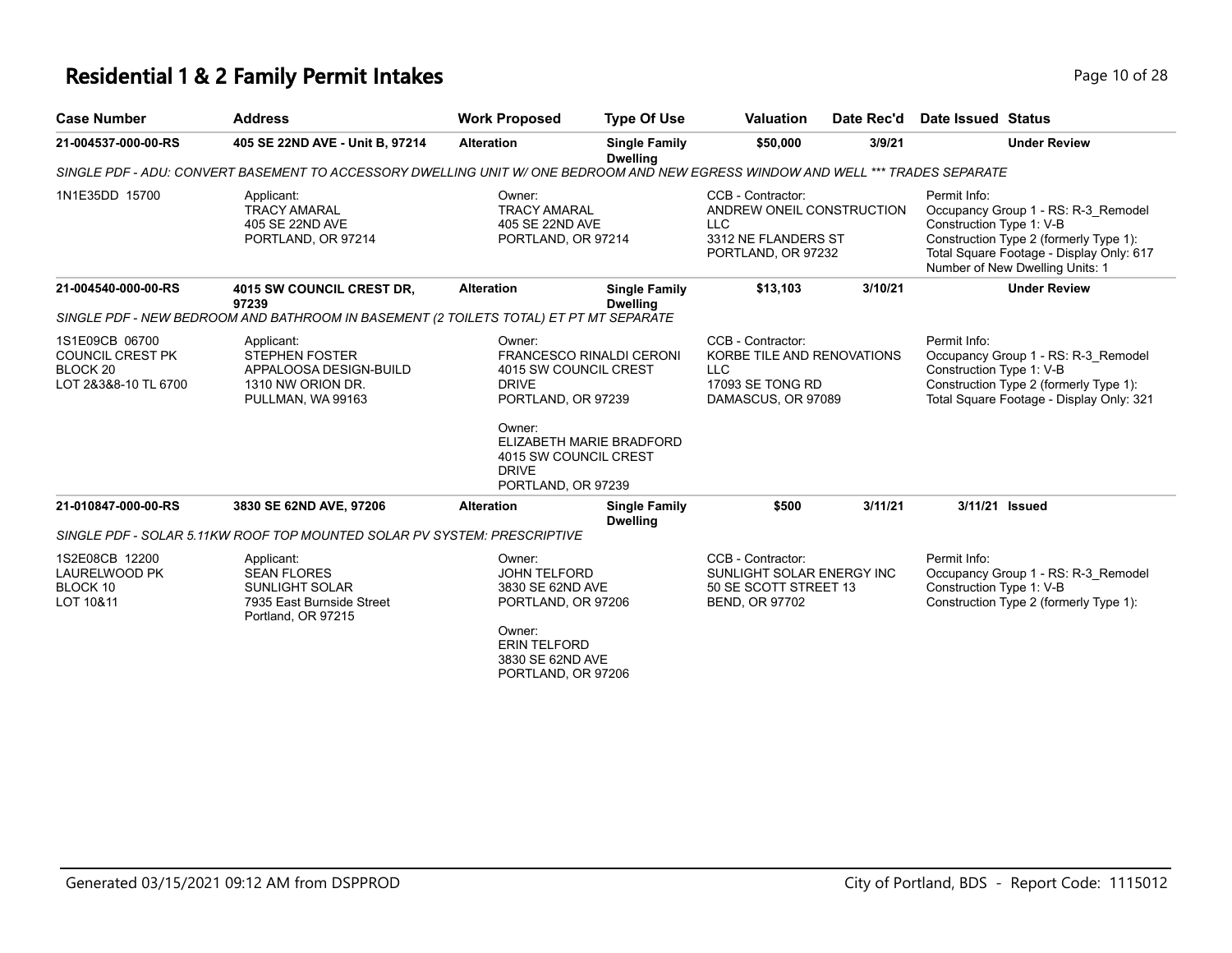# **Residential 1 & 2 Family Permit Intakes Page 11 of 28**

| <b>Case Number</b>                                                                          | <b>Address</b>                                                                                                                               |                                       | <b>Work Proposed</b>                                                                                                                                       | <b>Type Of Use</b>                                        | <b>Valuation</b>                                                                                  | Date Rec'd | <b>Date Issued Status</b>                                      |                                                                                                                              |
|---------------------------------------------------------------------------------------------|----------------------------------------------------------------------------------------------------------------------------------------------|---------------------------------------|------------------------------------------------------------------------------------------------------------------------------------------------------------|-----------------------------------------------------------|---------------------------------------------------------------------------------------------------|------------|----------------------------------------------------------------|------------------------------------------------------------------------------------------------------------------------------|
| 21-011256-REV-01-RS                                                                         | 3114 SE 161ST AVE, 97236                                                                                                                     |                                       | <b>Single Family</b><br><b>Alteration</b><br><b>Dwelling</b>                                                                                               |                                                           | \$0<br>3/11/21                                                                                    |            | 3/11/21 Final                                                  |                                                                                                                              |
|                                                                                             | SINGLE PDF REVISION TO REMOVE ONE TRUSS FROM BEING REPLACED                                                                                  |                                       |                                                                                                                                                            |                                                           |                                                                                                   |            |                                                                |                                                                                                                              |
| 1S2E12AD 01100<br><b>EUNICE'S PARK</b><br>LOT 8                                             | Applicant:<br><b>MANUEL CASAS</b><br>MANNY CASAS CONSTRUCTION LLC<br>PORTLAND OR<br><b>USA</b>                                               |                                       | Owner:<br>MARIA CORNEJO-MONROY<br>3114 SE 161ST AVE<br>PORTLAND, OR 97236<br>Owner:<br>YESENIA MONROY-MOTA<br>3114 SE 161ST AVE<br>PORTLAND, OR 97236      |                                                           | CCB - Contractor:<br>MANNY CASAS CONSTRUCTION<br>LLC<br>17032 SE MCKINLEY RD<br>GRESHAM, OR 97080 |            | Permit Info:<br>One and Two Family<br>Construction Type 1: V-B | Occupancy Group 1 - RS: R-3_Residential<br>Construction Type 2 (formerly Type 1):                                            |
| 21-013591-000-00-RS                                                                         | 3290 NW BLUE SKY LN, 97229                                                                                                                   | <b>Alteration</b>                     |                                                                                                                                                            | <b>Single Family</b><br><b>Dwelling</b>                   | \$500                                                                                             | 3/9/21     | 3/11/21 Issued                                                 |                                                                                                                              |
|                                                                                             | SINGLE PDF - SOLAR 9.18 ROOF TOP MOUNTED PV SYSTEM WITH 4 POWERWALLS (ESS): PRESCRIPTIVE                                                     |                                       |                                                                                                                                                            |                                                           |                                                                                                   |            |                                                                |                                                                                                                              |
| 1N1W26AB 06704<br><b>WESTRIDGE ESTATES</b><br>LOT <sub>1</sub>                              | Applicant:<br><b>MELISSA FARIAS</b><br><b>TESLA</b><br>6132 NE 112TH AVE<br>PORTLAND, OR 97220                                               | Owner:<br><b>YULIA TELL</b><br>Owner: |                                                                                                                                                            | 111 N RENGSTORFF AVE #178<br>MOUNTAIN VIEW, CA 94043-4237 | CCB - Contractor:<br>TESLA ENERGY OPERATIONS INC<br>901 PAGE AVENUE<br>FREMONT, CA 94538          |            | Permit Info:<br>One and Two Family<br>Construction Type 1: V-B | Occupancy Group 1 - RS: R-3_Residential<br>Construction Type 2 (formerly Type 1):                                            |
|                                                                                             |                                                                                                                                              |                                       | PETER WINS                                                                                                                                                 | 111 N RENGSTORFF AVE #178<br>MOUNTAIN VIEW, CA 94043-4237 |                                                                                                   |            |                                                                |                                                                                                                              |
| 21-016543-000-00-RS                                                                         | 2937 SW FAIRVIEW BLVD, 97205                                                                                                                 | <b>Alteration</b>                     |                                                                                                                                                            | <b>Single Family</b><br><b>Dwelling</b>                   | \$4,898                                                                                           | 3/11/21    |                                                                | <b>Under Review</b>                                                                                                          |
|                                                                                             | SINGLE PDF - CREATE BEDROOM IN BASEMENT: REPLACE EXISTING EGRESS BASEMENT WINDOW. INSTALL NEW WINDOW WELL.                                   |                                       |                                                                                                                                                            |                                                           |                                                                                                   |            |                                                                |                                                                                                                              |
| 1N1E32DC 06400<br><b>ARLINGTON HTS &amp; RPLT</b><br>BLOCK <sub>20</sub><br>LOT 1&2 TL 6400 | Applicant:<br><b>ROBERT HAYDEN</b><br>PDS LLC<br>3344 NE 25TH AVE<br>PORTLAND, OR 97212                                                      |                                       | Owner:<br><b>LAUREN MANG</b><br>2937 SW FAIRVIEW BLVD<br>PORTLAND, OR 97205<br>Owner:<br><b>JASON FLOYD</b><br>2937 SW FAIRVIEW BLVD<br>PORTLAND, OR 97205 |                                                           | CCB - Contractor:<br>DAVIS DIDIER STONE LLC<br>101 W EDGEWOOD DRIVE<br>NEWBERG, OR 97132          |            | Permit Info:<br>One and Two Family<br>Construction Type 1: V-B | Occupancy Group 1 - RS: R-3_Residential<br>Construction Type 2 (formerly Type 1):<br>Total Square Footage - Display Only: 40 |
| 21-019206-000-00-RS                                                                         | 5960 SE TIBBETTS ST, 97206                                                                                                                   | <b>Alteration</b>                     |                                                                                                                                                            | <b>Single Family</b><br><b>Dwelling</b>                   | \$28,247                                                                                          | 3/10/21    |                                                                | <b>Under Review</b>                                                                                                          |
| 00 RS                                                                                       | SINGLE PDF: CREATE HABITABLE SPACE IN BASEMENT TO INCLUDE LIVING ROOM, BEDROOM, BATHROOM; EGRESS WELL *ET, PT, MT SEPARATE W/2021 019205 000 |                                       |                                                                                                                                                            |                                                           |                                                                                                   |            |                                                                |                                                                                                                              |
| 1S2E07AD 08000<br>VALOY<br><b>BLOCK1</b>                                                    | Applicant:<br><b>MICHAEL MORTON</b><br><b>MORTON BUILDING DESIGN</b>                                                                         |                                       | Owner:<br>CAFER ARAC<br>5960 SE TIBBETTS ST                                                                                                                |                                                           |                                                                                                   |            | Permit Info:<br>Construction Type 1: V-B                       | Occupancy Group 1 - RS: R-3_Remodel                                                                                          |
| LOT <sub>3</sub>                                                                            | 4346 SE 34TH<br>PORTLAND, OR 97202                                                                                                           |                                       | PORTLAND, OR 97206                                                                                                                                         |                                                           |                                                                                                   |            |                                                                | Construction Type 2 (formerly Type 1):<br>Total Square Footage - Display Only: 692                                           |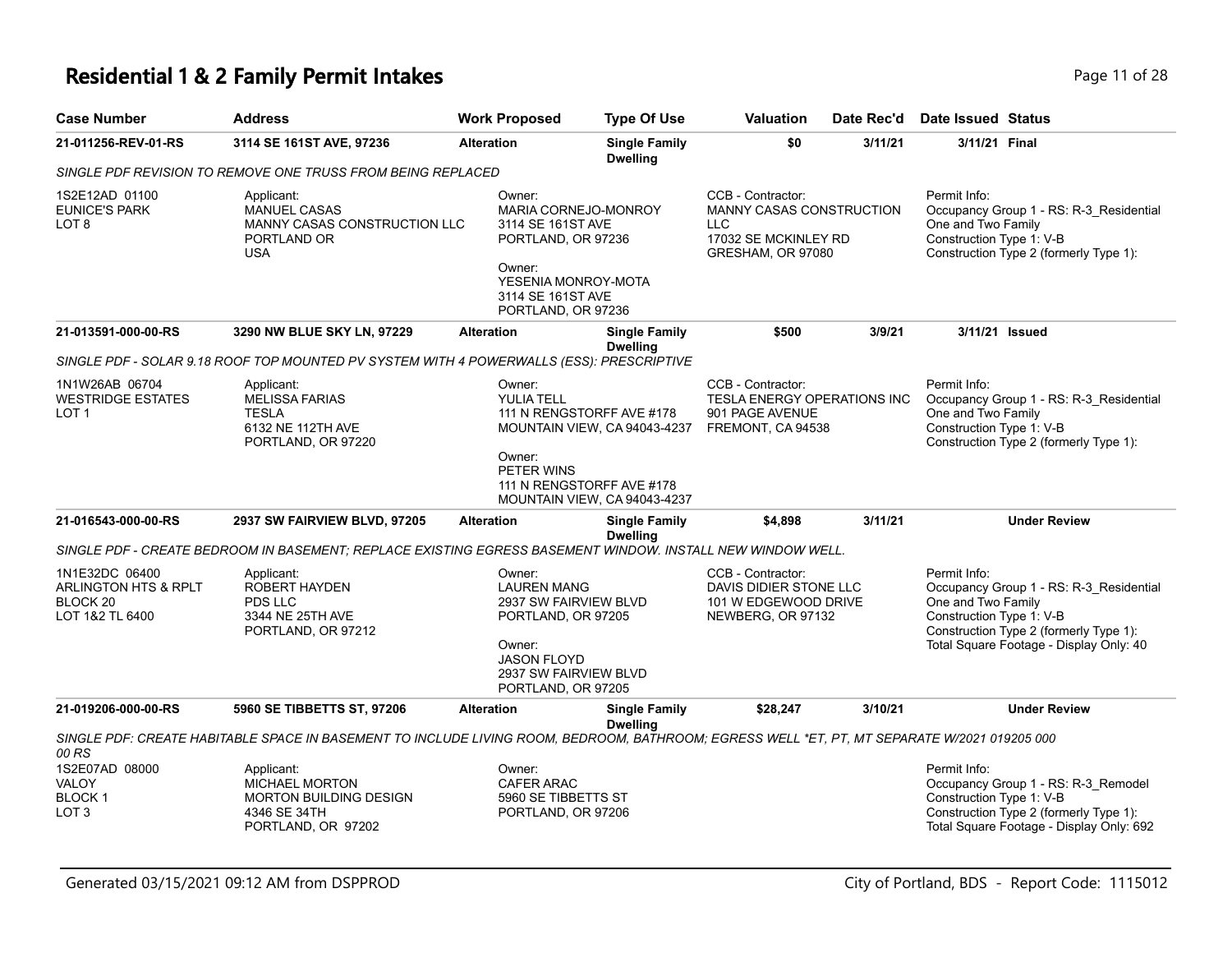### **Residential 1 & 2 Family Permit Intakes Page 12 of 28 Page 12 of 28**

| <b>Case Number</b>                                                             | <b>Address</b>                                                                                                                                                                                                                                                                     | <b>Work Proposed</b>                                                              | <b>Type Of Use</b>                      | <b>Valuation</b>                                                                                                     | Date Rec'd | Date Issued Status                                                                                                                                                                                       |
|--------------------------------------------------------------------------------|------------------------------------------------------------------------------------------------------------------------------------------------------------------------------------------------------------------------------------------------------------------------------------|-----------------------------------------------------------------------------------|-----------------------------------------|----------------------------------------------------------------------------------------------------------------------|------------|----------------------------------------------------------------------------------------------------------------------------------------------------------------------------------------------------------|
| 21-021531-000-00-RS                                                            | 5116 NE GARFIELD AVE, 97211                                                                                                                                                                                                                                                        | <b>Alteration</b>                                                                 | <b>Single Family</b><br><b>Dwelling</b> | \$3.500                                                                                                              | 3/8/21     | <b>Under Review</b>                                                                                                                                                                                      |
|                                                                                | SINGLE PDF CHANGE OF USE FROM SINGLE FAMILY RESIDENCE TO R-3 CONGREGATE LIVING; CREATE SHARED LAUNDRY IN BASEMENT *ET, PT, MT SEPARATE                                                                                                                                             |                                                                                   |                                         |                                                                                                                      |            |                                                                                                                                                                                                          |
| 1N1E22AA 11300<br><b>WALNUT PK</b><br>BLOCK <sub>25</sub><br>LOT <sub>3</sub>  | Applicant:<br>PATRICK DONALDSON<br><b>HARKA ARCHITECTURE</b><br>107 NE WASHINGTON ST #740<br>PORTLAND OR 97214                                                                                                                                                                     | Owner:<br><b>GREGORY PETROSSIAN</b><br>5116 NE GARFIELD AVE<br>PORTLAND, OR 97211 |                                         |                                                                                                                      |            | Permit Info:<br>Occupancy Group 1 - RS: R-3_Remodel<br>Construction Type 1: V-B<br>Construction Type 2 (formerly Type 1):<br>Total Square Footage - Display Only: 133                                    |
| 21-021658-000-00-RS                                                            | 104 SE 72ND AVE, 97215                                                                                                                                                                                                                                                             | <b>Alteration</b>                                                                 | <b>Single Family</b><br><b>Dwelling</b> | \$10,000                                                                                                             | 3/8/21     | <b>Under Review</b>                                                                                                                                                                                      |
|                                                                                | SINGLE PDF: CREATE HABITABLE SPACE IN BASEMENT TO INCLUDE; NEW BATHROOM; DEN; MECHANICAL ROOM; RECONFIGURE STAIRS; 1ST FLOOR CHANGE<br>NOOK TO BATHROOM (3 TOILETS TOTAL) *ET, PT, MT SEPARATE                                                                                     |                                                                                   |                                         |                                                                                                                      |            |                                                                                                                                                                                                          |
| 1N2E32DC 08500<br><b>CUTHILL ADD</b><br>BLOCK <sub>2</sub><br>LOT <sub>9</sub> | Applicant:<br><b>ALAN ARMSTRONG</b><br>8311 SE 13TH AVE SUITE C<br>PORTLAND OR 97202                                                                                                                                                                                               | Owner:<br><b>406 PROPERTIES LLC</b><br>PORTLAND, OR 97232                         | 1631 NE BROADWAY PMB 307                | CCB - Contractor:<br><b>BEFORE &amp; AFTER</b><br><b>CONSTRUCTION LLC</b><br>2940 JAMES CT<br>FOREST GROVE, OR 97116 |            | Permit Info:<br>Occupancy Group 1 - RS: R-3 Remodel<br>Construction Type 1: V-B<br>Construction Type 2 (formerly Type 1):<br>Total Square Footage - Display Only: 714                                    |
| 21-021685-000-00-RS                                                            | 3515 NE RODNEY AVE - Unit B,<br>97212                                                                                                                                                                                                                                              | <b>Alteration</b>                                                                 | <b>Single Family</b><br><b>Dwelling</b> | \$15,512                                                                                                             | 3/9/21     | <b>Under Review</b>                                                                                                                                                                                      |
| SINGLE PDF: NEW ADU IN BASEMENT *PT SEPARATE                                   |                                                                                                                                                                                                                                                                                    |                                                                                   |                                         |                                                                                                                      |            |                                                                                                                                                                                                          |
|                                                                                |                                                                                                                                                                                                                                                                                    |                                                                                   |                                         |                                                                                                                      |            |                                                                                                                                                                                                          |
| 1N1E22DD 18301                                                                 | Applicant:<br>Daniel Trimarco<br>3515 NE RODNEY AVE<br>PORTLAND OR 97212                                                                                                                                                                                                           | Owner:<br><b>DANIEL TRIMARCO</b><br>3515 NE RODNEY AVE<br>PORTLAND, OR 97212      |                                         | CCB - Contractor:<br>AMP ELECTRIC INC<br>8152 SW HALL BLVD 325<br>BEAVERTON, OR 97008                                |            | Permit Info:<br>Occupancy Group 1 - RS: R-3_Remodel<br>Construction Type 1: V-B<br>Construction Type 2 (formerly Type 1):<br>Total Square Footage - Display Only: 380<br>Number of New Dwelling Units: 1 |
| 21-021855-000-00-RS                                                            | <b>1416 SE MARION ST, 97202</b>                                                                                                                                                                                                                                                    | <b>Alteration</b>                                                                 | <b>Single Family</b>                    | \$5,000                                                                                                              | 3/9/21     | <b>Under Review</b>                                                                                                                                                                                      |
| DOOR. W/21 021852 RS                                                           | SINGLE PDF NEW DECK AND STAIR AT SOUTHWEST CORNER OF HOUSE. DEMOLISH EXISTING FRONT STAIR AND CONSTRUCT NEW WEST PORCH GUARDRAIL WALL<br>WHERE EXISTING STAIR IS REMOAVED. CONSTRUCT NEW STAIR AT NORTH SIDE OF EXISTING FRONT PORCH. EXISTING FRONT PORCH TO REMAIN. NEW EXTERIOR |                                                                                   | <b>Dwelling</b>                         |                                                                                                                      |            |                                                                                                                                                                                                          |

Total Square Footage - Display Only: 193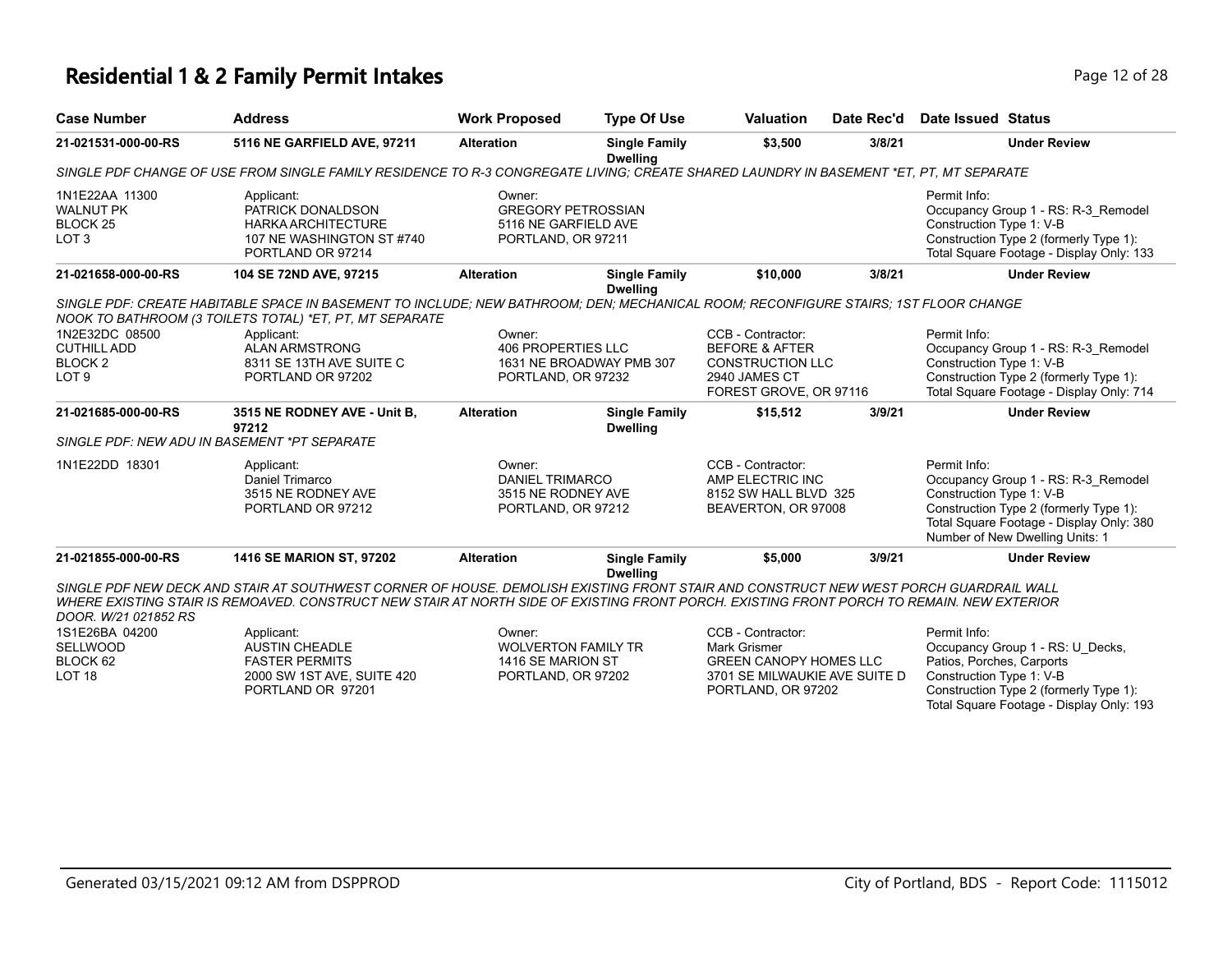## **Residential 1 & 2 Family Permit Intakes Page 13 of 28 Page 13 of 28**

| <b>Case Number</b>                                                                                                       | <b>Address</b>                                                                                                                          | <b>Work Proposed</b>                                                                                                                                         | <b>Type Of Use</b>                      | <b>Valuation</b>                                                                                                       | Date Rec'd | <b>Date Issued Status</b>                                                                                                                                              |
|--------------------------------------------------------------------------------------------------------------------------|-----------------------------------------------------------------------------------------------------------------------------------------|--------------------------------------------------------------------------------------------------------------------------------------------------------------|-----------------------------------------|------------------------------------------------------------------------------------------------------------------------|------------|------------------------------------------------------------------------------------------------------------------------------------------------------------------------|
| 21-022259-000-00-RS                                                                                                      | 5125 NE 22ND AVE - UNIT A, 97211                                                                                                        | <b>Alteration</b>                                                                                                                                            | <b>Single Family</b><br><b>Dwelling</b> | \$10,000                                                                                                               | 3/9/21     | <b>Under Review</b>                                                                                                                                                    |
| ATTIC *ET, PT MT SEPARATE                                                                                                | SINGLE PDF REMOVE LOAD BEARING WALL ON 1ST FLOOR; NEW BATH (2 TOILETS) ADD NEW FOOTINGS AND CMU WALL IN UNFINISHED BASEMENT; NEW BEAM   |                                                                                                                                                              |                                         |                                                                                                                        |            |                                                                                                                                                                        |
| 1N1E23AA 15300<br><b>VERNON</b><br>BLOCK 31<br><b>LOT 15</b>                                                             | Applicant:<br><b>JASON WILDE</b><br>5125 NE 22ND AVE<br>PORTLAND OR 97211                                                               | Owner:<br><b>SHOBHNA SHASTRI</b><br>5125 NE 22ND AVE UNIT A<br>PORTLAND, OR 97211<br>Owner:                                                                  |                                         |                                                                                                                        |            | Permit Info:<br>Occupancy Group 1 - RS: R-3_Residential<br>One and Two Family<br>Construction Type 1: V-B<br>Construction Type 2 (formerly Type 1):                    |
|                                                                                                                          |                                                                                                                                         | <b>JASON WILDE</b><br>5125 NE 22ND AVE UNIT A<br>PORTLAND, OR 97211                                                                                          |                                         |                                                                                                                        |            |                                                                                                                                                                        |
| 21-022667-000-00-RS                                                                                                      | 4306 NE SKIDMORE ST, 97218                                                                                                              | <b>Alteration</b>                                                                                                                                            | <b>Single Family</b><br><b>Dwelling</b> | \$50,698                                                                                                               | 3/10/21    | <b>Under Review</b>                                                                                                                                                    |
| <b>SEPARATE</b>                                                                                                          | SINGLE PDF CREATE HABITABLE SPACE IN BASEMENT BEDROOM; BATHROOM; INTERIOR STAIRS; WINDOW WELLS; REMOVE WALLS ON FIRST FLOOR *ET, PT MT  |                                                                                                                                                              |                                         |                                                                                                                        |            |                                                                                                                                                                        |
| 1N2E19CB 11001<br>PARTITION PLAT 1999-122<br>LOT <sub>1</sub>                                                            | Applicant:<br><b>JON GUNSCHEL</b><br>4306 NE SKIDMORE<br>PORTLAND OR 97218                                                              | Owner:<br><b>JAMES MOSS</b><br><b>PO BOX 405</b><br>MARION, MA 02738                                                                                         |                                         |                                                                                                                        |            | Permit Info:<br>Occupancy Group 1 - RS: R-3_Remodel<br>Construction Type 1: V-B<br>Construction Type 2 (formerly Type 1):<br>Total Square Footage - Display Only: 1242 |
| 21-023456-000-00-RS                                                                                                      | 6350 N VANCOUVER AVE, 97217                                                                                                             | <b>Alteration</b>                                                                                                                                            | <b>Single Family</b><br><b>Dwelling</b> | \$29,000                                                                                                               | 3/11/21    | <b>Under Review</b>                                                                                                                                                    |
| <b>PT MT SEPARATE</b>                                                                                                    | SINGLE PDF CREATE HABITABLE SPACE IN BASEMENT; BEDROOM; LIVING ROOM; BATHROOM; COMMON SPACE EGRESS WINDOW WELL (3 OR LESS TOILETS) *ET, |                                                                                                                                                              |                                         |                                                                                                                        |            |                                                                                                                                                                        |
| 1N1E15DB 09600<br><b>PIEDMONT</b><br>BLOCK 47<br>W 1/2 OF LOT 3                                                          | Applicant:<br><b>DANIEL MAKSIMOV</b><br><b>BUILDOR LLC</b><br>17600 PACIFIC HWY 341<br>MARYLHURST, OR 97036                             | Owner:<br><b>SIDNEY MCLAREN</b><br>6350 N VANCOUVER AVE<br>PORTLAND, OR 97217<br>Owner:<br><b>KYLE TRAVERS</b><br>6350 N VANCOUVER AVE<br>PORTLAND, OR 97217 |                                         | CCB - Contractor:<br>DANIEL MAKSIMOV<br><b>BUILDOR LLC</b><br>17600 PACIFIC HWY 341<br>MARYLHURST, OR 97036            |            | Permit Info:<br>Occupancy Group 1 - RS: R-3_Residential<br>One and Two Family<br>Construction Type 1: V-B<br>Construction Type 2 (formerly Type 1):                    |
| 21-023485-000-00-RS                                                                                                      | 1623 SE ASH ST, 97214                                                                                                                   | <b>Alteration</b>                                                                                                                                            | <b>Single Family</b><br><b>Dwelling</b> | \$18,000                                                                                                               | 3/11/21    | <b>Under Review</b>                                                                                                                                                    |
|                                                                                                                          | SINGLE PDF CREATE HABITABLE SPACE IN BASEMENT; NEW BEDROOM; BATHROOM (3 TOILETS TOTAL); LOUNGE AREA; EGRESS WELL *ET, MT PT SEPARATE    |                                                                                                                                                              |                                         |                                                                                                                        |            |                                                                                                                                                                        |
| 1N1E35DC 06100<br>NICHOLSONS ADD<br><b>BLOCK2</b><br>W 33 1/3' OF LOT 5<br>S 16 2/3' OF W 33 1/3' OF<br>LOT <sub>6</sub> | Applicant:<br><b>JESS COFFEY</b><br>CNC CONSTRUCTION AND PLUMBING<br><b>LLC</b><br>65790 E SANDY RIVER LANE<br>RHODODENDRON OR 97049    | Owner:<br><b>DEREK HAMILTON LEBRUN</b><br>351 S 309TH ST<br>FEDERAL WAY, WA 98003                                                                            |                                         | CCB - Contractor:<br>CNC CONSTRUCTION AND<br><b>PLUMBING LLC</b><br>65790 E SANDY RIVER LANE<br>RHODODENDRON, OR 97049 |            | Permit Info:<br>Occupancy Group 1 - RS: R-3_Remodel<br>Construction Type 1: V-B<br>Construction Type 2 (formerly Type 1):<br>Total Square Footage - Display Only: 389  |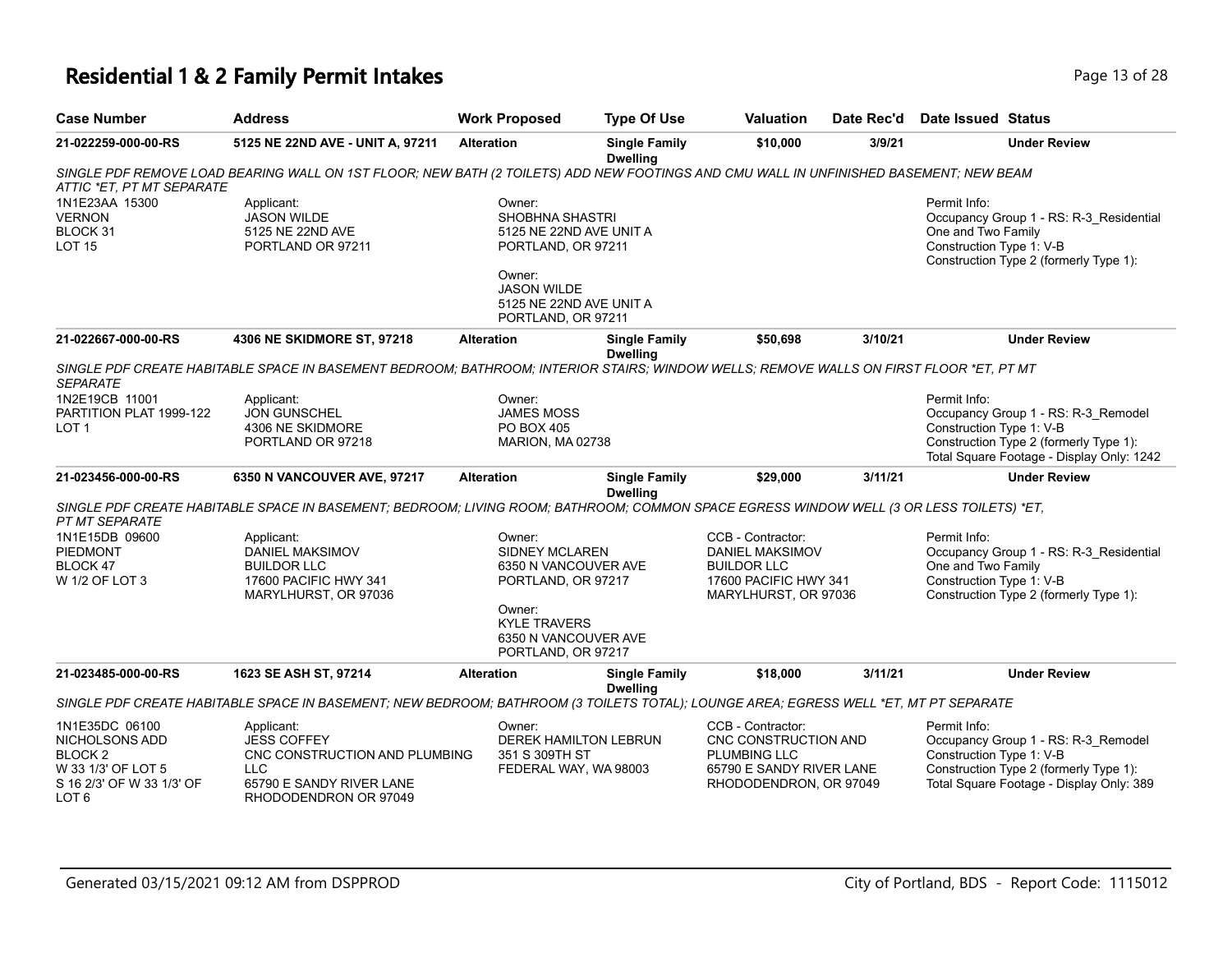#### **Residential 1 & 2 Family Permit Intakes Page 14 of 28** Page 14 of 28

| <b>Case Number</b>  | <b>Address</b>                                                                           | <b>Work Proposed</b> | <b>Type Of Use</b>                      | <b>Valuation</b>          | Date Rec'd | Date Issued Status                      |
|---------------------|------------------------------------------------------------------------------------------|----------------------|-----------------------------------------|---------------------------|------------|-----------------------------------------|
| 21-023490-000-00-RS | 4046 SE PINE ST, 97214                                                                   | <b>Alteration</b>    | <b>Single Family</b><br><b>Dwelling</b> | \$30,000                  | 3/11/21    | <b>Under Review</b>                     |
|                     | SINGLE PDF CREATE OFFICE AND NEW BATHROOM (LESS THAN 3 TOILETS) IN BASEMENT *MT SEPARATE |                      |                                         |                           |            |                                         |
| 1N1E36DD 07500      | Applicant:                                                                               | Owner:               |                                         | CCB - Contractor:         |            | Permit Info:                            |
| LAURELHURST         | TREVOR STEWART                                                                           | <b>SEAN NEW</b>      |                                         | IR ELECTRICAL CONTRACTORS |            | Occupancy Group 1 - RS: R-3 Residential |
| BLOCK 99            | JNT DESIGN AND BUILD LLC                                                                 | 4046 SE PINE ST      |                                         | INC.                      |            | One and Two Family                      |
| LOT <sub>12</sub>   | 2414 SE MADISON ST, UNIT B                                                               | PORTLAND, OR 97214   |                                         | 11790 SE 154TH AV         |            | Construction Type 1: V-B                |
|                     | PORTLAND, OR 97214                                                                       |                      |                                         | HAPPY VALLEY, OR 97086    |            | Construction Type 2 (formerly Type 1):  |
|                     |                                                                                          | Owner:               |                                         |                           |            |                                         |
|                     |                                                                                          |                      |                                         | OMA                       |            |                                         |

CCB - Contractor: KODIAK PLUMBING INC 12030 SE MT SCOTT BLVD PORTLAND, OR 97086

CCB - Contractor: JNT DESIGN & BUILD LLC 4234 SE ALDER ST PORTLAND, OR 97215

| 21-023979-000-00-RS                                                    | 3037 NE HOYT ST, 97232                                                                                                                                                                                                                                                | <b>Alteration</b>                                                                                          | <b>Single Family</b><br><b>Dwelling</b>          | \$25,000                                                                          | 3/13/21 | <b>Under Review</b>                                                                                                                                                   |
|------------------------------------------------------------------------|-----------------------------------------------------------------------------------------------------------------------------------------------------------------------------------------------------------------------------------------------------------------------|------------------------------------------------------------------------------------------------------------|--------------------------------------------------|-----------------------------------------------------------------------------------|---------|-----------------------------------------------------------------------------------------------------------------------------------------------------------------------|
|                                                                        | SINGLE PDF - 2ND FLOOR REMODEL TO CONVERT CLOSET TO BATHROOM AND CONVERT BATHROOM TO OFFICE (2 TOILETS TOTAL); 1ST FLOOR RENOVATE<br>KITCHEN: REMOVE CHIMNEY FROM BASEMENT FIREPLACE *ET PT MT SEPARATE                                                               |                                                                                                            |                                                  |                                                                                   |         |                                                                                                                                                                       |
| 1N1E36BD 08300<br><b>BLUMAUERS ADD</b><br>BLOCK 5<br>LOT <sub>10</sub> | Applicant:<br><b>THOMAS HANES</b><br>3037 NE HOYT ST<br>PORTLAND OR 97232                                                                                                                                                                                             | Owner:<br><b>THOMAS HANES</b><br>3037 NE HOYT ST<br>PORTLAND, OR 97232                                     |                                                  |                                                                                   |         | Permit Info:<br>Occupancy Group 1 - RS: R-3 Residential<br>One and Two Family<br>Construction Type 1: V-B<br>Construction Type 2 (formerly Type 1):                   |
|                                                                        |                                                                                                                                                                                                                                                                       | Owner:<br><b>KRISTIN THIEL</b><br>3037 NE HOYT ST<br>PORTLAND, OR 97232                                    |                                                  |                                                                                   |         |                                                                                                                                                                       |
| 21-024027-000-00-RS                                                    | 2718 SW OLD ORCHARD RD,<br>97201                                                                                                                                                                                                                                      | <b>Alteration</b>                                                                                          | <b>Single Family</b><br><b>Dwelling</b>          | \$20,410                                                                          | 3/11/21 | <b>Under Review</b>                                                                                                                                                   |
|                                                                        | SINGLE PDF - CONVERT BASEMENT TO HABITABLE SPACE TO INCLUDE: FAMILY ROOM AND (1) NEW BATHROOM (2 TOILETS TOTAL). RECONSTRUCTION OF EXISTING<br>NON-COMPLIANT ORIGINAL STAIR FROM MAIN LEVEL MUDROOM TO BASEMENT TO BE CODE COMPLIANT. ET, MT, AND PT PERMITS SEPARATE |                                                                                                            |                                                  |                                                                                   |         |                                                                                                                                                                       |
| 1S1E08AA 13800<br>OLD ORCHARD RD ADD<br><b>BLOCK1</b><br>LOT 3&4       | Applicant:<br><b>JEFF ERWIN</b><br><b>JEFF ERWIN ARCHITECT</b><br>4450 NE FAILING ST<br>PORTLAND, OR 97213                                                                                                                                                            | Owner:<br><b>MARK PEASLEE</b><br>PORTLAND, OR 97201<br>Owner:<br><b>ANGIE TAYLOR</b><br>PORTLAND, OR 97201 | 2718 SW OLD ORCHARD RD<br>2718 SW OLD ORCHARD RD | CCB - Contractor:<br>DMAYER CONSTRUCTION LLC<br>PO BOX 2094<br>FAIRVIEW, OR 97024 |         | Permit Info:<br>Occupancy Group 1 - RS: R-3 Remodel<br>Construction Type 1: V-B<br>Construction Type 2 (formerly Type 1):<br>Total Square Footage - Display Only: 500 |
| Total # of RS Alteration permit intakes: 36                            |                                                                                                                                                                                                                                                                       |                                                                                                            |                                                  |                                                                                   |         | Total valuation of RS Alteration permit intakes: \$1,212,318                                                                                                          |

Owner: JENNIFER NEW 4046 SE PINE ST PORTLAND, OR 97214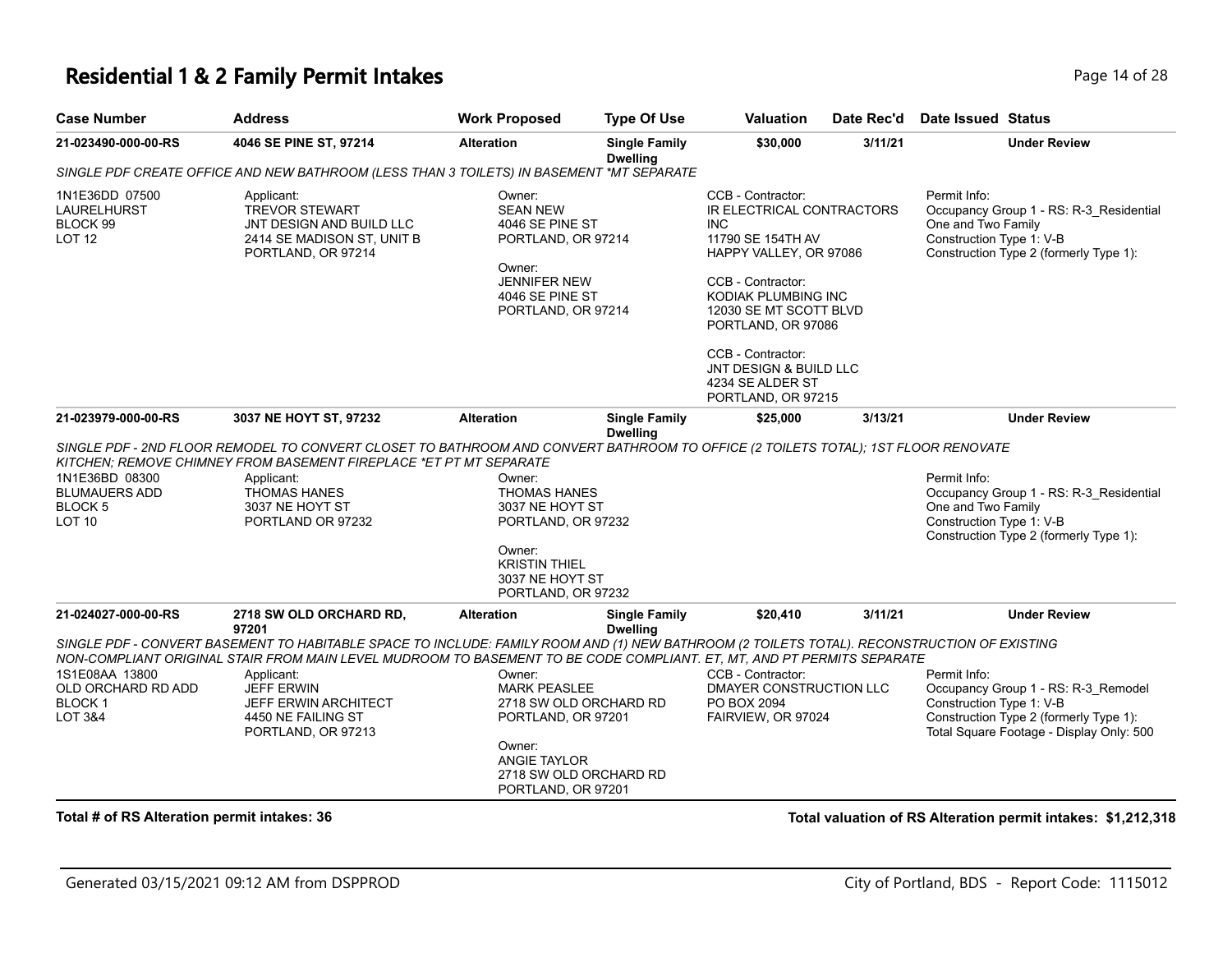## **Residential 1 & 2 Family Permit Intakes Page 15 of 28 Page 15 of 28**

| <b>Case Number</b>                                                             | <b>Address</b>                                                                                                                                                                                             | <b>Work Proposed</b>                                                             | <b>Type Of Use</b>                      | <b>Valuation</b>                                                                                                | Date Rec'd | Date Issued Status                                                                                                                                  |
|--------------------------------------------------------------------------------|------------------------------------------------------------------------------------------------------------------------------------------------------------------------------------------------------------|----------------------------------------------------------------------------------|-----------------------------------------|-----------------------------------------------------------------------------------------------------------------|------------|-----------------------------------------------------------------------------------------------------------------------------------------------------|
| 21-022388-000-00-RS                                                            | 1604 SE CESAR E CHAVEZ BLVD,<br>97214                                                                                                                                                                      | <b>Demolition</b>                                                                | <b>Duplex</b>                           | \$25,000                                                                                                        | 3/10/21    | <b>Under Review</b>                                                                                                                                 |
|                                                                                | SINGLE PDF - SB871: DECONSTRUCT SINGLE DUPLEX WITH BASEMENT. CAVITY TO BE FILLED. CAP SEWER. REMOVE ALL DEBRIS. SPECIAL INSPECTION REQUIRED<br>FOR BASEMENT FILL. *** NOT SUBJECT TO 35-DAY DEMO DELAY *** |                                                                                  |                                         |                                                                                                                 |            |                                                                                                                                                     |
| 1S1E01DA 08100<br>SECTION 01 1S 1E<br>TL 8100 0.21 ACRES                       | Applicant:<br><b>GENE BOLANTE</b><br>STUDIO 3 ARCHITECTURE<br>275 COURT ST NE<br>SALEM, OR 97301                                                                                                           | Owner:<br><b>MADDEN FAMILY 1 LLC</b><br>PO BOX 96068<br>PORTLAND, OR 97296-6002  |                                         | CCB - Contractor:<br><b>DAN RIEHL</b><br>DAN RIEHL EXCAVATING INC<br>24801 SE HOFFMEISTER<br>DAMASCUS, OR 97089 |            | Permit Info:<br>Occupancy Group 1 - RS: R-3 Residential<br>One and Two Family<br>Construction Type 1: V-B<br>Construction Type 2 (formerly Type 1): |
| 20-223497-000-00-RS                                                            | 3213 SE 129TH AVE, 97236                                                                                                                                                                                   | <b>Demolition</b>                                                                | Garage/Carport                          | \$1,000                                                                                                         | 3/10/21    | <b>Under Review</b>                                                                                                                                 |
|                                                                                | SINGLE PDF DEMO GARAGE: REMOVE ALL DEBRIS: NO PLUMBING FIXTURES                                                                                                                                            |                                                                                  |                                         |                                                                                                                 |            |                                                                                                                                                     |
| 1S2E11BD 07300<br><b>LINN PK</b><br>LOT <sub>50</sub>                          | Applicant:<br>RICHARD GEORGESCU<br><b>RSG ENGINEERING CO</b><br>16802 NE 152ND AVE<br>BRUSH PRAIRIE, WA 98606                                                                                              | Owner:<br>HNT DEVELOPMENT LLC<br>10850 SE RICHMOND CT<br>HAPPY VALLEY, OR 97086  |                                         |                                                                                                                 |            | Permit Info:<br>Occupancy Group 1 - RS: U_Private<br>Garage\Utility Misc.<br>Construction Type 1: V-B<br>Construction Type 2 (formerly Type 1):     |
| 21-023104-000-00-RS                                                            | 5014 NE 34TH AVE, 97211                                                                                                                                                                                    | <b>Demolition</b>                                                                | Garage/Carport                          | \$1,000                                                                                                         | 3/11/21    | <b>Under Review</b>                                                                                                                                 |
|                                                                                | SINGLE PDF - SB871: DECONSTRUCT DETACHED GARAGE. REMOVE ALL DEBRIS. W/ 21-023093-RS (HOUSE)                                                                                                                |                                                                                  |                                         |                                                                                                                 |            |                                                                                                                                                     |
| 1N1E24AB 19800<br><b>WILLAMETTE ADD</b><br>BLOCK 17<br>LOT 7-9                 | Applicant:<br><b>KEVIN PARTAIN</b><br><b>URBAN VISIONS</b><br>223 NE 56TH AVENUE<br>PORTLAND, OR 97213                                                                                                     | Owner:<br><b>FX HOMES</b><br>PO BOX 1540<br>SANDY, OR 97055-1540                 |                                         | CCB - Contractor:<br>NORTHWEST DECONSTRUCTION<br>SERVICES LLC<br>7639 SE FOSTER RD<br>PORTLAND, OR 97206        |            | Permit Info:<br>Occupancy Group 1 - RS: U Private<br>Garage\Utility Misc.<br>Construction Type 1: V-B<br>Construction Type 2 (formerly Type 1):     |
| 21-023430-000-00-RS                                                            | 6116 NE WILLOW ST, 97213                                                                                                                                                                                   | <b>Demolition</b>                                                                | Garage/Carport                          | \$2,800                                                                                                         | 3/12/21    | <b>Under Review</b>                                                                                                                                 |
|                                                                                | SINGLE PDF - SB871: DECONSTRUCT DETACHED GARAGE. REMOVE ALL FOUNDATION AND DEBRIS. NO FILL GREATER THAN 24"                                                                                                |                                                                                  |                                         |                                                                                                                 |            |                                                                                                                                                     |
| 1N2E31AD 00800<br>NORTHWEST MT TABOR<br>BLOCK <sub>2</sub><br>LOT <sub>8</sub> | Applicant:<br><b>ELSON NGUYEN</b><br>HM GROUP LLC<br>3036 SE 131ST AVE<br>PORTLAND OR 97236                                                                                                                | Owner:<br>PHILLIP PREWETT<br>6116 NE WILLOW ST<br>PORTLAND, OR 97213-4371        |                                         | CCB - Contractor:<br>NORTHWEST DECONSTRUCTION<br><b>SERVICES LLC</b><br>7639 SE FOSTER RD<br>PORTLAND, OR 97206 |            | Permit Info:<br>Occupancy Group 1 - RS: U Private<br>Garage\Utility Misc.<br>Construction Type 1: V-B<br>Construction Type 2 (formerly Type 1):     |
| 21-001864-000-00-RS                                                            | 8501 N NEWMAN AVE, 97203                                                                                                                                                                                   | <b>Demolition</b>                                                                | <b>Single Family</b><br><b>Dwelling</b> | \$2,000                                                                                                         | 3/10/21    | <b>Under Review</b>                                                                                                                                 |
| <b>COMPREHENSIVE PLAN DESIGNATION ***</b>                                      | SINGLE PDF - SB871: DEMOLISH SINGLE FAMILY RESIDENCE (NO BASEMENT). CAP SEWER. REMOVE ALL DEBRIS. *** SUBJECT TO 35-DAY DEMO DELAY. RESIDENTIAL                                                            |                                                                                  |                                         |                                                                                                                 |            |                                                                                                                                                     |
| 1N1E08BD 11000<br><b>GARDEN PK</b><br>BLOCK <sub>2</sub><br>LOT 27&28          | Applicant:<br><b>RICHARD ADAMS</b><br><b>FASTER PERMITS</b><br>2000 SW 1ST AVENUE SUITE 420<br>PORTLAND, OR 97201                                                                                          | Owner:<br>WILDE PROPERTIES INC<br>5933 NE FLANDERS ST<br>PORTLAND, OR 97213-3739 |                                         | CCB - Contractor:<br><b>MARK WILDE</b><br>WILDE PROPERTIES INC<br>5933 NE FLANDERS ST<br>PORTLAND, OR 97213     |            | Permit Info:<br>Occupancy Group 1 - RS: R-3_Residential<br>One and Two Family<br>Construction Type 1: V-B<br>Construction Type 2 (formerly Type 1): |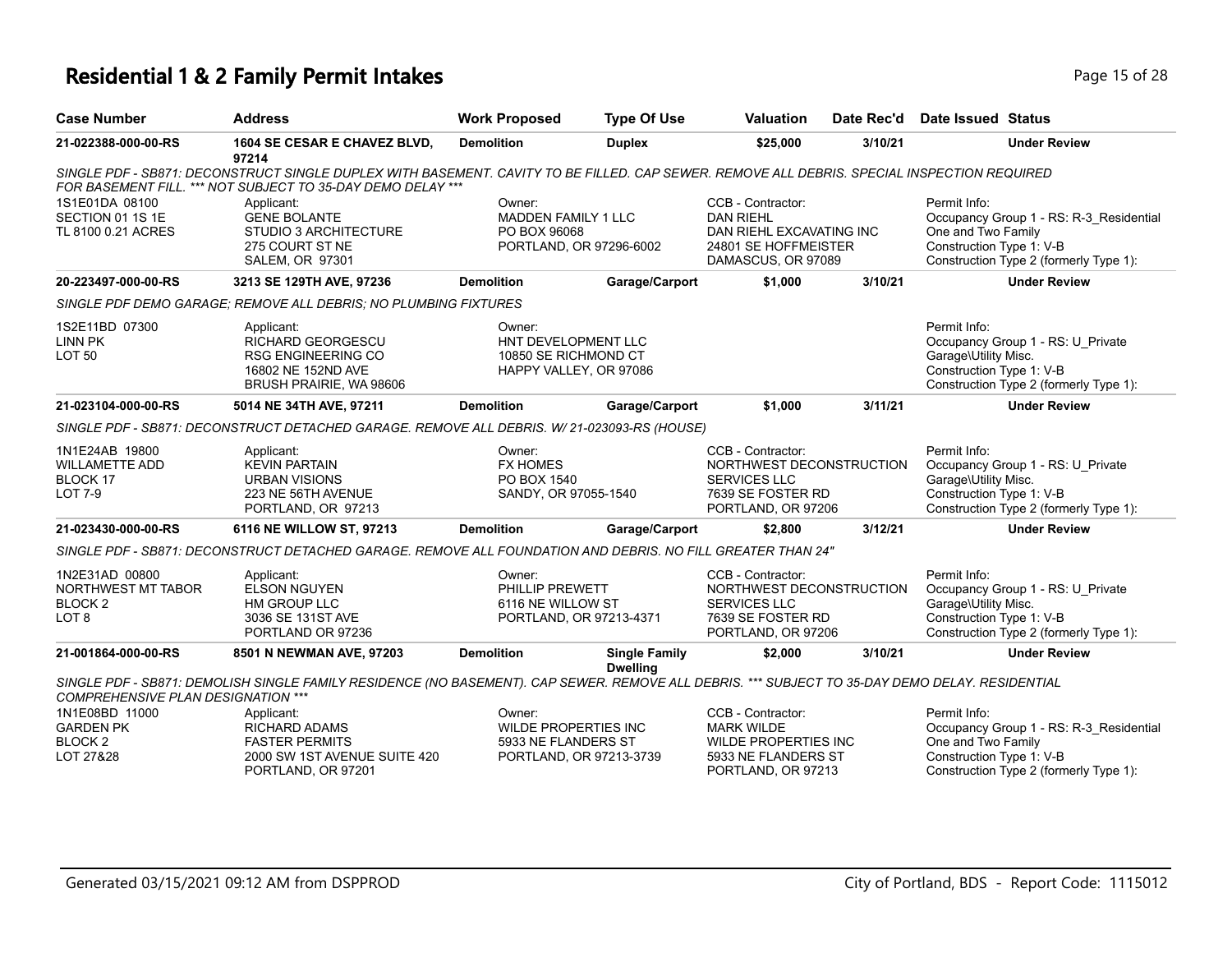### **Residential 1 & 2 Family Permit Intakes Page 16 of 28 Page 16 of 28**

| <b>Case Number</b>                                                     | <b>Address</b>                                                                                                                                                                                                                                                     | <b>Work Proposed</b>        | <b>Type Of Use</b>                      | <b>Valuation</b>                                                                          | Date Rec'd | <b>Date Issued Status</b>                                                                                 |
|------------------------------------------------------------------------|--------------------------------------------------------------------------------------------------------------------------------------------------------------------------------------------------------------------------------------------------------------------|-----------------------------|-----------------------------------------|-------------------------------------------------------------------------------------------|------------|-----------------------------------------------------------------------------------------------------------|
| 21-005774-000-00-RS                                                    | 26 NE MONROE ST, 97212                                                                                                                                                                                                                                             | <b>Demolition</b>           | <b>Single Family</b><br><b>Dwelling</b> | \$10,000                                                                                  | 3/8/21     | <b>Under Review</b>                                                                                       |
|                                                                        | SINGLE PDF - SB871: DECONSTRUCT SINGLE FAMILY RESIDENCE WITH BASEMENT. CAVITY TO BE FILLED. CAP SEWER. REMOVE ALL DEBRIS. SPECIAL INSPECTION<br>REQUIRED FOR BASEMENT FILL. *** SUBJECT TO 120-DAY DEMO DELAY ***                                                  |                             |                                         |                                                                                           |            |                                                                                                           |
| 1N1E27AA 21300<br><b>WILLIAMS AVE ADD</b><br>BLOCK 10<br><b>LOT 24</b> | Applicant:<br><b>RYAN PICKREL</b><br><b>FASTER PERMITS</b><br>2000 SW 1ST AVE #420                                                                                                                                                                                 | Owner:<br>1530 N ALBERTA ST | <b>TWENTY-TWO MONROE LLC</b>            | CCB - Contractor:<br>NORTHWEST DECONSTRUCTION<br><b>SERVICES LLC</b><br>7639 SE FOSTER RD |            | Permit Info:<br>Occupancy Group 1 - RS: R-3 Residential<br>One and Two Family<br>Construction Type 1: V-B |
|                                                                        | PORTLAND OR 97201                                                                                                                                                                                                                                                  | PORTLAND, OR 97217-3602     |                                         | PORTLAND, OR 97206                                                                        |            | Construction Type 2 (formerly Type 1):                                                                    |
| 21-020497-000-00-RS                                                    | 6548 SE 48TH AVE, 97206                                                                                                                                                                                                                                            | <b>Demolition</b>           | <b>Single Family</b><br><b>Dwelling</b> | \$1.500                                                                                   | 3/8/21     | <b>Under Review</b>                                                                                       |
|                                                                        | SINGLE PDF - SB871: DEMOLISH SINGLE FAMILY RESIDENCE WITH BASEMENT. CAVITY TO BE FILLED. CAP SEWER. REMOVE ALL DEBRIS. SPECIAL INSPECTION                                                                                                                          |                             |                                         |                                                                                           |            |                                                                                                           |
|                                                                        | REQUIRED FOR BASEMENT FILL. *** SUBJECT TO 35-DAY DEMO DELAY *** DEMOLITION DELAY 35-DAY APPEAL PERIOD UNTIL 4:30 PM, Monday, April 12, 2021.                                                                                                                      |                             |                                         |                                                                                           |            |                                                                                                           |
| 1S2E19BA 05000                                                         | Applicant:                                                                                                                                                                                                                                                         | Owner:                      |                                         | CCB - Contractor:                                                                         |            | Permit Info:                                                                                              |
| SECTION 19 1S 2E                                                       | <b>RICHARD ADAMS</b>                                                                                                                                                                                                                                               |                             | PORTLAND HOUSEWORKS LLC                 | GOOD WOOD DECONSTRUCTION                                                                  |            | Occupancy Group 1 - RS: R-3_Residential                                                                   |
| TL 5000 0.16 ACRES                                                     | <b>FASTER PERMITS</b>                                                                                                                                                                                                                                              | 5901 S MACADAM AVE #108     |                                         | AND SALVAGE LLC                                                                           |            | One and Two Family                                                                                        |
|                                                                        | 2000 SW 1ST AVENUE SUITE 420                                                                                                                                                                                                                                       | PORTLAND, OR 97239-3622     |                                         | 6326 NE 8TH AVE                                                                           |            | Construction Type 1: V-B                                                                                  |
|                                                                        | PORTLAND, OR 97201                                                                                                                                                                                                                                                 |                             |                                         | PORTLAND, OR 97211                                                                        |            | Construction Type 2 (formerly Type 1):                                                                    |
| 21-020941-000-00-RS                                                    | 8415 SW 19TH AVE, 97219                                                                                                                                                                                                                                            | <b>Demolition</b>           | <b>Single Family</b><br><b>Dwelling</b> | \$500                                                                                     | 3/9/21     | <b>Under Review</b>                                                                                       |
|                                                                        | SINGLE PDF - SB871: DEMOLISH SINGLE FAMILY RESIDENCE (NO BASEMENT). CAP SEWER. REMOVE ALL DEBRIS. *** SUBJECT TO 35-DAY DEMO DELAY. RESIDENTIAL<br>COMPREHENSIVE PLAN DESIGNATION*** DEMOLITION DELAY 35-DAY APPEAL PERIOD UNTIL 4:30 PM, Tuesday, April 13, 2021. |                             |                                         |                                                                                           |            |                                                                                                           |
| 1S1E21CC 06600                                                         | Applicant:                                                                                                                                                                                                                                                         | Owner:                      |                                         | CCB - Contractor:                                                                         |            | Permit Info:                                                                                              |
| <b>ALDER SPRINGS</b>                                                   | <b>TYSON OKELY</b>                                                                                                                                                                                                                                                 |                             | PROVISION INVESTMENTS INC               | BATON & CO LLC                                                                            |            | Occupancy Group 1 - RS: R-3_Residential                                                                   |
| BLOCK 12                                                               | DEZ DEVELOPMENT LLC                                                                                                                                                                                                                                                | 1409 BROADWAY ST            |                                         | 9404 NE 87TH CT                                                                           |            | One and Two Family                                                                                        |
| LOT 3 TL 6600                                                          | 10121 SE SUNNYSIDE RD #F1123<br>CLACKAMAS OR 97015                                                                                                                                                                                                                 | VANCOUVER, WA 98663         |                                         | VANCOUVER, WA 98662                                                                       |            | Construction Type 1: V-B<br>Construction Type 2 (formerly Type 1):                                        |
| 21-020977-000-00-RS                                                    | 12041 SE OAK ST, 97216                                                                                                                                                                                                                                             | <b>Demolition</b>           | <b>Single Family</b><br><b>Dwelling</b> | \$500                                                                                     | 3/9/21     | <b>Under Review</b>                                                                                       |
|                                                                        | SINGLE PDF - SB871: DECONSTRUCT SINGLE FAMILY RESIDENCE WITH BASEMENT. CAVITY TO BE FILLED. CAP SEWER. REMOVE ALL DEBRIS. SPECIAL INSPECTION                                                                                                                       |                             |                                         |                                                                                           |            |                                                                                                           |
|                                                                        | REQUIRED FOR BASEMENT FILL. *** SUBJECT TO 35-DAY DEMO DELAY RESIDENTIAL COMPREHENSIVE PLAN DESIGNATION. ***                                                                                                                                                       |                             |                                         |                                                                                           |            |                                                                                                           |
| 1N2E34DD 14600                                                         | Applicant:                                                                                                                                                                                                                                                         | Owner:                      |                                         | CCB - Contractor:                                                                         |            | Permit Info:                                                                                              |
| <b>VENTURA PK</b>                                                      | <b>TYSON OKELY</b>                                                                                                                                                                                                                                                 |                             | PROVISION INVESTMENTS INC               | BATON & CO LLC                                                                            |            | Occupancy Group 1 - RS: R-3 Residential                                                                   |
| BLOCK 31                                                               | DEZ DEVELOPMENT LLC                                                                                                                                                                                                                                                | 9428 NE JENNY CREEK RD      |                                         | 9404 NE 87TH CT                                                                           |            | One and Two Family                                                                                        |
| LOT 31-34                                                              | 10121 SE SUNNYSIDE RD #F1123                                                                                                                                                                                                                                       | VANCOUVER, WA 98665         |                                         | VANCOUVER, WA 98662                                                                       |            | Construction Type 1: V-B                                                                                  |
|                                                                        | CLACKAMAS OR 97015                                                                                                                                                                                                                                                 |                             |                                         |                                                                                           |            | Construction Type 2 (formerly Type 1):                                                                    |
| 21-023093-000-00-RS                                                    | 5014 NE 34TH AVE, 97211                                                                                                                                                                                                                                            | <b>Demolition</b>           | <b>Single Family</b>                    | \$4,000                                                                                   | 3/11/21    | <b>Under Review</b>                                                                                       |
|                                                                        | SINGLE PDF - SB871: DECONSTRUCT SINGLE FAMILY RESIDENCE (NO BASEMENT). CAP SEWER. REMOVE ALL DEBRIS. SUBJECT TO 35-DAY DEMOLITION DELAY.<br>RESIDENTIAL COMPREHENSIVE PLAN DESIGNATION. W/ 21-023104-RS (GARAGE)                                                   |                             | <b>Dwelling</b>                         |                                                                                           |            |                                                                                                           |
| 1N1E24AB 19800                                                         |                                                                                                                                                                                                                                                                    | Owner:                      |                                         |                                                                                           |            | Permit Info:                                                                                              |
| <b>WILLAMETTE ADD</b>                                                  | Applicant:<br><b>KEVIN PARTAIN</b>                                                                                                                                                                                                                                 | <b>FX HOMES</b>             |                                         | CCB - Contractor:<br>NORTHWEST DECONSTRUCTION                                             |            | Occupancy Group 1 - RS: R-3_Residential                                                                   |
| BLOCK 17                                                               | <b>URBAN VISIONS</b>                                                                                                                                                                                                                                               | PO BOX 1540                 |                                         | <b>SERVICES LLC</b>                                                                       |            | One and Two Family                                                                                        |
| <b>LOT 7-9</b>                                                         | 223 NE 56TH AVENUE                                                                                                                                                                                                                                                 | SANDY, OR 97055-1540        |                                         | 7639 SE FOSTER RD                                                                         |            | Construction Type 1: V-B                                                                                  |
|                                                                        | PORTLAND, OR 97213                                                                                                                                                                                                                                                 |                             |                                         | PORTLAND, OR 97206                                                                        |            | Construction Type 2 (formerly Type 1):                                                                    |

**Total # of RS Demolition permit intakes: 10 Total valuation of RS Demolition permit intakes: \$48,300**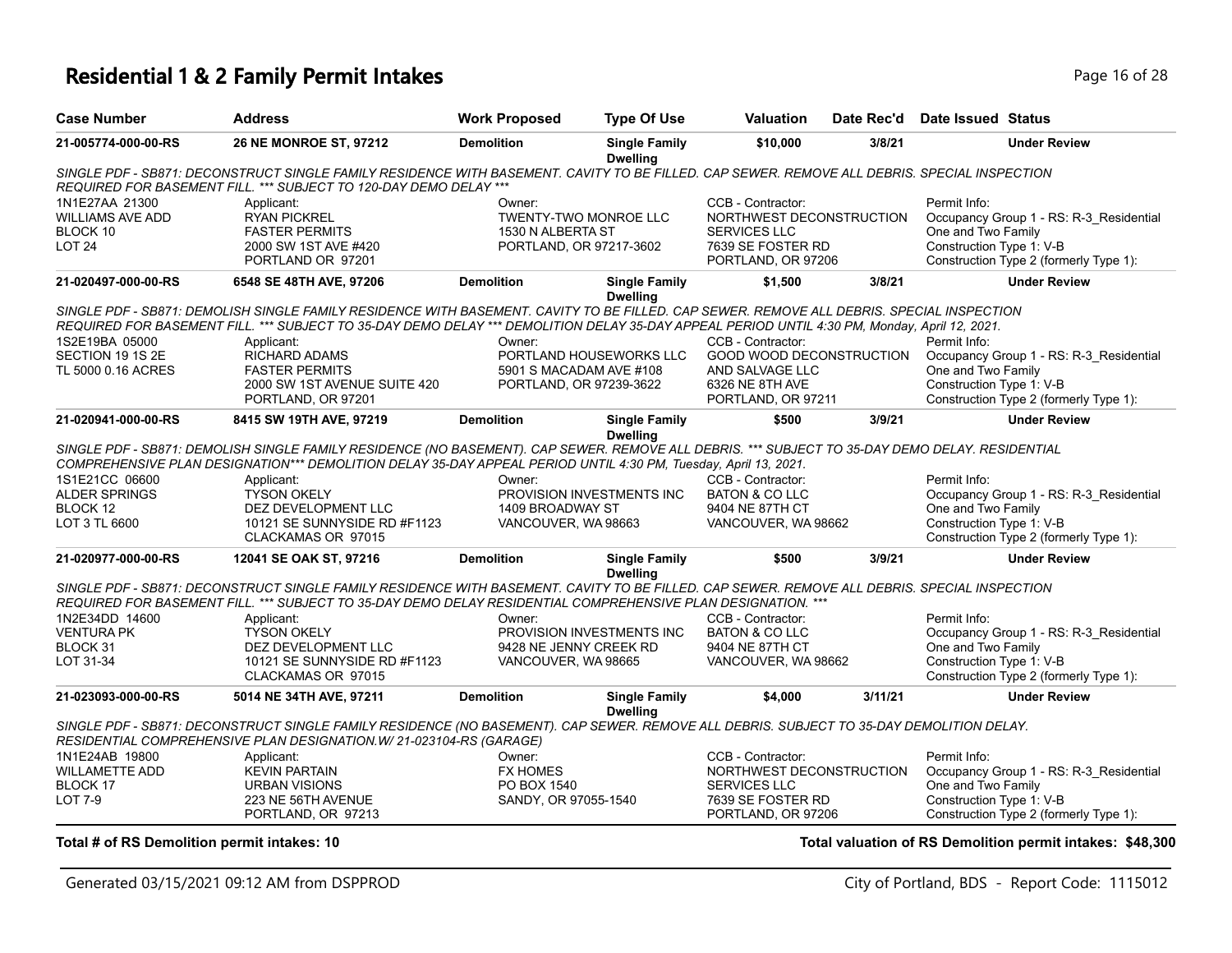### **Residential 1 & 2 Family Permit Intakes Page 17 of 28** Page 17 of 28

| <b>Case Number</b>                                                                                         | <b>Address</b>                                                                                                                                                                    | <b>Work Proposed</b>                                                                                                             | <b>Type Of Use</b>                      | <b>Valuation</b>                                                                                      | Date Rec'd | Date Issued Status                                                                                                                                  |                                                                                   |
|------------------------------------------------------------------------------------------------------------|-----------------------------------------------------------------------------------------------------------------------------------------------------------------------------------|----------------------------------------------------------------------------------------------------------------------------------|-----------------------------------------|-------------------------------------------------------------------------------------------------------|------------|-----------------------------------------------------------------------------------------------------------------------------------------------------|-----------------------------------------------------------------------------------|
| 21-022601-000-00-RS                                                                                        | 4621 NE 37TH AVE, 97211                                                                                                                                                           | <b>Interior Alteration</b><br>Only                                                                                               | <b>Single Family</b><br><b>Dwelling</b> | \$24,500                                                                                              | 3/8/21     | 3/10/21 Issued                                                                                                                                      |                                                                                   |
|                                                                                                            | Fir out basement walls, insulate and drywall, relocate laundry and build out utility room, replace 4exisitng windows and add 1 egress window, remodel 700 SQFT to finished space. |                                                                                                                                  |                                         |                                                                                                       |            |                                                                                                                                                     |                                                                                   |
| one large room.<br>1N1E24AC 13100<br><b>WILLAMETTE ADD</b><br>BLOCK 11<br>N 12 1/2' OF LOT 24<br>LOT 25&26 | Applicant:<br><b>BRIAN BACHELOR</b><br><b>BACHELOR GENERAL CONSTRACTOR</b><br>5224 NE 42ND AVENUE<br>PORTLAND OR 97218                                                            | Owner:<br>DAVID MOGG<br>4621 NE 37TH AVE<br>PORTLAND, OR 97211<br>Owner:<br>AMBAR KHAN<br>4621 NE 37TH AVE<br>PORTLAND, OR 97211 |                                         | CCB - Contractor:<br><b>BGC INC</b><br>5224 NE 42ND AVE<br>PORTLAND, OR 97218                         |            | Permit Info:<br>One and Two Family<br>Construction Type 1: V-B                                                                                      | Occupancy Group 1 - RS: R-3_Residential<br>Construction Type 2 (formerly Type 1): |
| 21-022972-000-00-RS                                                                                        | 3204 NE 32ND AVE, 97212                                                                                                                                                           | <b>Interior Alteration</b><br>Only                                                                                               | <b>Single Family</b><br><b>Dwelling</b> | \$5,000                                                                                               | 3/8/21     |                                                                                                                                                     | <b>Approved to Issue</b>                                                          |
|                                                                                                            | REMODEL 2 EXISTING BATHROOMS. ASSOCIATED MECHANICAL, ELECTRICAL, AND PLUMBING. TRADEWORK ONLY, NO PLANS. SUBS ENTERED                                                             |                                                                                                                                  |                                         |                                                                                                       |            |                                                                                                                                                     |                                                                                   |
| 1N1E25BA 16000<br><b>IRVINGWOOD</b><br><b>BLOCK7</b><br>LOT <sub>17</sub>                                  | Applicant:<br>NATHALIE ROLOFF<br>ROLOFF CONSTRUCTION INC<br>PO BOX 12142<br>PORTLAND, OR 97212                                                                                    | Owner:<br><b>GUILLAUME DE BERGH</b><br>3204 NE 32ND AVE<br>PORTLAND, OR 97212-2625                                               |                                         | CCB - Contractor:<br><b>BOONES FERRY ELECTRIC INC</b><br>PO BOX 628<br>WILSONVILLE, OR 97070          |            | Permit Info:<br>Occupancy Group 1 - RS: R-3_Residential<br>One and Two Family<br>Construction Type 1: V-B<br>Construction Type 2 (formerly Type 1): |                                                                                   |
|                                                                                                            |                                                                                                                                                                                   | Owner:<br><b>AMY SILLIMAN</b><br>3204 NE 32ND AVE<br>PORTLAND, OR 97212-2625                                                     |                                         | CCB - Contractor:<br>NATHALIE ROLOFF<br>ROLOFF CONSTRUCTION INC<br>PO BOX 12142<br>PORTLAND, OR 97212 |            |                                                                                                                                                     |                                                                                   |
|                                                                                                            |                                                                                                                                                                                   |                                                                                                                                  |                                         | CCB - Contractor:<br><b>VENNE PLUMBING LLC</b><br>15145 SW DIVISION ST<br>SHERWOOD, OR 97140          |            |                                                                                                                                                     |                                                                                   |
| 21-022974-000-00-RS                                                                                        | 5227 SE 67TH AVE, 97206                                                                                                                                                           | <b>Interior Alteration</b><br>Only                                                                                               | <b>Single Family</b><br><b>Dwelling</b> | \$43,000                                                                                              | 3/8/21     | 3/8/21 Issued                                                                                                                                       |                                                                                   |
|                                                                                                            | <b>INTERIOR KITCHEN REMODEL, REMOVE NON BEARING WALL, NO ADDITIONAL BATHROOMS</b>                                                                                                 |                                                                                                                                  |                                         |                                                                                                       |            |                                                                                                                                                     |                                                                                   |
| 1S2E17BC 01100<br>THIRD ELECTRIC ADD<br>BLOCK <sub>7</sub><br>N 1/2 OF LOT 6                               | Applicant:<br><b>HAYES BROTHERS LLC</b><br>5423 NE 36TH AVE<br>PORTLAND, OR 97211                                                                                                 | Owner:<br><b>BARRY REYNAUD TRUST</b><br>5227 SE 67TH AVE<br>PORTLAND, OR 97206                                                   |                                         | CCB - Contractor:<br><b>HAYES BROTHERS LLC</b><br>5423 NE 36TH AVE<br>PORTLAND, OR 97211              |            | Permit Info:<br>One and Two Family<br>Construction Type 1: V-B                                                                                      | Occupancy Group 1 - RS: R-3 Residential<br>Construction Type 2 (formerly Type 1): |
| 21-022999-000-00-RS                                                                                        | 2232 NW IRVING ST, 97210                                                                                                                                                          | <b>Interior Alteration</b>                                                                                                       | <b>Single Family</b><br><b>Dwelling</b> | \$19,000                                                                                              | 3/9/21     | 3/12/21 Issued                                                                                                                                      |                                                                                   |
|                                                                                                            | 1st floor Bathroom remodel includes floor joist modification for flush, no-curb shower floor.                                                                                     | Only                                                                                                                             |                                         |                                                                                                       |            |                                                                                                                                                     |                                                                                   |
| 1N1E33BD 16200<br>KINGS 2ND ADD<br>BLOCK 12<br>E 39' OF LOT 7                                              | Applicant:<br>ZANE GOFF<br>NEIL KELLY CO INC<br>804 N ALBERTA ST<br>PORTLAND, OR 97217-2639                                                                                       | Owner:<br>2232 NW IRVING ST<br>PORTLAND, OR 97210                                                                                | THOMAS & HOPE LASSETER TR               | CCB - Contractor:<br>ZANE GOFF<br>NEIL KELLY CO INC<br>804 N ALBERTA ST<br>PORTLAND, OR 97217-2693    |            | Permit Info:<br>One and Two Family<br>Construction Type 1: V-B                                                                                      | Occupancy Group 1 - RS: R-3_Residential<br>Construction Type 2 (formerly Type 1): |

Generated 03/15/2021 09:12 AM by CREPORTS\_SVC from DSPPROD City of Portland, BDS - Report Code: 1115012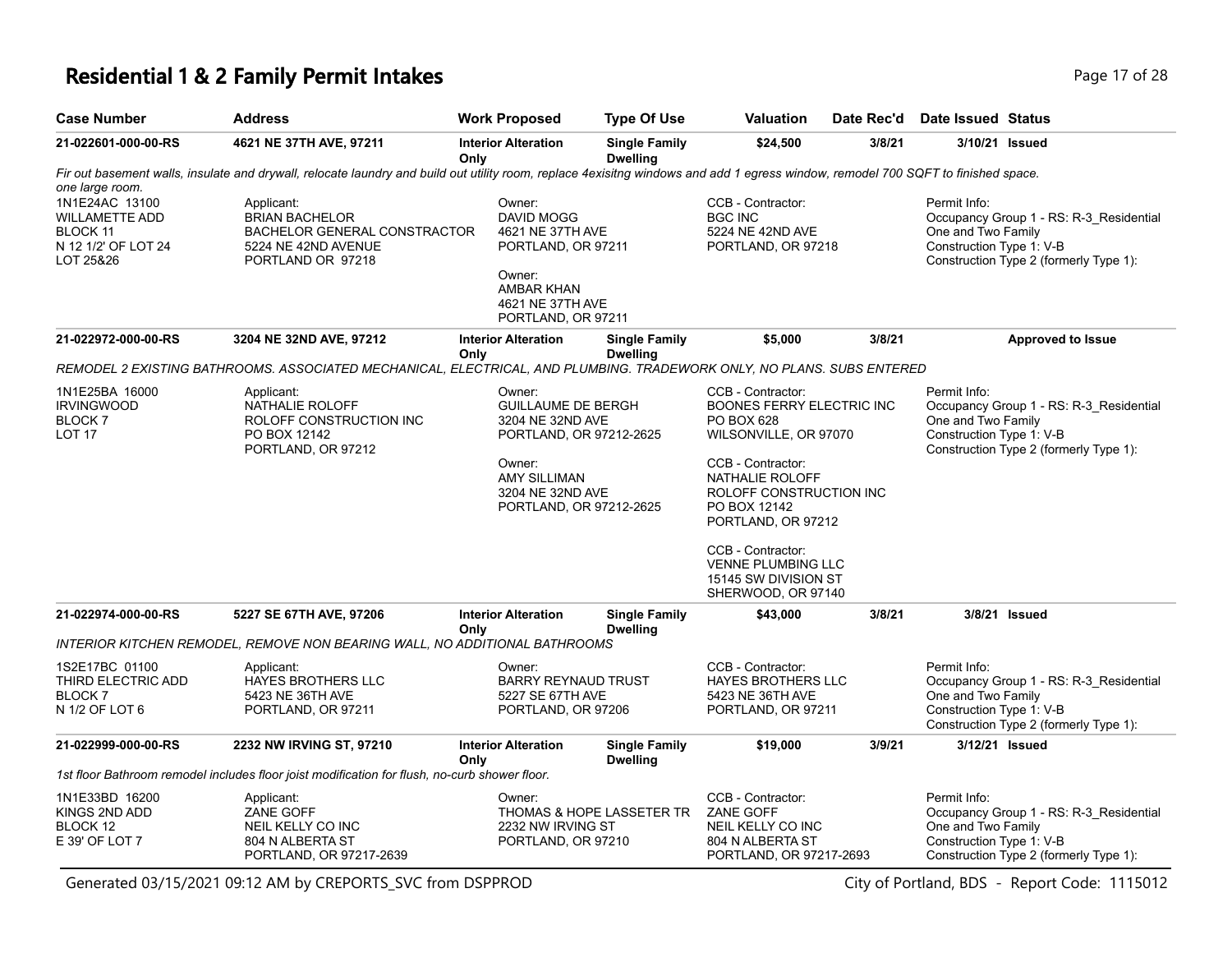#### **Residential 1 & 2 Family Permit Intakes Page 18 of 28** Page 18 of 28

| <b>Case Number</b>                                       | <b>Address</b>                                                                                                  | <b>Work Proposed</b>                                                  | <b>Type Of Use</b>                      | Valuation                                                                                                              | Date Rec'd | Date Issued Status                                             |                                                                                   |
|----------------------------------------------------------|-----------------------------------------------------------------------------------------------------------------|-----------------------------------------------------------------------|-----------------------------------------|------------------------------------------------------------------------------------------------------------------------|------------|----------------------------------------------------------------|-----------------------------------------------------------------------------------|
| 21-023008-000-00-RS                                      | 3803 SE SALMON ST, 97214                                                                                        | <b>Interior Alteration</b><br>Onlv                                    | <b>Single Family</b><br><b>Dwelling</b> | \$4.385                                                                                                                | 3/9/21     | 3/9/21 Final                                                   |                                                                                   |
|                                                          | VOLUNTARY INSTALLATION OF CONNECTORS BETWEEN FRAMING AND FOUNDATION OF HOUSE                                    |                                                                       |                                         |                                                                                                                        |            |                                                                |                                                                                   |
| 1S1E01AD 09600<br>SECTION 01 1S 1E<br>TL 9600 0.08 ACRES | Applicant:<br><b>STEVE GEMMELL</b><br><b>GEMMELL CONSTRUCTION LLC</b><br>2310 N KERBY AVE<br>PORTLAND, OR 97227 | Owner:<br>EMILY HAUTH<br>3803 SE SALMON ST<br>PORTLAND, OR 97214-4339 |                                         | CCB - Contractor:<br><b>STEVE GEMMELL</b><br><b>GEMMELL CONSTRUCTION LLC</b><br>2310 N KERBY AVE<br>PORTLAND, OR 97227 |            | Permit Info:<br>One and Two Family<br>Construction Type 1: V-B | Occupancy Group 1 - RS: R-3 Residential<br>Construction Type 2 (formerly Type 1): |

Owner: ERIC HOLLSTEIN 3803 SE SALMON ST PORTLAND, OR 97214-4339

| 21-024012-000-00-RS | <b>SW BRIER PL</b><br>7221 | 97219                               | Alteration<br><b>Inter</b> | Family<br>Single                                                                                                                                                                                                                                                                               | \$85,000       | 3/10/2' | 3/10/2' | <b>Issued</b> |
|---------------------|----------------------------|-------------------------------------|----------------------------|------------------------------------------------------------------------------------------------------------------------------------------------------------------------------------------------------------------------------------------------------------------------------------------------|----------------|---------|---------|---------------|
|                     |                            |                                     | Onlv                       | <b>Dwellinc</b>                                                                                                                                                                                                                                                                                |                |         |         |               |
| 1/17211511571188771 | $\cdots$                   | - 851.01/5 11/TEBOR 1/1TOUE11.11/11 |                            | $\tau$ $\sim$ $\mu$ $\mu$ $\sim$ $\tau$ $\mu$ $\sim$ $\sim$ $\mu$ $\sim$ $\mu$ $\sim$ $\mu$ $\sim$ $\mu$ $\sim$ $\mu$ $\sim$ $\mu$ $\sim$ $\mu$ $\sim$ $\mu$ $\sim$ $\mu$ $\sim$ $\mu$ $\sim$ $\mu$ $\sim$ $\mu$ $\sim$ $\mu$ $\sim$ $\mu$ $\sim$ $\mu$ $\sim$ $\mu$ $\sim$ $\mu$ $\sim$ $\mu$ | $\overline{1}$ |         |         |               |

*KITCHEN REMODEL, NO CHANGE IN LAYOUT, REMOVE INTEROR KITCHEN WALL TO WIDEN PASS THROUGH, NEW BEAM TO CARRY JOIST. NEW FOOTING IN BASEMENT FOR KITCHEN BEAM, REPLACE DINNING ROOM WINDOWS ADD ONE WINDOW*

| 1S1E22BC 05200<br><b>CORBETT TERR RPLT</b><br>BLOCK 1<br>LOT 5&6 TL 5200 | Applicant:<br>PATRICIA PERKINS<br>PI PERKINS WOODWORKING INC<br>2425 NE 43RD<br>PORTLAND, OR 97213                | Owner:<br>ELIZABETH MORRIS<br>7221 SW BRIER PL<br>PORTLAND, OR 97219-2263<br>Owner:<br><b>RYAN PFEFFER</b><br>7221 SW BRIER PL<br>PORTLAND, OR 97219-2263 |                                         | CCB - Contractor:<br><b>PATRICIA PERKINS</b><br>PI PERKINS WOODWORKING INC<br>2425 NE 43RD<br>PORTLAND, OR 97213                                  |         | Permit Info:<br>Occupancy Group 1 - RS: R-3 Residential<br>One and Two Family<br>Construction Type 1: V-B<br>Construction Type 2 (formerly Type 1): |
|--------------------------------------------------------------------------|-------------------------------------------------------------------------------------------------------------------|-----------------------------------------------------------------------------------------------------------------------------------------------------------|-----------------------------------------|---------------------------------------------------------------------------------------------------------------------------------------------------|---------|-----------------------------------------------------------------------------------------------------------------------------------------------------|
| 21-024044-000-00-RS                                                      | 2824 NE 27TH AVE, 97212                                                                                           | <b>Interior Alteration</b><br>Only                                                                                                                        | <b>Single Family</b><br><b>Dwelling</b> | \$100,000                                                                                                                                         | 3/10/21 | 3/10/21<br><b>Under Inspection</b>                                                                                                                  |
|                                                                          | *SINGLE PDF* BASEMENT CONVERSION, NO SLEEPING AREAS, ADDING FAMILY ROOM AND BATHROOM. TOTAL 3 BATHROOMS           |                                                                                                                                                           |                                         |                                                                                                                                                   |         |                                                                                                                                                     |
| 1N1E25BC 12500<br><b>GLENEYRIE</b><br>BLOCK 4<br>LOT <sub>1</sub>        | Applicant:<br><b>JOHN MAY</b><br><b>CREEKSTONE DESIGNS</b><br>7100 SW HAMPTEN ST, #221<br><b>TIGARD, OR 97223</b> | Owner:<br>RACHEL WORTH<br>2824 NE 27TH AVE<br>PORTLAND, OR 97212<br>Owner:<br><b>TRISTAN WORTH</b><br>2824 NE 27TH AVE                                    |                                         | CCB - Contractor:<br>TIM MEEKER<br><b>CREEKSTONE DESIGNS LLC</b><br>7100 SW HAMPTON ST STE 221<br><b>TIGARD, OR 97223</b><br>LAKE OSWEGO OR 97035 |         | Permit Info:<br>Occupancy Group 1 - RS: R-3 Residential<br>One and Two Family<br>Construction Type 1: V-B<br>Construction Type 2 (formerly Type 1): |

PORTLAND, OR 97212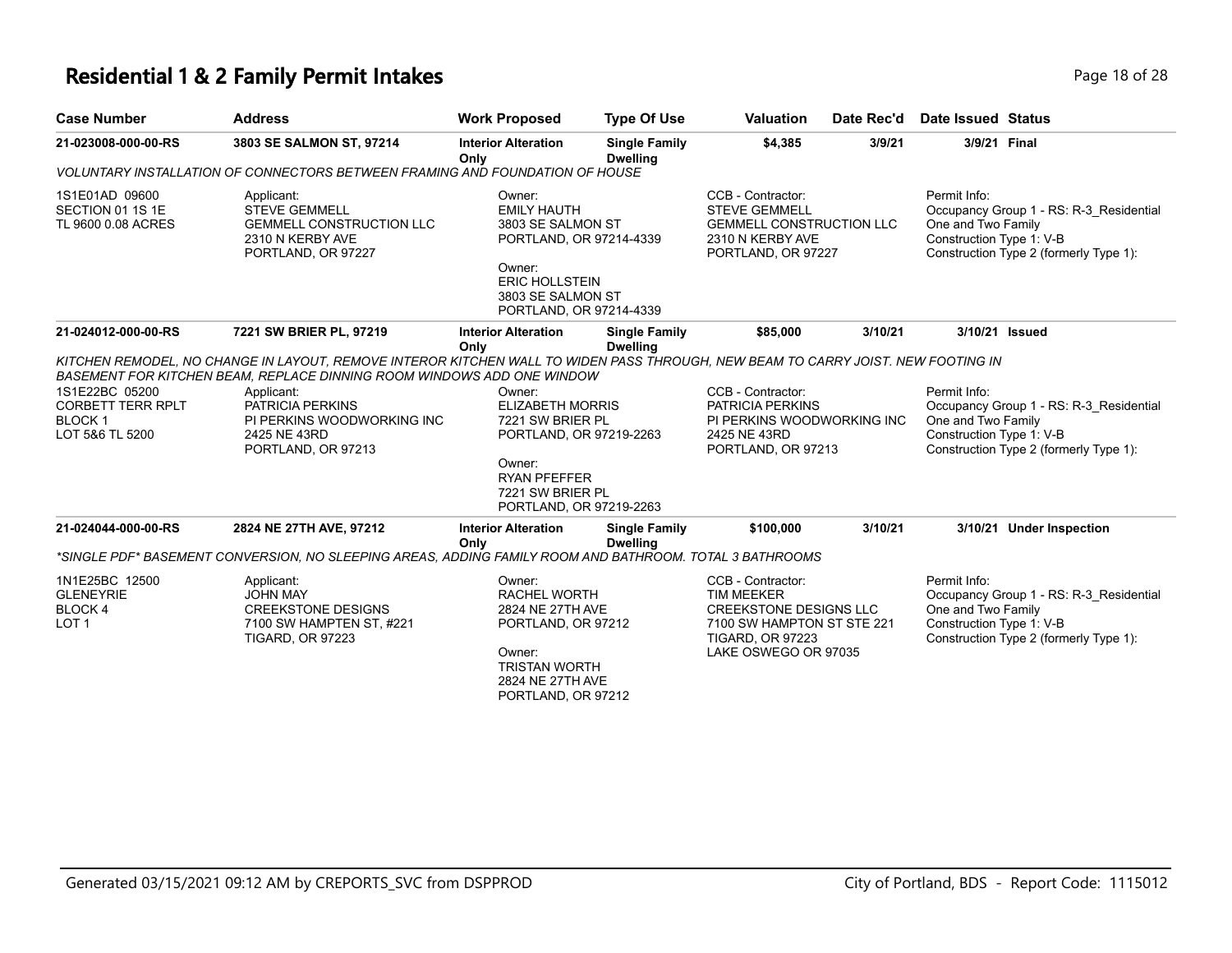#### **Residential 1 & 2 Family Permit Intakes Page 19 of 28 Page 19 of 28**

| <b>Case Number</b>                                                         | <b>Address</b>                                                                                                                                                                                        | <b>Work Proposed</b>                                                                                                                                   | <b>Type Of Use</b>                      | Valuation                                                                                                                                                                                                                                                                                                                                                      | Date Rec'd | Date Issued Status                                             |                                                                                   |
|----------------------------------------------------------------------------|-------------------------------------------------------------------------------------------------------------------------------------------------------------------------------------------------------|--------------------------------------------------------------------------------------------------------------------------------------------------------|-----------------------------------------|----------------------------------------------------------------------------------------------------------------------------------------------------------------------------------------------------------------------------------------------------------------------------------------------------------------------------------------------------------------|------------|----------------------------------------------------------------|-----------------------------------------------------------------------------------|
| 21-024486-000-00-RS                                                        | 3367 SE 13TH AVE, 97202                                                                                                                                                                               | <b>Interior Alteration</b><br>Only                                                                                                                     | <b>Single Family</b><br><b>Dwelling</b> | \$100,000                                                                                                                                                                                                                                                                                                                                                      | 3/11/21    |                                                                | 3/11/21 Issued                                                                    |
|                                                                            | KITCHEN AND BATHROOM COMPLETE REMODEL, ALL NEW FIXTURES, EXTEND CABINETS IN THE NEW ENCLOSED PORCH WITH NEW FTG REFRAME PORCH, ALL<br>NEW ELECTRICAL, MECHANICAL AND PLUMBING IN KTCHEN AND BATHROOM. |                                                                                                                                                        |                                         |                                                                                                                                                                                                                                                                                                                                                                |            |                                                                |                                                                                   |
| 1S1E11BD 07500<br><b>FEURERS ADD</b><br><b>BLOCK1</b><br>LOT <sub>10</sub> | Applicant:<br><b>CHRIS HAMLIN</b><br>HIGHLAND RIDGE DEVELOPMENT<br><b>CORP</b><br>PO BOX 1716<br>OREGON CITY, OR 97045                                                                                | Owner:<br><b>MATTHEW MESCHER</b><br>3367 SE 13TH AVE<br>PORTLAND, OR 97202<br>Owner:<br><b>MOANA MESCHER</b><br>3367 SE 13TH AVE<br>PORTLAND, OR 97202 |                                         | CCB - Contractor:<br><b>MARVIN DEE BERGEVIN</b><br>CONNECTIONS ELECTRIC INC<br>PO BOX 7136<br>SALEM, OR 97303-0026<br>CCB - Contractor:<br><b>CHRIS HAMLIN</b><br><b>HIGHLAND RIDGE DEVELOPMENT</b><br>CORP<br>PO BOX 1716<br>OREGON CITY, OR 97045<br>CCB - Contractor:<br><b>GRAVITY PLUMBING INC</b><br>414 S BEAVERCREEK RD # 717<br>OREGON CITY, OR 97045 |            | Permit Info:<br>One and Two Family<br>Construction Type 1: V-B | Occupancy Group 1 - RS: R-3 Residential<br>Construction Type 2 (formerly Type 1): |
| 21-024543-000-00-RS                                                        | 3139 SW FAIRMOUNT BLVD,<br>97239                                                                                                                                                                      | <b>Interior Alteration</b><br>Only                                                                                                                     | <b>Single Family</b><br><b>Dwelling</b> | \$10,000                                                                                                                                                                                                                                                                                                                                                       | 3/12/21    |                                                                | 3/12/21 Issued                                                                    |
| required.                                                                  | Repair roof. Remove existing skylights. Add new 3/12 roof over existing flat roof and sloped roof to create a new sloped roof to host the replacement skylights. Patch drywall interior as            |                                                                                                                                                        |                                         |                                                                                                                                                                                                                                                                                                                                                                |            |                                                                |                                                                                   |

Applicant: SQFT STUDIOS 1S1E16BA 02700 SLAVINS ADD & PLAT 2 BLOCK 3 LOT 1&4 TL 2700

WINSTON BISCHOF 929 NE 23RD AVE PORTLAND OR 97232

Owner: IDA CAHANA 3139 SW FAIRMOUNT BLVD PORTLAND, OR 97239

Owner: MICHAEL CAHANA 3139 SW FAIRMOUNT BLVD PORTLAND, OR 97239

CCB - Contractor: SCHUYLER SILVA SQFT STUDIOS LLC 929 NE 23RD AVE PORTLAND, OR 97232 Permit Info: Occupancy Group 1 - RS: R-3\_Residential One and Two Family Construction Type 1: V-B Construction Type 2 (formerly Type 1):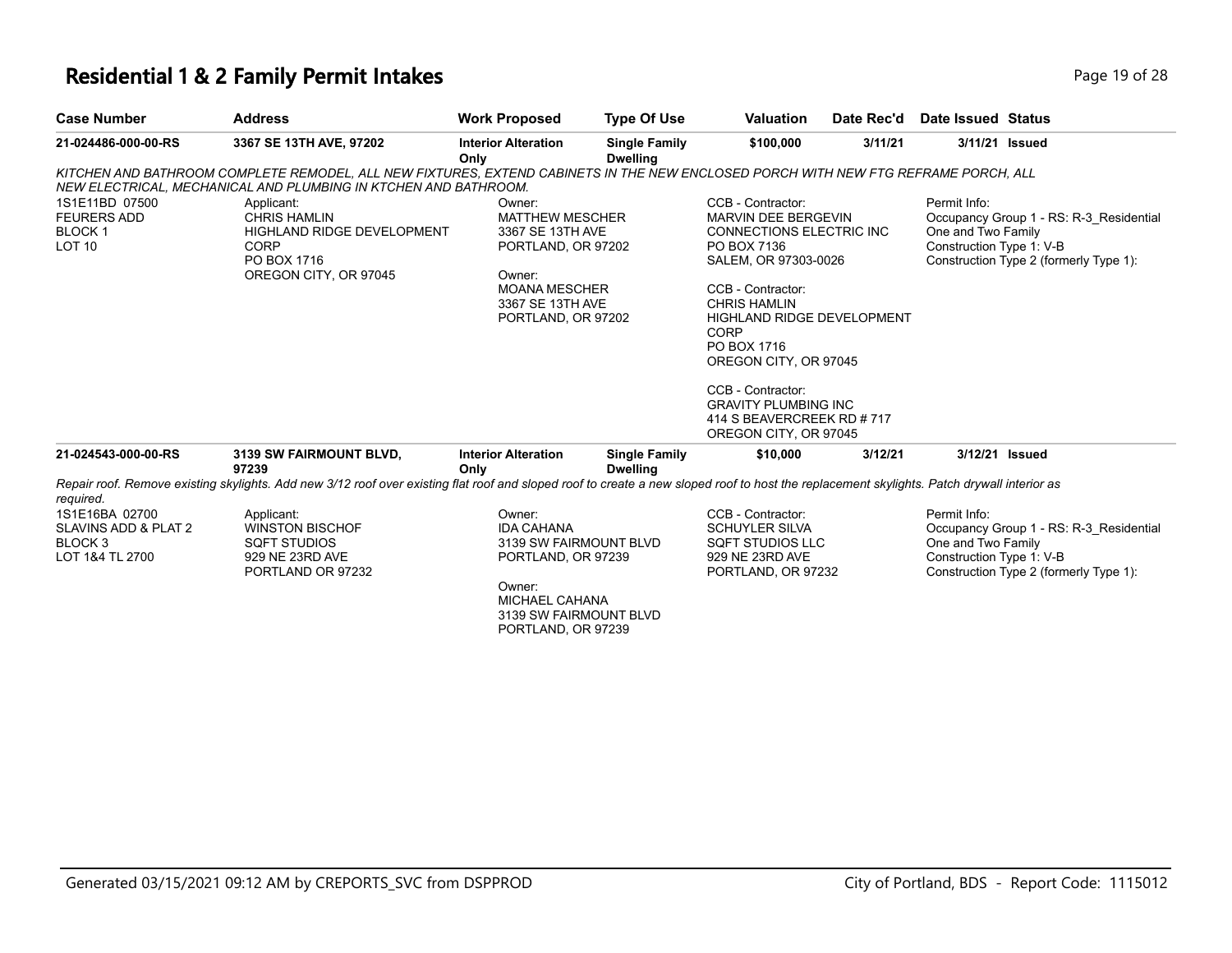### **Residential 1 & 2 Family Permit Intakes Page 10 of 28** Page 20 of 28

| Case Number                                                                                                                                       | <b>Address</b>                                                                                                                                                                                                                                                                                                                                    | <b>Work Proposed</b>                                                  | <b>Type Of Use</b>                                             | <b>Valuation</b>                                                                                                                                                                                                                                              | Date Rec'd                                  | Date Issued Status                                             |                                                                                   |
|---------------------------------------------------------------------------------------------------------------------------------------------------|---------------------------------------------------------------------------------------------------------------------------------------------------------------------------------------------------------------------------------------------------------------------------------------------------------------------------------------------------|-----------------------------------------------------------------------|----------------------------------------------------------------|---------------------------------------------------------------------------------------------------------------------------------------------------------------------------------------------------------------------------------------------------------------|---------------------------------------------|----------------------------------------------------------------|-----------------------------------------------------------------------------------|
| 21-024552-000-00-RS                                                                                                                               | 2208 SE 22ND AVE, 97214                                                                                                                                                                                                                                                                                                                           | <b>Interior Alteration</b><br>Only                                    | <b>Single Family</b><br><b>Dwelling</b>                        | \$5,000                                                                                                                                                                                                                                                       | 3/12/21                                     |                                                                | 3/12/21 Under Inspection                                                          |
|                                                                                                                                                   | REMODEL FIRST FLOOR BATH AND CREATE NEW BATH UPSTAIRS. REPIPE ACCESSABLE WATER LINES IN BASEMENT. PLUMBING AND VENT FANS IN BATHROOMS.<br>WIRE TO CODE. ADD ELECTRIC FLOOR HEAT AND WIRE FOR FUTURE TOEKICK HEATER                                                                                                                                |                                                                       |                                                                |                                                                                                                                                                                                                                                               |                                             |                                                                |                                                                                   |
| 1S1E02DD 04400<br>Applicant:<br><b>MAYHEU PK</b><br>OTIS CONSTRUCTION INC<br>BLOCK 5<br>430 NE KNOTT ST<br>W 1/2 OF LOT 5&6<br>PORTLAND, OR 97212 |                                                                                                                                                                                                                                                                                                                                                   | Owner:                                                                | REZNIKOFF, JUNE S TR<br>2208 SE 22ND AVE<br>PORTLAND, OR 97214 |                                                                                                                                                                                                                                                               | OTIS CONSTRUCTION INC<br>PORTLAND, OR 97212 | Permit Info:<br>One and Two Family<br>Construction Type 1: V-B | Occupancy Group 1 - RS: R-3 Residential<br>Construction Type 2 (formerly Type 1): |
|                                                                                                                                                   |                                                                                                                                                                                                                                                                                                                                                   | Owner:<br>SIMON, DAVID S TR<br>2208 SE 22ND AVE<br>PORTLAND, OR 97214 |                                                                | CCB - Contractor:<br>WEST SIDE ELECTRIC COMPANY<br>INC.<br>1834 SE 8TH AVE<br>PORTLAND, OR 97214-3532                                                                                                                                                         |                                             |                                                                |                                                                                   |
|                                                                                                                                                   |                                                                                                                                                                                                                                                                                                                                                   |                                                                       |                                                                | CCB - Contractor:<br>PORTLAND PLUMBING CO<br>16110 S HILLTOP RD<br>OREGON CITY, OR 97045-1188                                                                                                                                                                 |                                             |                                                                |                                                                                   |
| 21-024600-000-00-RS                                                                                                                               | 5011 NE 35TH PL, 97211                                                                                                                                                                                                                                                                                                                            | <b>Interior Alteration</b><br>Only                                    | <b>Single Family</b><br><b>Dwelling</b>                        | \$84,300                                                                                                                                                                                                                                                      | 3/12/21                                     |                                                                | 3/12/21 Issued                                                                    |
|                                                                                                                                                   | BASEMENT CONCERSION TO LIVING SPACE. ADD BATHROOM AND 2 BEDROMS. ADD 2 EMERGENCY ESCAPE AND RESCUE WINDOWS. NEW FURNACE, ELECTRICAL                                                                                                                                                                                                               |                                                                       |                                                                |                                                                                                                                                                                                                                                               |                                             |                                                                |                                                                                   |
| 1N1E24AB 18800<br>WILLAMETTE ADD<br>BLOCK 18<br>LOT 32&33                                                                                         | SERVICE, HEAT PUMP, ON DEMAND WATER HEATER. REMOVE FIREPLACE AND CHIMNEY. ADD GAS FIREPLACE<br>Applicant:<br>Owner:<br><b>CHARLES CATES</b><br><b>EVAN PON</b><br>ROCHA BUILDERS<br>5011 NE 35TH PL<br>14346 SE VISTA HEIGHTS ST<br>PORTLAND, OR 97211<br>HAPPY VALLEY OR 97086<br>Owner:<br>KATHRYN PON<br>5011 NE 35TH PL<br>PORTLAND, OR 97211 |                                                                       |                                                                | CCB - Contractor:<br><b>MORGAN HEATING &amp; COOLING</b><br><b>INC</b><br>PO BOX 630<br>GRESHAM, OR 97030-0160<br>CCB - Contractor:<br><b>CHARLES CATES</b><br>ROCHA BUILDERS LLC<br>14346 SE VISTA HEIGHTS ST<br>HAPPY VALLEY, OR 97086<br>CCB - Contractor: |                                             | Permit Info:<br>One and Two Family<br>Construction Type 1: V-B | Occupancy Group 1 - RS: R-3_Residential<br>Construction Type 2 (formerly Type 1): |
|                                                                                                                                                   |                                                                                                                                                                                                                                                                                                                                                   |                                                                       |                                                                | <b>BX ELECTRIC LLC</b><br>37460 NW HEYNDERICKX RD<br>CORNELIUS, OR 97113                                                                                                                                                                                      |                                             |                                                                |                                                                                   |
|                                                                                                                                                   |                                                                                                                                                                                                                                                                                                                                                   |                                                                       |                                                                | CCB - Contractor:<br>ST HELENS PLUMBING &<br><b>CONSTRUCTION INC</b><br>306 S 14TH ST<br>ST HELENS, OR 97051                                                                                                                                                  |                                             |                                                                |                                                                                   |

**Total # of RS Interior Alteration Only permit intakes: 11 Total valuation of RS Interior Alteration Only permit intakes: \$480,185**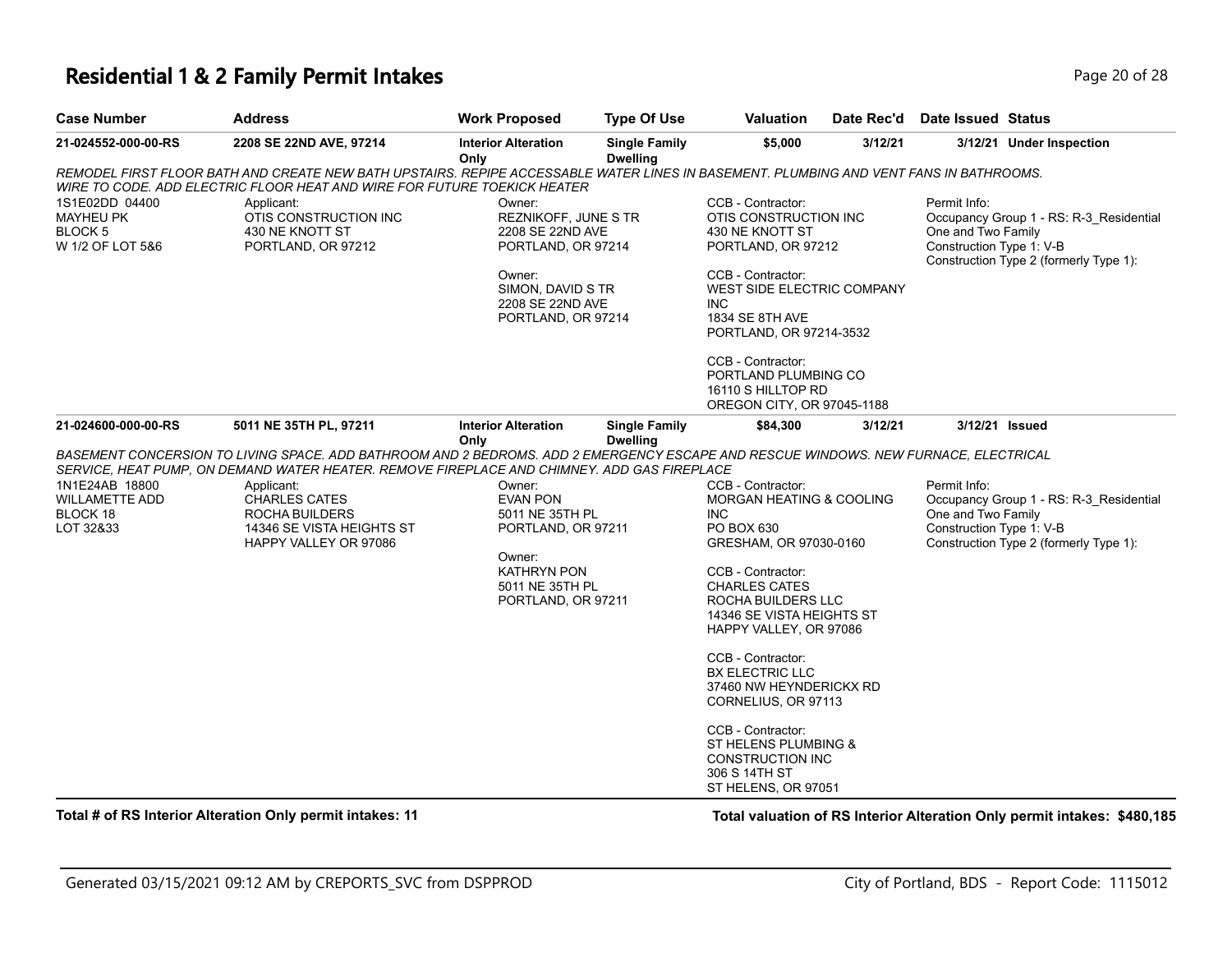# **Residential 1 & 2 Family Permit Intakes Page 21 of 28**

| <b>Case Number</b>                                                                             | <b>Address</b>                                                                                                                                | <b>Work Proposed</b>                                                                                                                                         | <b>Type Of Use</b>                       | Valuation                                                                                             | Date Rec'd | <b>Date Issued Status</b>                                                                                                                                                                                                           |
|------------------------------------------------------------------------------------------------|-----------------------------------------------------------------------------------------------------------------------------------------------|--------------------------------------------------------------------------------------------------------------------------------------------------------------|------------------------------------------|-------------------------------------------------------------------------------------------------------|------------|-------------------------------------------------------------------------------------------------------------------------------------------------------------------------------------------------------------------------------------|
| 20-225837-000-00-RS                                                                            | 2730 NE 30TH AVE - Unit B, 97212                                                                                                              | <b>New Construction</b>                                                                                                                                      | <b>Accessory</b><br><b>Dwelling Unit</b> | \$94,049<br>3/12/21                                                                                   |            | <b>Under Review</b>                                                                                                                                                                                                                 |
|                                                                                                | SINGLE PDF - NEW DETACHED ACCESSORY DWELLING UNIT / 2-STORY / NO GARAGE / FLAT LOT / SIMPLE ***ELECTRICAL MECHANICAL AND PLUMBING SEPARATE*** |                                                                                                                                                              |                                          |                                                                                                       |            |                                                                                                                                                                                                                                     |
| 1N1E25BD 10200                                                                                 | Applicant:<br><b>ERIN BEATY</b><br><b>CONSOLIDATED LIVING</b><br>PORTLAND OR<br><b>USA</b>                                                    | Owner:<br><b>NAOMI DIALLO</b><br>2730 NE 30TH AVE<br>PORTLAND, OR 97212                                                                                      |                                          | CCB - Contractor:<br>ALBINA CONSTRUCTION LLC<br>PO BOX 12129<br>PORTLAND, OR 97212                    |            | Permit Info:<br>Occupancy Group 1 - RS: R-3_Residential<br>One and Two Family<br>Construction Type 1: V-B<br>Construction Type 2 (formerly Type 1):<br>Total Square Footage - Display Only: 768<br>Number of New Dwelling Units: 1  |
| 21-016861-000-00-RS                                                                            | 3972 NE 10TH AVE, 97212                                                                                                                       | <b>New Construction</b>                                                                                                                                      | <b>Accessory</b><br><b>Dwelling Unit</b> | \$97,478                                                                                              | 3/12/21    | <b>Under Review</b>                                                                                                                                                                                                                 |
|                                                                                                | SINGLE PDF - NEW DETACHED ACCESSORY DWELLING UNIT / 2-STORY / NO GARAGE / FLAT LOT / COMPLEX ***ELECTRICAL MECHANICAL AND PLUMBING            |                                                                                                                                                              |                                          |                                                                                                       |            |                                                                                                                                                                                                                                     |
| SEPARATE***                                                                                    |                                                                                                                                               |                                                                                                                                                              |                                          |                                                                                                       |            |                                                                                                                                                                                                                                     |
| 1N1E23CD 06500<br><b>LINCOLN PK ANX</b><br>BLOCK 22<br>LOT <sub>1</sub>                        | Applicant:<br>BEATE IOANIDE-CULI<br>R & B DESIGN STUDIO<br>70 NE FREMONT ST<br>PORTLAND OR 97212                                              | Owner:<br><b>SEAN LAWSON</b><br>19042 FORREST HILL DR<br>TRENTON, MI 48183-4314<br>Owner:<br>SANDRA LOEWE<br>19042 FORREST HILL DR<br>TRENTON, MI 48183-4314 |                                          | CCB - Contractor:<br>CHRISTIAN A IOANIDE<br>CHRISTIAN A IOANIDE<br>PO BOX 90220<br>PORTLAND, OR 97290 |            | Permit Info:<br>Occupancy Group 1 - RS: R-3_Residential<br>One and Two Family<br>Construction Type 1: V-B<br>Construction Type 2 (formerly Type 1):<br>Total Square Footage - Display Only: 796<br>Number of New Dwelling Units: 1  |
| 21-022021-000-00-RS                                                                            | 6906 SW 36TH AVE, 97219                                                                                                                       | <b>New Construction</b>                                                                                                                                      | <b>Accessory</b><br><b>Dwelling Unit</b> | \$180,506                                                                                             | 3/10/21    | <b>Under Review</b>                                                                                                                                                                                                                 |
|                                                                                                | SINGLE PDF - NEW DETACHED ACCESSORY DWELLING UNIT/ 2-STORY / NO GARAGE/ SLOPED LOT /COMPLEX ***TRADE PERMITS SEPARATE***                      |                                                                                                                                                              |                                          |                                                                                                       |            |                                                                                                                                                                                                                                     |
| 1S1E20BA 02900<br><b>LYNDHURST</b><br>BLOCK <sub>8</sub><br>LOT <sub>1</sub><br>W 1/2 OF LOT 2 | Applicant:<br><b>WILLIAM DEAN</b><br><b>GROUND UP DESIGN WORKS</b><br>111 SW OAK ST #400A<br>PORTLAND OR 97204                                | Owner:<br>MICHAEL NEELAND<br>619 NE GRAHAM ST<br>PORTLAND, OR 97212<br>Owner:<br><b>CAROL NEELAND</b><br>619 NE GRAHAM ST<br>PORTLAND, OR 97212              |                                          | CCB - Contractor:<br>CONSTRUCTIVE IDEAS LLC<br>1631 NE BROADWAY 453<br>PORTLAND, OR 97232             |            | Permit Info:<br>Occupancy Group 1 - RS: R-3_Residential<br>One and Two Family<br>Construction Type 1: V-B<br>Construction Type 2 (formerly Type 1):<br>Total Square Footage - Display Only: 1474<br>Number of New Dwelling Units: 1 |
| 21-023379-000-00-RS                                                                            | 6310 SE 58TH AVE, 97206                                                                                                                       | <b>New Construction</b>                                                                                                                                      | <b>Accessory</b><br><b>Dwelling Unit</b> | \$72,006                                                                                              | 3/10/21    | <b>Under Review</b>                                                                                                                                                                                                                 |
|                                                                                                | SINGLE PDF - NEW DETACHED ACCESSORY DWELLING UNIT/1-STORY/NO GARAGE/FLAT LOT/COMPLEX ***TRADE PERMITS SEPARATE***                             |                                                                                                                                                              |                                          |                                                                                                       |            |                                                                                                                                                                                                                                     |
| 1S2E18DD 10400<br><b>TREMONT PL</b><br>BLOCK <sub>9</sub><br>LOT <sub>2</sub>                  | Applicant:<br><b>DAVID STACZEK</b><br>PORTLAND OR<br><b>USA</b>                                                                               | Owner:<br><b>FRANCINE STACZEK</b><br>3650 SE RURAL ST<br>PORTLAND, OR 97202<br>Owner:<br><b>DAVID STACZEK</b><br>3650 SE RURAL ST<br>PORTLAND, OR 97202      |                                          | CCB - Contractor:<br>ARC HOMES LLC<br>9701 JOHNSON CREEK BL D102<br>HAPPY VALLEY, OR 97086            |            | Permit Info:<br>Occupancy Group 1 - RS: R-3_Residential<br>One and Two Family<br>Construction Type 1: V-B<br>Construction Type 2 (formerly Type 1):<br>Total Square Footage - Display Only: 588<br>Number of New Dwelling Units: 1  |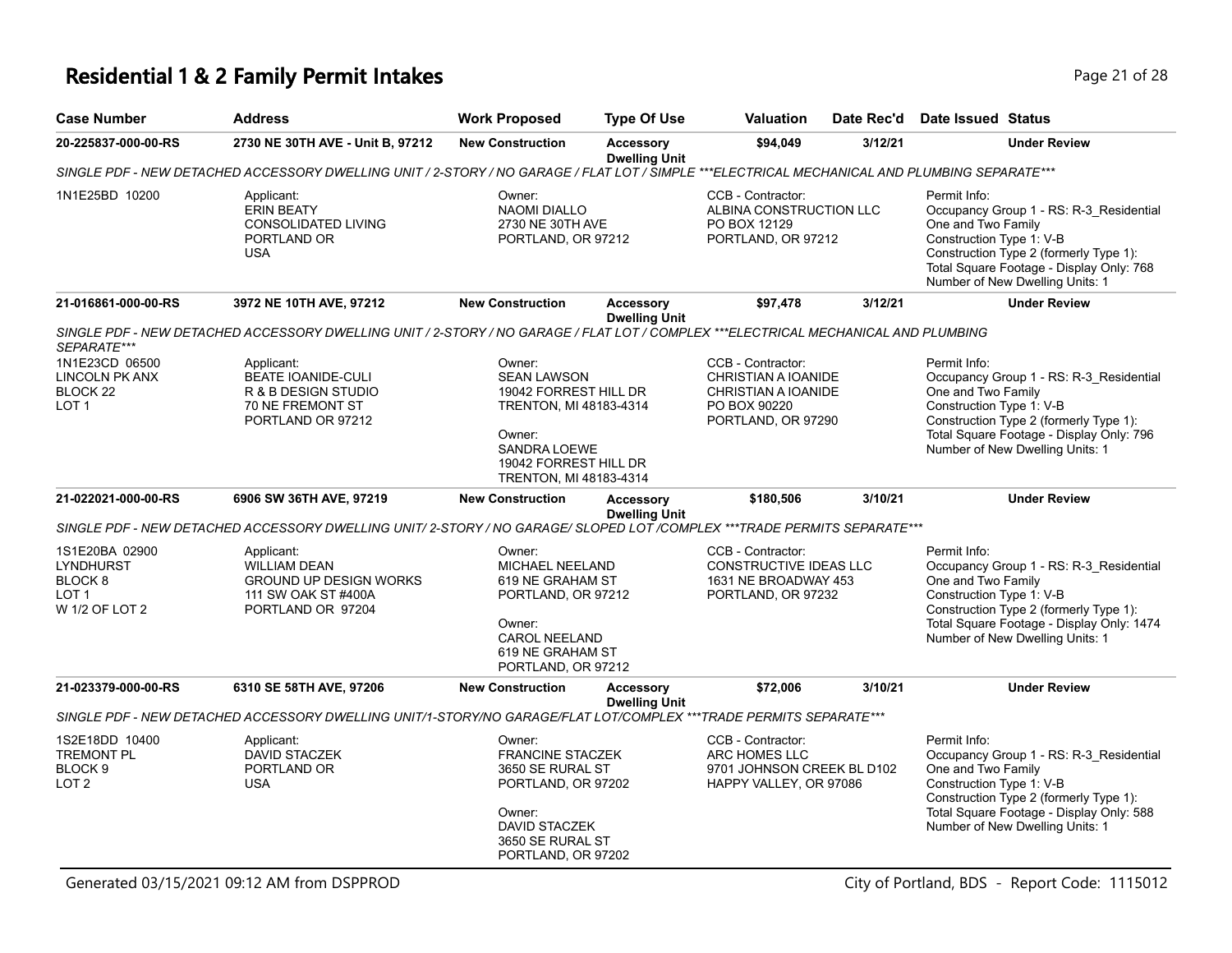## **Residential 1 & 2 Family Permit Intakes Page 12 of 28 Page 22 of 28**

| <b>Case Number</b>                                                                                                  | <b>Address</b>                                                                                                                                                                                    | <b>Work Proposed</b>                                                                                                                                           | <b>Type Of Use</b>                   | <b>Valuation</b>                                                                                                          | Date Rec'd | <b>Date Issued Status</b>                                                                                                                                                                           |
|---------------------------------------------------------------------------------------------------------------------|---------------------------------------------------------------------------------------------------------------------------------------------------------------------------------------------------|----------------------------------------------------------------------------------------------------------------------------------------------------------------|--------------------------------------|---------------------------------------------------------------------------------------------------------------------------|------------|-----------------------------------------------------------------------------------------------------------------------------------------------------------------------------------------------------|
| 21-020282-000-00-RS                                                                                                 | 10720 NE EUGENE ST, 97220                                                                                                                                                                         | <b>New Construction</b>                                                                                                                                        | Accessory<br><b>Structure</b>        | \$59,766                                                                                                                  | 3/8/21     | <b>Under Review</b>                                                                                                                                                                                 |
|                                                                                                                     | SINGLE PDF CONSTRUCT NEW TWO STORY STRUCTURE WITH SHOP AND RECREATION AREA AT REAR OF PROPERTY **ET, MT, PT SEPARATE                                                                              |                                                                                                                                                                |                                      |                                                                                                                           |            |                                                                                                                                                                                                     |
| 1N2E27CA 21000<br><b>CASMUR</b><br><b>BLOCK 15</b><br>E 16' OF LOT 6 EXC PT IN<br><b>ST</b><br>LOT 7&8 EXC PT IN ST | Applicant:<br><b>SCOTT TRACY</b><br>10720 NE EUGENE ST<br>PORTLAND OR 97220                                                                                                                       | Owner:<br><b>SCOTT TRACY</b><br>10720 NE EUGENE ST<br>PORTLAND, OR 97220-3733<br>Owner:<br><b>SUSAN TRACY</b><br>10720 NE EUGENE ST<br>PORTLAND, OR 97220-3733 |                                      |                                                                                                                           |            | Permit Info:<br>Occupancy Group 1 - RS: U Private<br>Garage\Utility Misc.<br>Construction Type 1: V-B<br>Construction Type 2 (formerly Type 1): V-B<br>Total Square Footage - Display Only: 700     |
| 21-020798-000-00-RS                                                                                                 | 7020 SE 52ND AVE, 97206                                                                                                                                                                           | <b>New Construction</b>                                                                                                                                        | <b>Accessory</b><br><b>Structure</b> | \$38,399                                                                                                                  | 3/8/21     | <b>Under Review</b>                                                                                                                                                                                 |
|                                                                                                                     | SINGLE PDF: CONSTRUCT NEW ACCESSORY STRUCTURE (795 SF) AT REAR OF PROPERTY; TRADE PERMIT SEPARATE                                                                                                 |                                                                                                                                                                |                                      |                                                                                                                           |            |                                                                                                                                                                                                     |
| 1S2E19AB 10700<br><b>GREENVIEW PK</b><br>LOT 5 EXC PT IN ST                                                         | Applicant:<br>RICHARD WALLACE<br>1015 SE MILLER ST<br>PORTLAND OR 97202                                                                                                                           | Owner:<br>7020 SE 52ND LLC<br>7024 SE 52ND AVE<br>PORTLAND, OR 97206                                                                                           |                                      | CCB - Contractor:<br>R S WALLACE CONSTRUCTION<br><b>CO</b><br>7024 SE 52ND AVE<br>PORTLAND, OR 97206                      |            | Permit Info:<br>Occupancy Group 1 - RS: U_Private<br>Garage\Utility Misc.<br>Construction Type 1: V-B<br>Construction Type 2 (formerly Type 1):<br>Total Square Footage - Display Only: 795         |
| 21-021852-000-00-RS                                                                                                 | 1416 SE MARION ST, 97202                                                                                                                                                                          | <b>New Construction</b>                                                                                                                                        | <b>Accessory</b><br><b>Structure</b> | \$145,000                                                                                                                 | 3/9/21     | <b>Under Review</b>                                                                                                                                                                                 |
|                                                                                                                     | SINGLE PDF: CONSTRUCT NEW DETACHED ACCESSORY STRUCTURE WITH PLAY ROOM, OFFICE/BATHROOM ON 2ND FLOOR. GARAGE ON 1ST FLOOR. ***NOT AN<br>ADU*** W/HOUSE REMODEL IN 21-021855-RS. *ET PT MT SEPARATE |                                                                                                                                                                |                                      |                                                                                                                           |            |                                                                                                                                                                                                     |
| 1S1E26BA 04200<br><b>SELLWOOD</b><br>BLOCK 62<br>LOT <sub>18</sub>                                                  | Applicant:<br><b>AUSTIN CHEADLE</b><br><b>FASTER PERMITS</b><br>2000 SW 1ST AVE, SUITE 420<br>PORTLAND OR 97201                                                                                   | Owner:<br><b>WOLVERTON FAMILY TR</b><br>1416 SE MARION ST<br>PORTLAND, OR 97202                                                                                |                                      | CCB - Contractor:<br>Mark Grismer<br><b>GREEN CANOPY HOMES LLC</b><br>3701 SE MILWAUKIE AVE SUITE D<br>PORTLAND, OR 97202 |            | Permit Info:<br>Occupancy Group 1 - RS: R-3 Residential<br>One and Two Family<br>Construction Type 1: V-B<br>Construction Type 2 (formerly Type 1): V-B<br>Total Square Footage - Display Only: 900 |
| 21-022696-000-00-RS                                                                                                 | 13048 SE EVERGREEN ST, 97236                                                                                                                                                                      | <b>New Construction</b>                                                                                                                                        | <b>Accessory</b><br><b>Structure</b> | \$29,145                                                                                                                  | 3/10/21    | <b>Under Review</b>                                                                                                                                                                                 |
|                                                                                                                     | SINGLE PDF MANUFACTURED STRUCTURE TO BE USED AS A WORK SHOP (NO PERMIT HISTORY OF THE STRUCTURE) w/20-197097-RS *ET, PT MT SEPARATE                                                               |                                                                                                                                                                |                                      |                                                                                                                           |            |                                                                                                                                                                                                     |
| 1S2E23BA 07700<br>SECTION 23 1S 2E<br>TL 7700 2.12 ACRES<br>SPLIT MAP R336884<br>(R992230110)                       | Applicant:<br>ANDRAY SHCHERBAN<br>KAMANSKI CONSTRUCTION<br>18235 WEWER AVE<br><b>SANDY OR 97055</b>                                                                                               | Owner:<br><b>AMY FRIES</b><br>13048 SE EVERGREEN ST<br>PORTLAND, OR 97236<br>Owner:<br><b>CORWIN PRESCOTT</b><br>13048 SE EVERGREEN ST<br>PORTLAND, OR 97236   |                                      | Primary Contractor:<br>TO BID                                                                                             |            | Permit Info:<br>Occupancy Group 1 - RS: R-3_Remodel<br>Construction Type 1: V-B<br>Construction Type 2 (formerly Type 1):<br>Total Square Footage - Display Only: 714                               |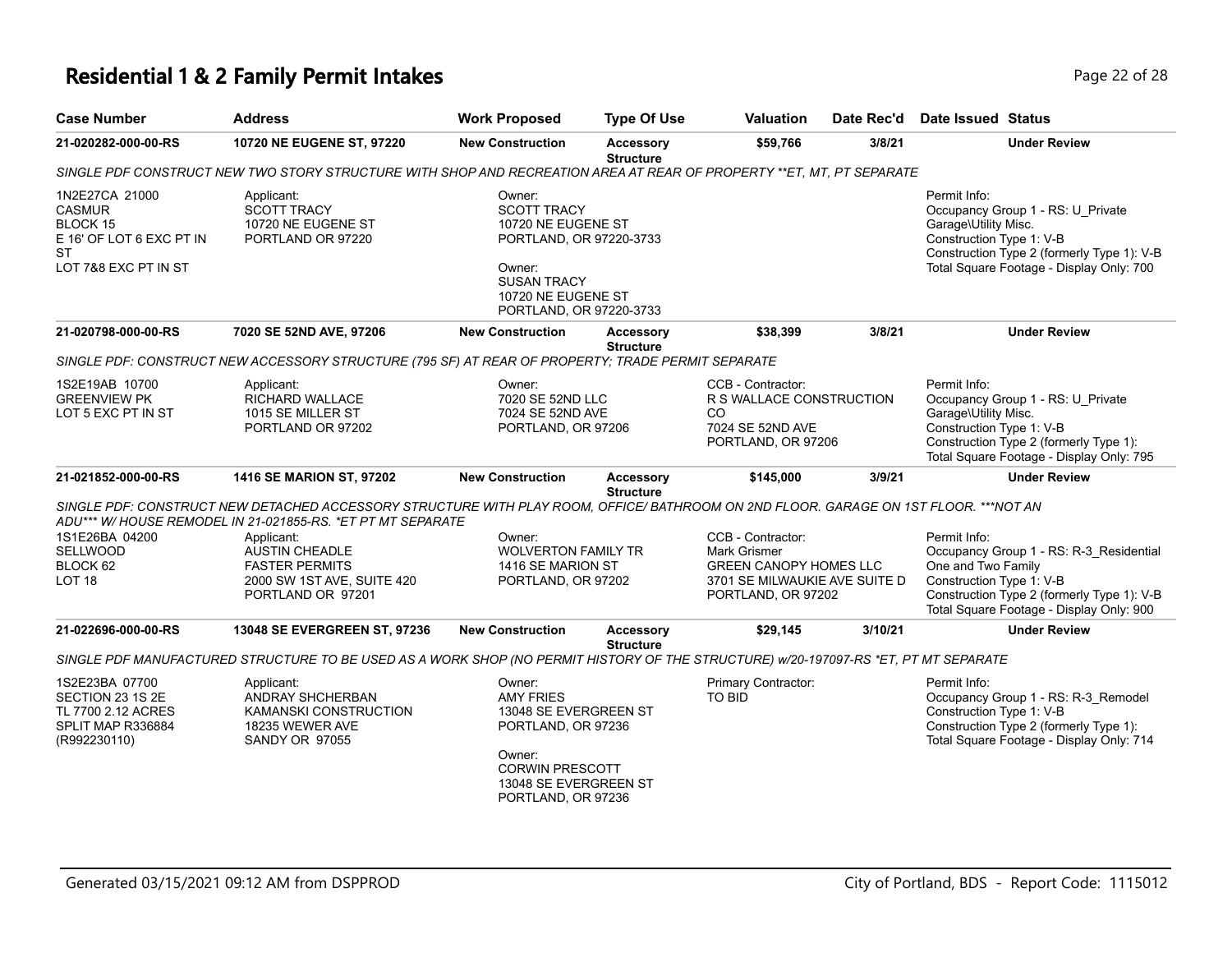# **Residential 1 & 2 Family Permit Intakes Page 23 of 28** Page 23 of 28

| <b>Case Number</b>                                                                 | <b>Address</b>                                                                                                                        | <b>Work Proposed</b>                                                           | <b>Type Of Use</b>                      | <b>Valuation</b>                                                                                | Date Rec'd | Date Issued Status                                               |                                                                                                                                                                       |
|------------------------------------------------------------------------------------|---------------------------------------------------------------------------------------------------------------------------------------|--------------------------------------------------------------------------------|-----------------------------------------|-------------------------------------------------------------------------------------------------|------------|------------------------------------------------------------------|-----------------------------------------------------------------------------------------------------------------------------------------------------------------------|
| 21-013471-000-00-RS                                                                | 5712 SE 103RD AVE, 97266                                                                                                              | <b>New Construction</b>                                                        | <b>Duplex</b>                           | \$396,207                                                                                       | 3/13/21    |                                                                  | <b>Under Review</b>                                                                                                                                                   |
| SEPARATE***                                                                        | SINGLE PDF - NEW CONSTRUCTION DUPLEX / 2-STORY / (2) 1-CAR ATTACHED GARAGE / FLAT LOT / COMPLEX ***ELECTRICAL MECHANICAL AND PLUMBING |                                                                                |                                         |                                                                                                 |            |                                                                  |                                                                                                                                                                       |
| 1S2E15CB 08500<br><b>MENTONE</b><br>BLOCK <sub>29</sub><br><b>LOT 1&amp;2</b>      | Applicant:<br><b>TYSON OKELY</b><br>DEZ DEVELOPMENT<br>10117 SE SUNNYSIDE RD #F1123<br>CLACKAMAS OR 97015<br><b>USA</b>               | Owner:<br>PROVISION INVESTMENTS INC<br>1409 BROADWAY ST<br>VANCOUVER, WA 98663 |                                         | Primary Contractor:<br>TO BID                                                                   |            | Permit Info:<br>One and Two Family<br>Construction Type 1: V-B   | Occupancy Group 1 - RS: R-3_Residential<br>Construction Type 2 (formerly Type 1): V-B<br>Total Square Footage - Display Only: 3626<br>Number of New Dwelling Units: 2 |
| 21-022198-000-00-RS                                                                | 265 N STAFFORD ST, 97217                                                                                                              | <b>New Construction</b>                                                        | Garage/Carport                          | \$40,000                                                                                        | 3/9/21     |                                                                  | <b>Under Review</b>                                                                                                                                                   |
|                                                                                    | SINGLE PDF CONSTRUCT NEW 360 SF GARAGE AT REAR OF PROPERTY USING EXISTING CONCRETE SLAB *ET SEPARATE                                  |                                                                                |                                         |                                                                                                 |            |                                                                  |                                                                                                                                                                       |
| 1N1E15AB 16500<br><b>LOVEWOOD</b><br>BLOCK 4<br>E 15' OF LOT 18<br>W 40' OF LOT 19 | Applicant:<br><b>JEFF LEWIS</b><br><b>WEST COAST FORENSICS</b><br>3835 S KELLY AVE<br>PORTLAND, OR 97239                              | Owner:<br><b>CLAIRE WHITTAL</b><br>265 N STAFFORD ST<br>PORTLAND, OR 97217     |                                         | CCB - Contractor:<br><b>REBER INVESTMENTS LLC</b><br>7895 SE CYPRESS AVE<br>MILWAUKIE, OR 97267 |            | Permit Info:<br>Garage\Utility Misc.<br>Construction Type 1: V-B | Occupancy Group 1 - RS: U_Private<br>Construction Type 2 (formerly Type 1):<br>Total Square Footage - Display Only: 360                                               |
| 21-022948-000-00-RS                                                                | 9436 NW SKYVIEW DR, 97231                                                                                                             | <b>New Construction</b>                                                        | Garage/Carport                          | \$55,000                                                                                        | 3/11/21    |                                                                  | <b>Under Review</b>                                                                                                                                                   |
|                                                                                    | SINGLE PDF: NEW DETACHED GARAGE *** DFS ROOF TRUSSES *** w/21-022952-RS                                                               |                                                                                |                                         |                                                                                                 |            |                                                                  |                                                                                                                                                                       |
| 1N1W05DD 01400<br><b>SKYVIEW ESTATES</b><br>LOT <sub>6</sub>                       | Applicant:<br><b>ZACHARY FREUND</b><br>4317 SE RURAL ST<br>PORTLAND OR 97206                                                          | Owner:<br><b>GEER FAMILY TR</b><br>9436 NW SKYVIEW DR<br>PORTLAND, OR 97231    |                                         | Primary Contractor:<br><b>TO BID</b>                                                            |            | Permit Info:<br>Garage\Utility Misc.<br>Construction Type 1: V-B | Occupancy Group 1 - RS: U Private<br>Construction Type 2 (formerly Type 1):<br>Total Square Footage - Display Only: 700                                               |
| 19-154174-DFS-01-RS                                                                | 6143 SE TENINO ST - Unit A, 97206                                                                                                     | <b>New Construction</b>                                                        | <b>Single Family</b><br><b>Dwelling</b> | \$1,000                                                                                         | 3/9/21     | 3/10/21 Issued                                                   |                                                                                                                                                                       |
| SINGLE PDF- DFS FOR ROOF TRUSSES.                                                  |                                                                                                                                       |                                                                                |                                         |                                                                                                 |            |                                                                  |                                                                                                                                                                       |
| 1S2E19DA 08100<br><b>DARLINGTON</b><br>BLOCK <sub>20</sub><br>N 60' OF LOT 8       | Applicant:<br>MICHAEL SUSAK<br><b>SUSAK PROPERTIES</b><br>6663 SW BEAVERTON-HILLSDALE<br>HWY #194<br>PORTLAND OR 97225                |                                                                                |                                         | CCB - Contractor:<br><b>DAMIR KARIN</b><br>DK HOMES LLC<br>PO BOX 90277<br>PORTLAND, OR 97290   |            | Permit Info:<br>One and Two Family<br>Construction Type 1: V-B   | Occupancy Group 1 - RS: R-3_Residential<br>Construction Type 2 (formerly Type 1): V-B<br>Total Square Footage - Display Only: 3810                                    |
| 19-154174-DFS-04-RS                                                                | 6143 SE TENINO ST - Unit A, 97206                                                                                                     | <b>New Construction</b>                                                        | <b>Single Family</b><br><b>Dwelling</b> | \$4,500                                                                                         | 3/9/21     |                                                                  | <b>Approved to Issue</b>                                                                                                                                              |
| SINGLE PDF- DFS FOR FIRE SPRINKLERS                                                |                                                                                                                                       |                                                                                |                                         |                                                                                                 |            |                                                                  |                                                                                                                                                                       |
| 1S2E19DA 08100<br><b>DARLINGTON</b><br>BLOCK <sub>20</sub><br>N 60' OF LOT 8       | Applicant:<br>MICHAEL SUSAK<br><b>SUSAK PROPERTIES</b><br>6663 SW BEAVERTON-HILLSDALE<br>HWY #194<br>PORTLAND OR 97225                | Owner:<br>DK HOMES LLC<br>PO BOX 90277<br>PORTLAND, OR 97290-0277              |                                         |                                                                                                 |            | Permit Info:<br>One and Two Family<br>Construction Type 1: V-B   | Occupancy Group 1 - RS: R-3 Residential<br>Construction Type 2 (formerly Type 1): V-B<br>Total Square Footage - Display Only: 3810                                    |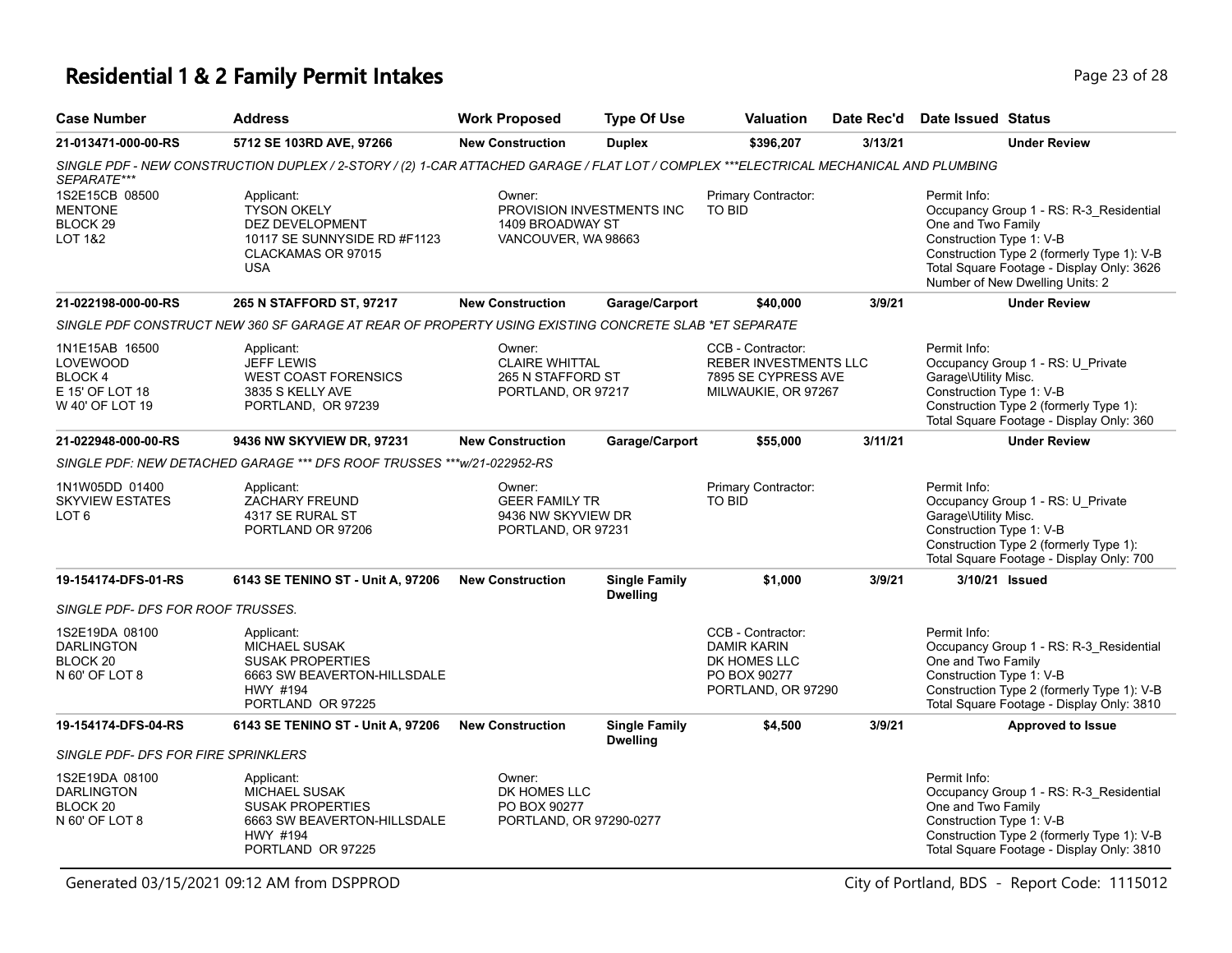## **Residential 1 & 2 Family Permit Intakes Page 24 of 28 Page 24 of 28**

| <b>SE 51ST AVE, 97206</b><br>SINGLE PDF - NEW SINGLE FAMILY RESIDENCE / 2-STORY / 1-CAR GARAGE / FLAT LOT / COMPLEX ***ELECTRICAL MECHANICAL AND PLUMBING SEPARATE***<br>Applicant:<br><b>KYM NGUYEN</b><br><b>CONCEPT DESIGN &amp; ASSOCIATES</b><br>PO BOX 8464<br>PORTLAND, OR 97207-8464<br><b>SE 64TH AVE, 97206</b><br>SINGLE PDF- NEW SINGLE FAMILY RESIDENCE /2-STORY/ FLAT LOT/COMPLEX ***TRADE PERMITS SEPARATE*** | <b>New Construction</b><br><b>Single Family</b><br><b>Dwelling</b><br>Owner:<br><b>MICHAEL SKORO</b><br>7730 SE CLINTON ST<br>PORTLAND, OR 97206<br><b>New Construction</b><br><b>Single Family</b><br><b>Dwelling</b> | \$213,742<br>CCB - Contractor:<br><b>CLEARWATER HOMES LLC</b><br>10121 SE SUNNYSIDE RD SUITE<br>300<br>CLACKAMAS, OR 97015<br>\$179,526                                                                     | 3/10/21<br>3/9/21   | <b>Under Review</b><br>Permit Info:<br>Occupancy Group 1 - RS: R-3_Residential<br>One and Two Family<br>Construction Type 1: V-B<br>Construction Type 2 (formerly Type 1): V-B<br>Total Square Footage - Display Only: 1875<br>Number of New Dwelling Units: 1 |
|------------------------------------------------------------------------------------------------------------------------------------------------------------------------------------------------------------------------------------------------------------------------------------------------------------------------------------------------------------------------------------------------------------------------------|------------------------------------------------------------------------------------------------------------------------------------------------------------------------------------------------------------------------|-------------------------------------------------------------------------------------------------------------------------------------------------------------------------------------------------------------|---------------------|----------------------------------------------------------------------------------------------------------------------------------------------------------------------------------------------------------------------------------------------------------------|
|                                                                                                                                                                                                                                                                                                                                                                                                                              |                                                                                                                                                                                                                        |                                                                                                                                                                                                             |                     |                                                                                                                                                                                                                                                                |
|                                                                                                                                                                                                                                                                                                                                                                                                                              |                                                                                                                                                                                                                        |                                                                                                                                                                                                             |                     |                                                                                                                                                                                                                                                                |
|                                                                                                                                                                                                                                                                                                                                                                                                                              |                                                                                                                                                                                                                        |                                                                                                                                                                                                             |                     |                                                                                                                                                                                                                                                                |
|                                                                                                                                                                                                                                                                                                                                                                                                                              |                                                                                                                                                                                                                        |                                                                                                                                                                                                             |                     | <b>Under Review</b>                                                                                                                                                                                                                                            |
|                                                                                                                                                                                                                                                                                                                                                                                                                              |                                                                                                                                                                                                                        |                                                                                                                                                                                                             |                     |                                                                                                                                                                                                                                                                |
| Applicant:<br><b>RICHARD ADAMS</b><br><b>FASTER PERMITS</b><br>2000 SW 1ST AVENUE SUITE 420<br>PORTLAND, OR 97201                                                                                                                                                                                                                                                                                                            | Owner:<br>64TH LOT LLC<br>5510 NW WALNUT ST<br>VANCOUVER, WA 98663                                                                                                                                                     | CCB - Contractor:<br>ALL LEVEL CONSTRUCTION LLC<br>311 S FREDERICKSBURG WAY<br>VANCOUVER, WA 98664                                                                                                          |                     | Permit Info:<br>Occupancy Group 1 - RS: R-3 Residential<br>One and Two Family<br>Construction Type 1: V-B<br>Construction Type 2 (formerly Type 1):<br>Total Square Footage - Display Only: 1466<br>Number of New Dwelling Units: 1                            |
| 2917 N WILLIS BLVD, 97217                                                                                                                                                                                                                                                                                                                                                                                                    | <b>New Construction</b><br><b>Single Family</b><br><b>Dwelling</b>                                                                                                                                                     | \$228.976                                                                                                                                                                                                   | 3/9/21              | <b>Under Review</b>                                                                                                                                                                                                                                            |
| SINGLE PDF - NEW SINGLE FAMILY RESIDENCE / 2-STORY / 1-CAR GARAGE / FLAT LOT / COMPLEX ***PLUMBING SEPARATE***                                                                                                                                                                                                                                                                                                               |                                                                                                                                                                                                                        |                                                                                                                                                                                                             |                     |                                                                                                                                                                                                                                                                |
| Applicant:<br><b>KEVIN PARTAIN</b><br><b>URBAN VISIONS</b><br>223 NE 56TH AVE<br>PORTLAND OR 97213                                                                                                                                                                                                                                                                                                                           | Owner:<br><b>AARON BUSTER</b><br>13562 SW BEACH PLUM TER<br>SHERWOOD, OR 97140-9608                                                                                                                                    | CCB - Contractor:<br>WASHOUGAL HEATING AND AC<br><b>LLC</b><br>PO BOX 366<br>CAMAS, WA 98607<br>CCB - Contractor:<br><b>VICK HOMES INC</b><br>10960 NE EUGENE ST<br>PORTLAND, OR 97220<br>CCB - Contractor: |                     | Permit Info:<br>Occupancy Group 1 - RS: R-3_Residential<br>One and Two Family<br>Construction Type 1: V-B<br>Construction Type 2 (formerly Type 1): V-B<br>Total Square Footage - Display Only: 2000<br>Number of New Dwelling Units: 1                        |
|                                                                                                                                                                                                                                                                                                                                                                                                                              |                                                                                                                                                                                                                        |                                                                                                                                                                                                             | VANCOUVER, WA 98661 | <b>SUNLIGHT ELECTRIC INC</b><br>2804 NE 65TH AVE STE D                                                                                                                                                                                                         |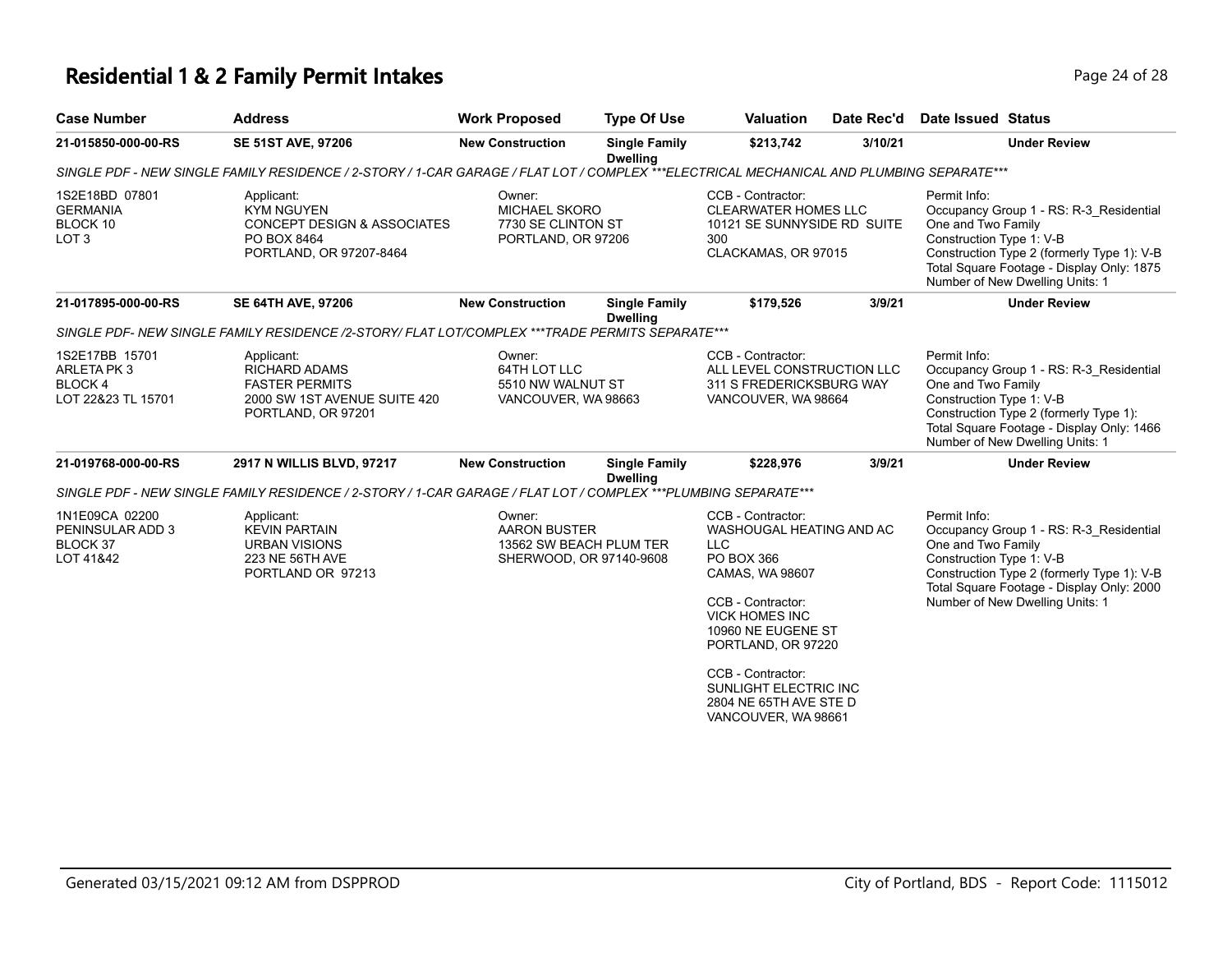### **Residential 1 & 2 Family Permit Intakes Page 25 of 28 Page 25 of 28**

| <b>Case Number</b>                                                | <b>Address</b>                                                                                                              | <b>Work Proposed</b>                                              | <b>Type Of Use</b>                      | <b>Valuation</b>                                                                                                                                                                                                                                                                                                                                                                                                             | Date Rec'd | Date Issued Status                                                                                                                                                                                                                      |
|-------------------------------------------------------------------|-----------------------------------------------------------------------------------------------------------------------------|-------------------------------------------------------------------|-----------------------------------------|------------------------------------------------------------------------------------------------------------------------------------------------------------------------------------------------------------------------------------------------------------------------------------------------------------------------------------------------------------------------------------------------------------------------------|------------|-----------------------------------------------------------------------------------------------------------------------------------------------------------------------------------------------------------------------------------------|
| 21-021595-000-00-RS                                               | 2831 N HALLECK ST, 97217                                                                                                    | <b>New Construction</b>                                           | <b>Single Family</b><br><b>Dwelling</b> | \$239,685                                                                                                                                                                                                                                                                                                                                                                                                                    | 3/8/21     | <b>Under Review</b>                                                                                                                                                                                                                     |
|                                                                   | SINGLE PDF - NEW SINGLE FAMILY RESIDENCE / 3-STORY / 1-CAR GARAGE / FLAT LOT / COMPLEX                                      |                                                                   |                                         |                                                                                                                                                                                                                                                                                                                                                                                                                              |            |                                                                                                                                                                                                                                         |
| 1N1E09CA 09802<br>PENINSULAR ADD<br>BLOCK 7<br>LOT 8 EXC PT IN ST | Applicant:<br><b>RYAN PICKREL</b><br><b>FASTER PERMITS</b><br>2000 SW 1ST AVE #420<br>PORTLAND OR 97201                     | Owner:<br><b>JLO INVESTMENTS LLC</b><br>16869 SW 65TH AVE #317    | LAKE OSWEGO, OR 97035-7865              | CCB - Contractor:<br>PLUMBING SYSTEMS INC<br>14222 SE RUST WAY<br>DAMASCUS, OR 97089<br>CCB - Contractor:<br>GABES HEATING & COOLING LLC<br>14606 SE RACHEL LN<br>PORTLAND, OR 97236<br>PORTLAND, OR 97236<br>CCB - Contractor:<br><b>GRIZZLY ELECTRIC INC</b><br>2114 MAIN ST STE 100-117<br>VANCOUVER, WA 98660<br>CCB - Contractor:<br><b>BRYAN SEITS</b><br><b>GREENWOOD HOMES LLC</b><br>PO BOX 1225<br>CANBY, OR 97013 |            | Permit Info:<br>Occupancy Group 1 - RS: R-3 Residential<br>One and Two Family<br>Construction Type 1: V-B<br>Construction Type 2 (formerly Type 1): V-B<br>Total Square Footage - Display Only: 2082<br>Number of New Dwelling Units: 1 |
| 21-022045-000-00-RS                                               | <b>SW BAIRD ST, 97219</b>                                                                                                   | <b>New Construction</b>                                           | <b>Single Family</b><br><b>Dwelling</b> | \$303,658                                                                                                                                                                                                                                                                                                                                                                                                                    | 3/10/21    | <b>Under Review</b>                                                                                                                                                                                                                     |
|                                                                   | SINGLE PDF - NEW SINGLE FAMILY RESIDENCE / 2-STORY / 2-CAR GARAGE / SLIGHTLY SLOPED LOT / COMPLEX ***DFS FIRE SPRINKLERS*** |                                                                   |                                         |                                                                                                                                                                                                                                                                                                                                                                                                                              |            |                                                                                                                                                                                                                                         |
| 1S1E29BD 05007<br>PARTITION PLAT 2017-67<br>LOT 2                 | Applicant:<br>Mladen Baricevic<br>ARBE Homes, LLC.<br>PO Box 284<br>Portland, OR 97207                                      | Owner:<br>ARBE HOMES LLC<br>PO BOX 284<br>PORTLAND, OR 97207-0284 |                                         | CCB - Contractor:<br><b>MLADEN BARICEVIC</b><br>ARBE HOMES LLC<br><b>PO BOX 284</b><br>PORTLAND, OR 97207<br>CCB - Contractor:<br><b>MIRCEA BOGDAN</b><br>13512 SE MARKET ST<br>PORTLAND, OR 97233<br>CCB - Contractor:<br><b>CREATIVE ELECTRIC LLC</b><br>PO BOX 659                                                                                                                                                        |            | Permit Info:<br>Occupancy Group 1 - RS: R-3 Residential<br>One and Two Family<br>Construction Type 1: V-B<br>Construction Type 2 (formerly Type 1): V-B<br>Total Square Footage - Display Only: 2843<br>Number of New Dwelling Units: 1 |

WOODBURN, OR 97071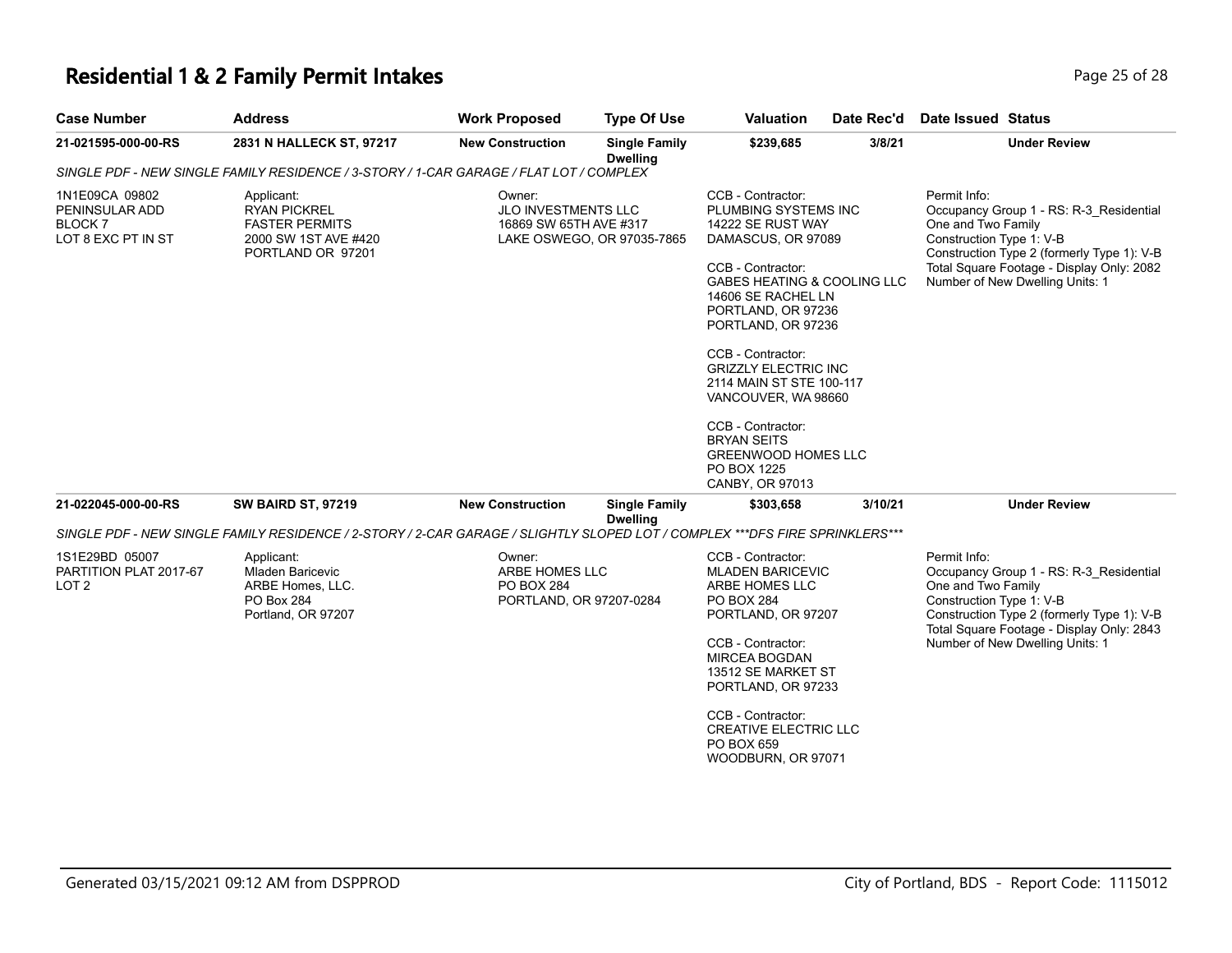### **Residential 1 & 2 Family Permit Intakes Page 26 of 28 Page 26 of 28**

| <b>Case Number</b>                                        | <b>Address</b>                                                                                         | <b>Work Proposed</b>                                                        | <b>Type Of Use</b>                      | <b>Valuation</b>                                                                                                                                                                                                                                                                                                                                                                                 | Date Rec'd | Date Issued Status                                                                                                                                                                                                                      |  |
|-----------------------------------------------------------|--------------------------------------------------------------------------------------------------------|-----------------------------------------------------------------------------|-----------------------------------------|--------------------------------------------------------------------------------------------------------------------------------------------------------------------------------------------------------------------------------------------------------------------------------------------------------------------------------------------------------------------------------------------------|------------|-----------------------------------------------------------------------------------------------------------------------------------------------------------------------------------------------------------------------------------------|--|
| 21-022060-000-00-RS                                       | 9120 N SEWARD AVE, 97217                                                                               | <b>New Construction</b>                                                     | <b>Single Family</b><br><b>Dwelling</b> | \$205,194                                                                                                                                                                                                                                                                                                                                                                                        | 3/11/21    | <b>Under Review</b>                                                                                                                                                                                                                     |  |
|                                                           | SINGLE PDF-NEW SINGLE FAMILY RESIDENCE/ 2-STORY/ 1- CAR GARAGE/ FLAT LOT/ COMPLEX                      |                                                                             |                                         |                                                                                                                                                                                                                                                                                                                                                                                                  |            |                                                                                                                                                                                                                                         |  |
| 1N1E08AA 01500<br>PENINSULAR ADD 2<br>BLOCK 30<br>LOT 4&5 | Applicant:<br><b>KEVIN PARTAIN</b><br><b>URBAN VISIONS</b><br>223 NE 56TH AVENUE<br>PORTLAND, OR 97213 | Owner:<br><b>JANICE LAFFERTY</b><br>9120 N SEWARD AVE<br>PORTLAND, OR 97217 |                                         | CCB - Contractor:<br><b>Todd Turpin</b><br>WHITE LIGHTNING ELECTRIC INC<br>7524 SE 52ND AVE<br>PORTLAND, OR 97206<br>CCB - Contractor:<br>FISH CONSTRUCTION NW INC<br>6401 NE 33RD AVENUE<br>PORTLAND, OR 97211<br>CCB - Contractor:<br><b>CENTRAL AIR INC</b><br>PO BOX 433<br>CLACKAMAS, OR 97015<br>CCB - Contractor:<br>ALL PHASE PLUMBING LLC<br>9312 NW SKYLINE BLVD<br>PORTLAND, OR 97231 |            | Permit Info:<br>Occupancy Group 1 - RS: R-3 Residential<br>One and Two Family<br>Construction Type 1: V-B<br>Construction Type 2 (formerly Type 1): V-B<br>Total Square Footage - Display Only: 1827<br>Number of New Dwelling Units: 1 |  |
| 21-022113-000-00-RS                                       | N SEWARD AVE, 97217                                                                                    | <b>New Construction</b>                                                     | <b>Single Family</b>                    | \$205,194                                                                                                                                                                                                                                                                                                                                                                                        | 3/11/21    | <b>Under Review</b>                                                                                                                                                                                                                     |  |
|                                                           | SINGLE PDF - NEW SINGLE FAMILY RESIDENCE / 2-STORY / 1-CAR GARAGE / FLAT LOT / COMPLEX                 |                                                                             | <b>Dwelling</b>                         |                                                                                                                                                                                                                                                                                                                                                                                                  |            |                                                                                                                                                                                                                                         |  |
| 1N1E08AA 01501<br>PENINSULAR ADD 2<br>BLOCK 30<br>LOT 6&7 | Applicant:<br><b>KEVIN PARTAIN</b><br><b>URBAN VISIONS</b><br>223 NE 56TH AVE<br>PORTLAND OR 97213     | Owner:<br><b>GARALD OTTOBONI</b><br>9538 6TH WAY SE<br>OLYMPIA, WA 98513    |                                         | CCB - Contractor:<br><b>Todd Turpin</b><br>WHITE LIGHTNING ELECTRIC INC<br>7524 SE 52ND AVE<br>PORTLAND, OR 97206<br>CCB - Contractor:<br>FISH CONSTRUCTION NW INC<br>6401 NE 33RD AVENUE<br>PORTLAND, OR 97211<br>CCB - Contractor:<br>ALL PHASE PLUMBING LLC<br>9312 NW SKYLINE BLVD<br>PORTLAND, OR 97231                                                                                     |            | Permit Info:<br>Occupancy Group 1 - RS: R-3_Residential<br>One and Two Family<br>Construction Type 1: V-B<br>Construction Type 2 (formerly Type 1): V-B<br>Total Square Footage - Display Only: 1827<br>Number of New Dwelling Units: 1 |  |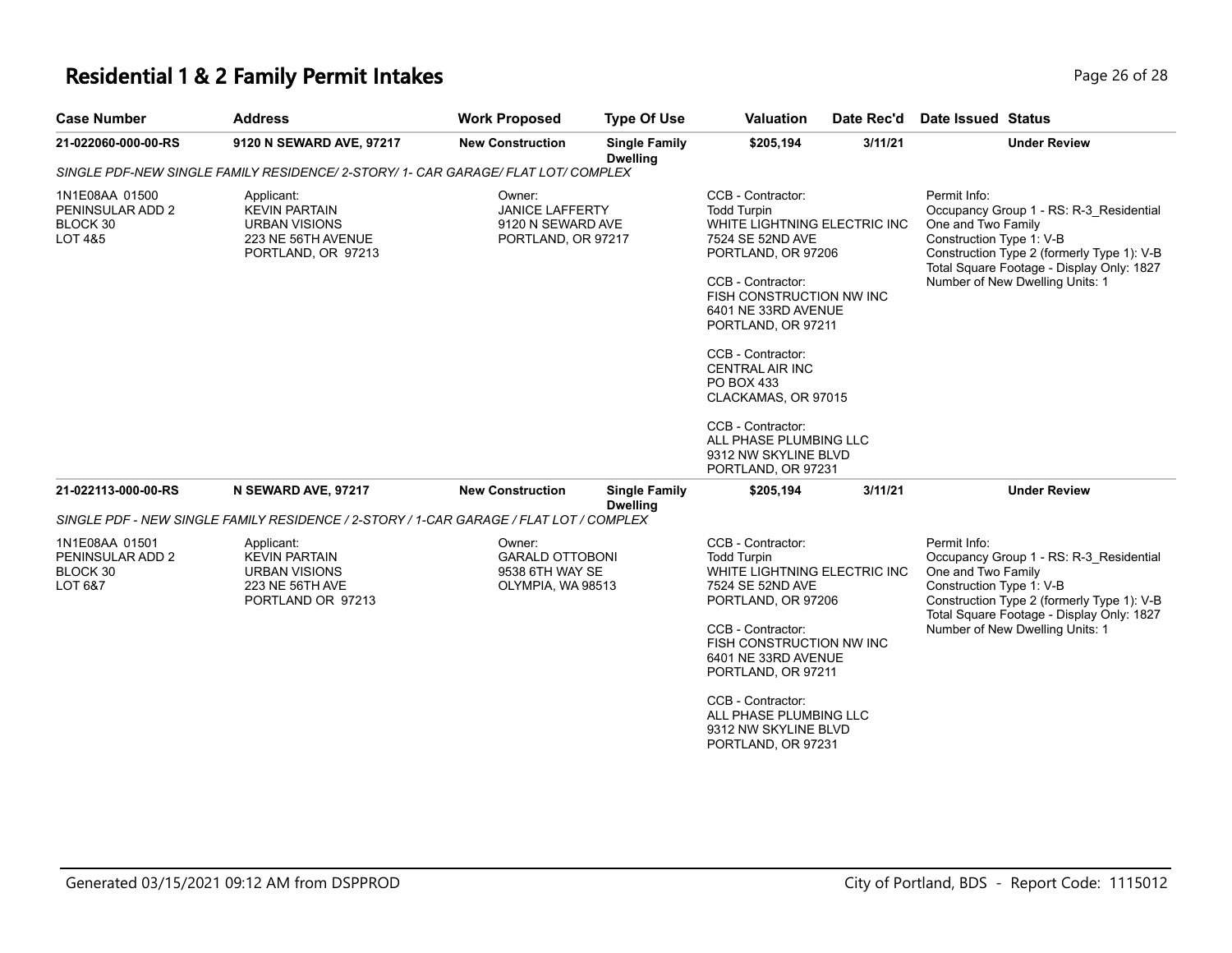## **Residential 1 & 2 Family Permit Intakes Page 27 of 28 Page 27 of 28**

| <b>Case Number</b>                                   | <b>Address</b>                                                                                             | <b>Work Proposed</b>                                                                     | <b>Type Of Use</b>                      | Valuation                                                                                                                                                                                                                                                                                                                                                                                                     | Date Rec'd | Date Issued Status                                                                                                                                                                                                                      |
|------------------------------------------------------|------------------------------------------------------------------------------------------------------------|------------------------------------------------------------------------------------------|-----------------------------------------|---------------------------------------------------------------------------------------------------------------------------------------------------------------------------------------------------------------------------------------------------------------------------------------------------------------------------------------------------------------------------------------------------------------|------------|-----------------------------------------------------------------------------------------------------------------------------------------------------------------------------------------------------------------------------------------|
| 21-022171-000-00-RS                                  | <b>NE CESAR E CHAVEZ BLVD,</b><br>97232                                                                    | <b>New Construction</b>                                                                  | <b>Single Family</b><br><b>Dwelling</b> | \$375,638                                                                                                                                                                                                                                                                                                                                                                                                     | 3/8/21     | <b>Under Review</b>                                                                                                                                                                                                                     |
|                                                      | SINGLE PDF - NEW SINGLE FAMILY RESIDENCE/ 2-STORY/ 1-CAR GARAGE/ FLAT LOT/ COMPLEX                         |                                                                                          |                                         |                                                                                                                                                                                                                                                                                                                                                                                                               |            |                                                                                                                                                                                                                                         |
| BLOCK 112<br>S 40.50' OF LOT 1<br>LOT 2 EXC N 59.50' | Applicant:<br>DAN WILLIAMS<br><b>FASTER PERMITS</b><br>2000 SW 1ST AVE SUITE 420<br>PORTLAND OR 97201      | Owner:<br>ET AL<br>4804 NW BETHANY BLVD #12<br><b>PMB 232</b><br>PORTLAND, OR 97229-9195 | 2ND STORY INVESTMENTS LLC               | CCB - Contractor:<br>PORTLAND PLUMBING CO<br>16110 S HILLTOP RD<br>OREGON CITY, OR 97045-1188<br>CCB - Contractor:<br><b>G M H HEATING INC</b><br>18606 SE TIBBETRS CT<br>GRESHAM, OR 97030<br>CCB - Contractor:<br>2ND STORY INVESTMENTS LLC<br>4804 NW BETHANY BLVD SUITE I-<br>2 #232<br>PORTLAND, OR 97229<br>CCB - Contractor:<br>SUNLIGHT ELECTRIC INC<br>2804 NE 65TH AVE STE D<br>VANCOUVER, WA 98661 |            | Permit Info:<br>Occupancy Group 1 - RS: R-3_Residential<br>One and Two Family<br>Construction Type 1: V-B<br>Construction Type 2 (formerly Type 1): V-B<br>Total Square Footage - Display Only: 3346<br>Number of New Dwelling Units: 1 |
| 21-023586-000-00-RS                                  | SW SHERWOOD DR, 97201                                                                                      | <b>New Construction</b>                                                                  | <b>Single Family</b>                    | \$446,771                                                                                                                                                                                                                                                                                                                                                                                                     | 3/10/21    | <b>Under Review</b>                                                                                                                                                                                                                     |
|                                                      | SINGLE PDF- NEW SINGLE FAMILY RESIDENCE/ 2-STORY WITH FINISHED BASEMENT/ 1- CAR GARAGE/ SLOPED LOT/COMPLEX |                                                                                          | <b>Dwelling</b>                         |                                                                                                                                                                                                                                                                                                                                                                                                               |            |                                                                                                                                                                                                                                         |
| 1S1E09BB 04401<br>BLOCK D<br>INC PT VAC ST LOT 7     | Applicant:<br><b>KEVIN PARTAIN</b><br><b>URBAN VISIONS</b><br>223 NE 56TH AVENUE<br>PORTLAND, OR 97213     | Owner:<br>FAVILLE, JAMES D TR ET AL<br>PORTLAND, OR 97225-6327                           | 840 SW TOUCHMARK WAY #497               | CCB - Contractor:<br>Gary L. Phillis<br>PHILLIS CONSTRUCTION CO<br>9409 NE COLFAX ST<br>PORTLAND, OR 97220<br>CCB - Contractor:<br>FISH CONSTRUCTION NW INC<br>6401 NE 33RD AVENUE<br>PORTLAND, OR 97211                                                                                                                                                                                                      |            | Permit Info:<br>Occupancy Group 1 - RS: R-3_Residential<br>One and Two Family<br>Construction Type 1: V-B<br>Construction Type 2 (formerly Type 1): V-B<br>Total Square Footage - Display Only: 3919<br>Number of New Dwelling Units: 1 |
|                                                      |                                                                                                            |                                                                                          |                                         | CCB - Contractor:<br>RUSSELL & SONS PLUMBING INC<br>6015 NE 88TH ST<br>VANCOUVER, WA 98665<br>CCB - Contractor:<br><b>LANTIL LLC</b><br>11490 SE JENNIFER STREET                                                                                                                                                                                                                                              |            |                                                                                                                                                                                                                                         |